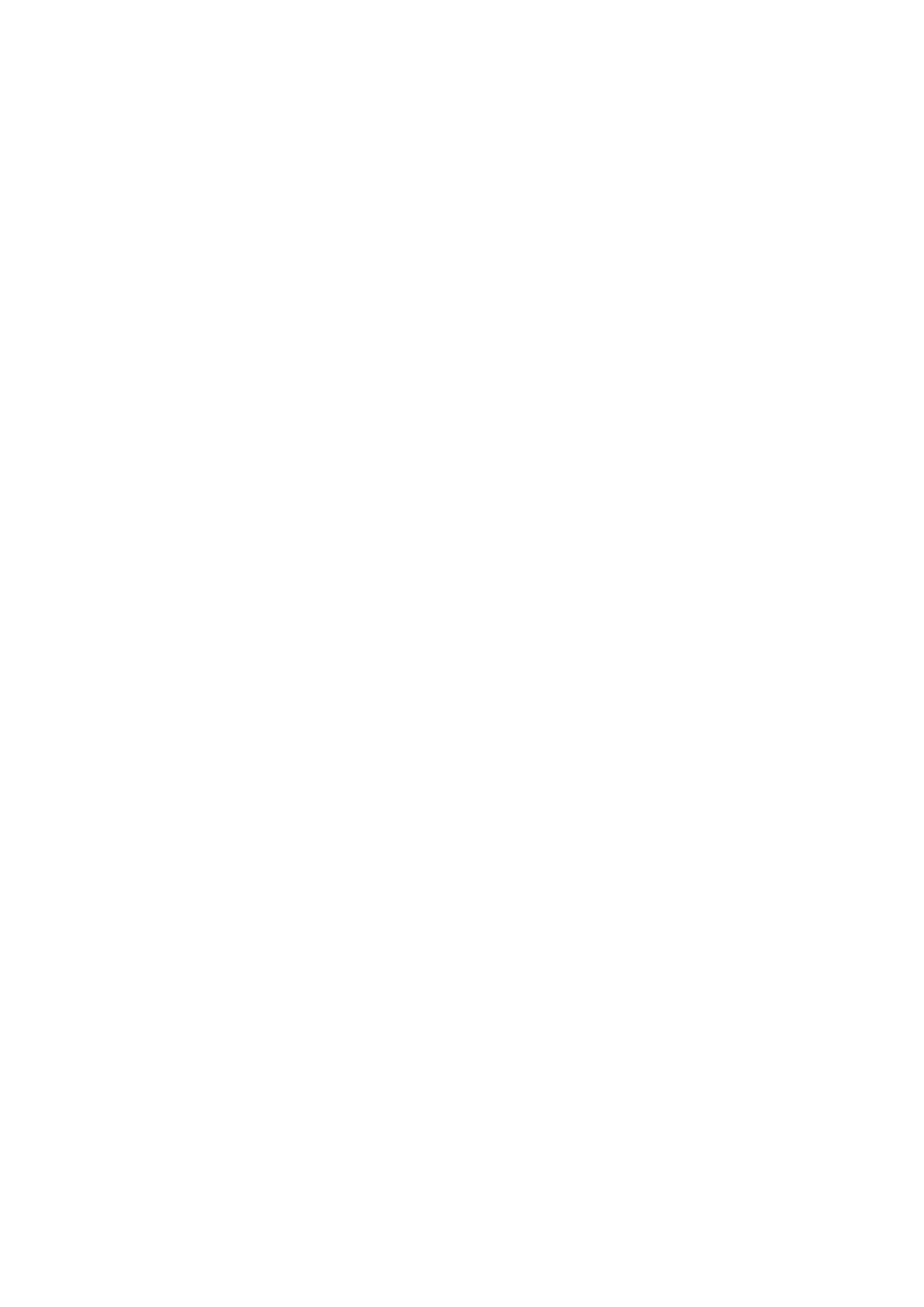

# Public Employees Pension **Fund**

# Actuarial valuation at 31 December 2018

**Signed** 

Prepared for Committee of Management Prepared by Jonathan Teasdale Date 17 December 2019

> Jonathan Teasdale FIA jonathan.teasdale@aon.com

Copyright © 2019 Aon Hewitt Limited. All rights reserved. aon.com

Aon Hewitt Limited is authorised and regulated by the Financial Conduct Authority. Registered in England & Wales No. 4396810 Registered office:



The Aon Centre | The Leadenhall Building | 122 Leadenhall Street | London | EC3V 4AN This report and any enclosures or attachments are prepared on the understanding that it is solely for the benefit of the addressee(s). Unless we provide express prior written consent no part of this report should be reproduced, distributed or communicated to anyone else and, in providing this report, we do not accept or assume any responsibility for any other purpose or to anyone other than the addressee(s) of this report.

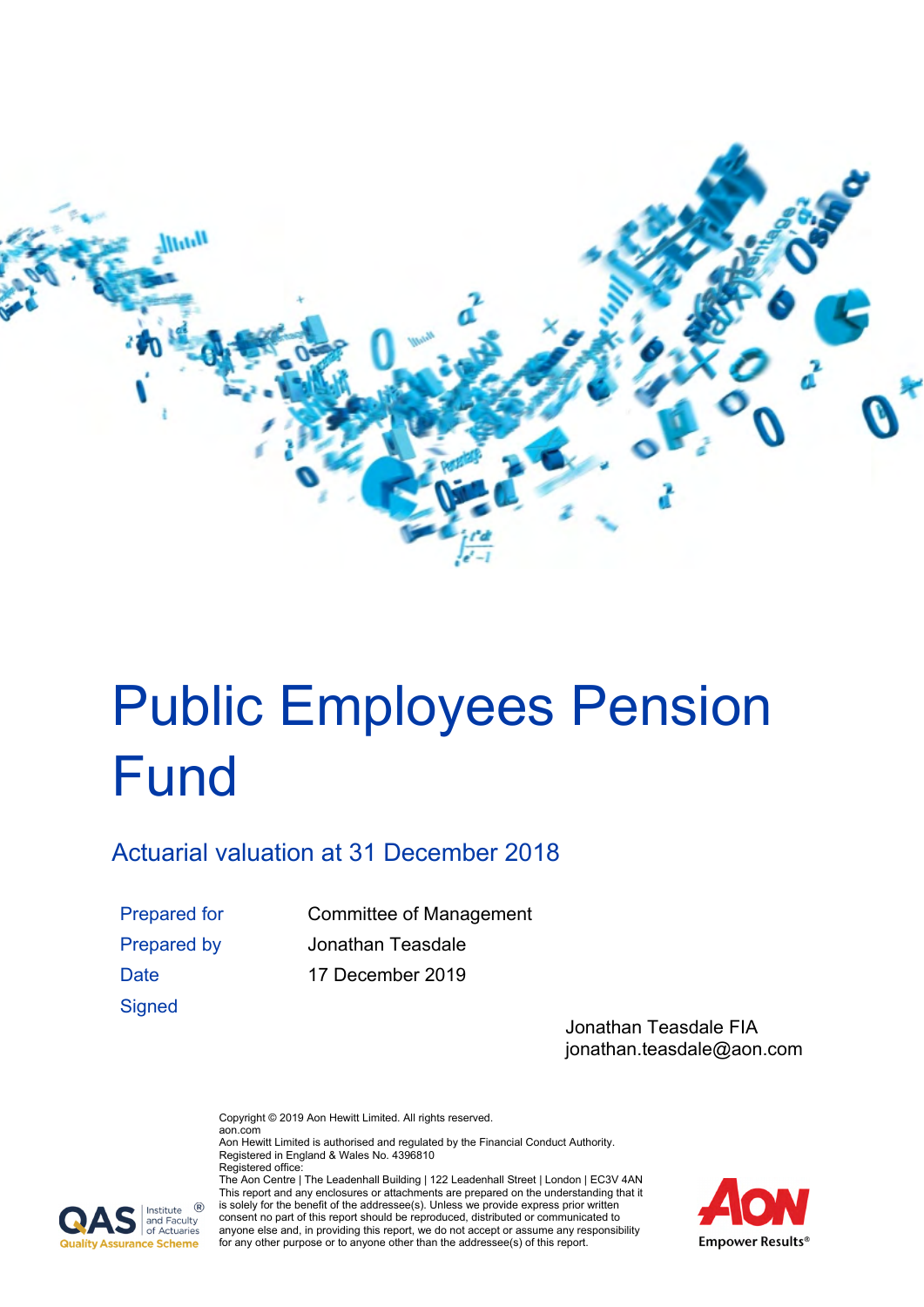# Executive Summary

*The key conclusions from the actuarial valuation at 31 December 2018 are set out below.* 

We have carried out a valuation of the Public Employees Pension Fund ("the Fund") as at 31 December 2018 under Regulation 3 of the Public Employees (Pension Scheme) (Funding and Valuation) (Jersey) Regulations 2015 (the "Funding and Valuation Regulations").

The purpose of the valuation is to review the operation of the Fund since the previous valuation, and to report on the financial condition of the Fund and the adequacy or otherwise of the contributions to support the benefits of the Fund.

The assets of the Fund are used to provide pensions and other benefits under both the Public Employees Contributory Retirement Scheme (the Final Salary Scheme) and the Public Employees Pension Scheme (the Career Average Scheme). As required by legislation, this valuation separately considers the funding positions of the Final Salary Scheme and the Career Average Scheme.

The Funding Strategy Statement dated 29 August 2019 sets out the framework for the action to be taken at a valuation.

#### Final Salary Scheme

As required by the Funding and Valuation Regulations, the assumptions adopted for the Final Salary Scheme valuation have been determined by the Actuary. The Actuary has determined the assumptions following consultation with the Treasurer, and having reached agreement with the Committee of Management and the Minister for Treasury and Resources. It has been confirmed that the assumptions adopted to determine the funding target for the Final Salary Scheme should be best-estimate assumptions.

Under best-estimate assumptions the future outcome is just as likely to be better or worse than assumed. The rationale for using best-estimate assumptions is discussed in Appendix 4.

In the Final Salary Scheme, there was a deficit of  $£1.1M$  based on the assumptions adopted for the valuation, which is equivalent to a **funding ratio** of 99.95%.

In accordance with the Funding Strategy Statement, subject to the agreement of the Chief Minister, the Committee of Management may determine that no adjustments to benefits are required to be made in the Final Salary Scheme if the past service funding ratio is within the "funding corridor" of 95% to 105%. The Committee of Management and Chief Minister have agreed that no adjustments to benefits are required following this valuation.

#### Career Average Scheme

The Career Average Scheme was introduced on 1 January 2016. New employees have been admitted into the Career Average Scheme since that date and, from 1 January 2019, most employees who had been accruing benefits in the Final Salary Scheme up to that date started to build up benefits in the Career Average Scheme.

As required by the Funding and Valuation Regulations, the assumptions adopted for the Career Average Scheme valuation are prudent assumptions. The assumptions have been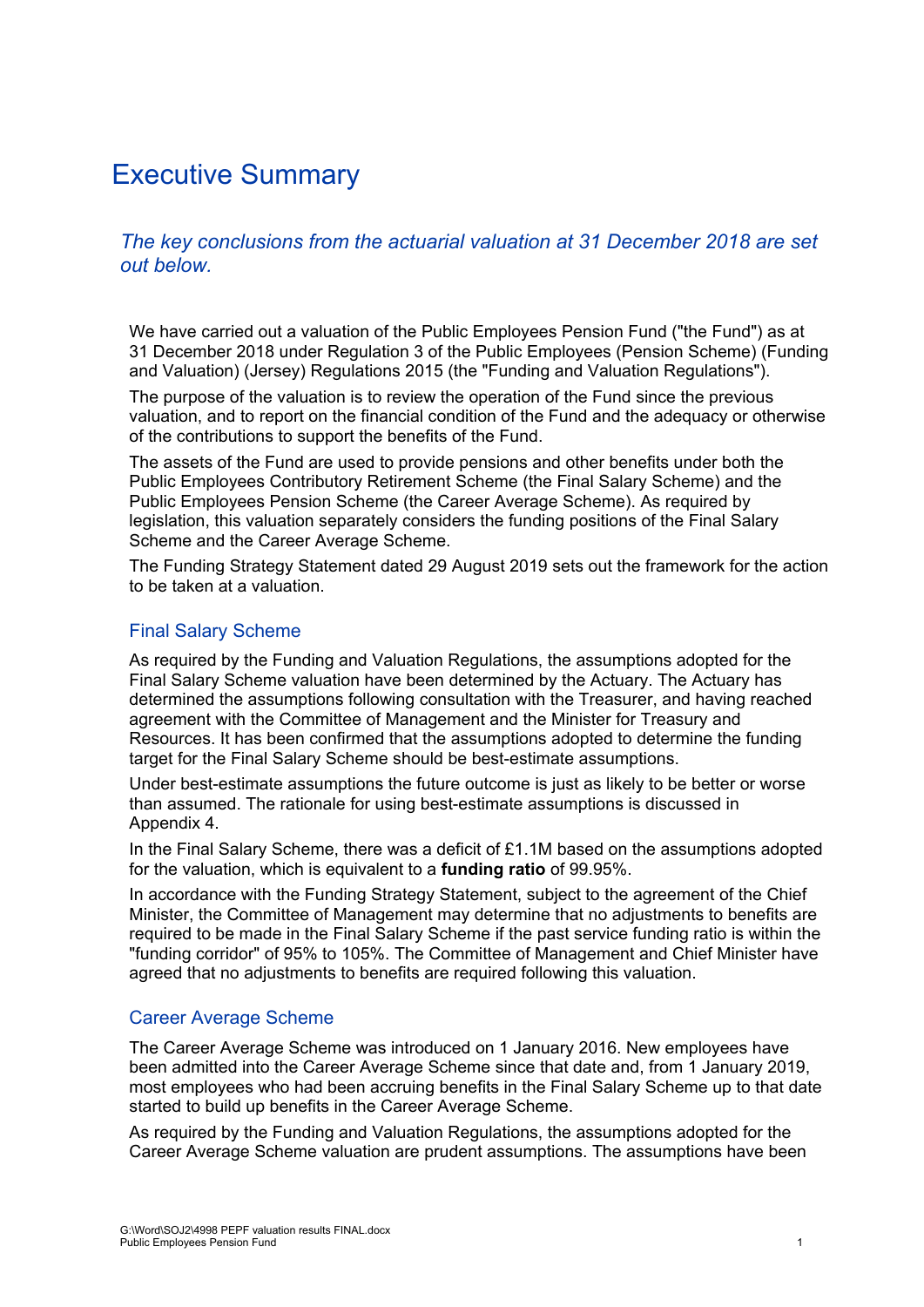agreed by the Committee of Management and the Minister for Treasury and Resources, following consultation with the Treasurer.

In the Career Average Scheme, there was a surplus of £3.26M based on the assumptions adopted for the valuation, which is equivalent to a **funding ratio** of 120.5%.

In accordance with the Funding Strategy Statement, this surplus will be retained in the Career Average Scheme.

#### Developments since the valuation date

As at the date of signing this report, the **funding ratio** of the Final Salary Scheme is estimated to have reduced since the valuation date and to be of the order of 95%. The **funding ratio** of the Career Average Scheme is estimated to have reduced since the valuation date but to remain above 100%.

Investment returns since the valuation date have been above those assumed in the valuation and this has improved the funding positions, but that effect has been more than offset by a reduction in expected future investment returns.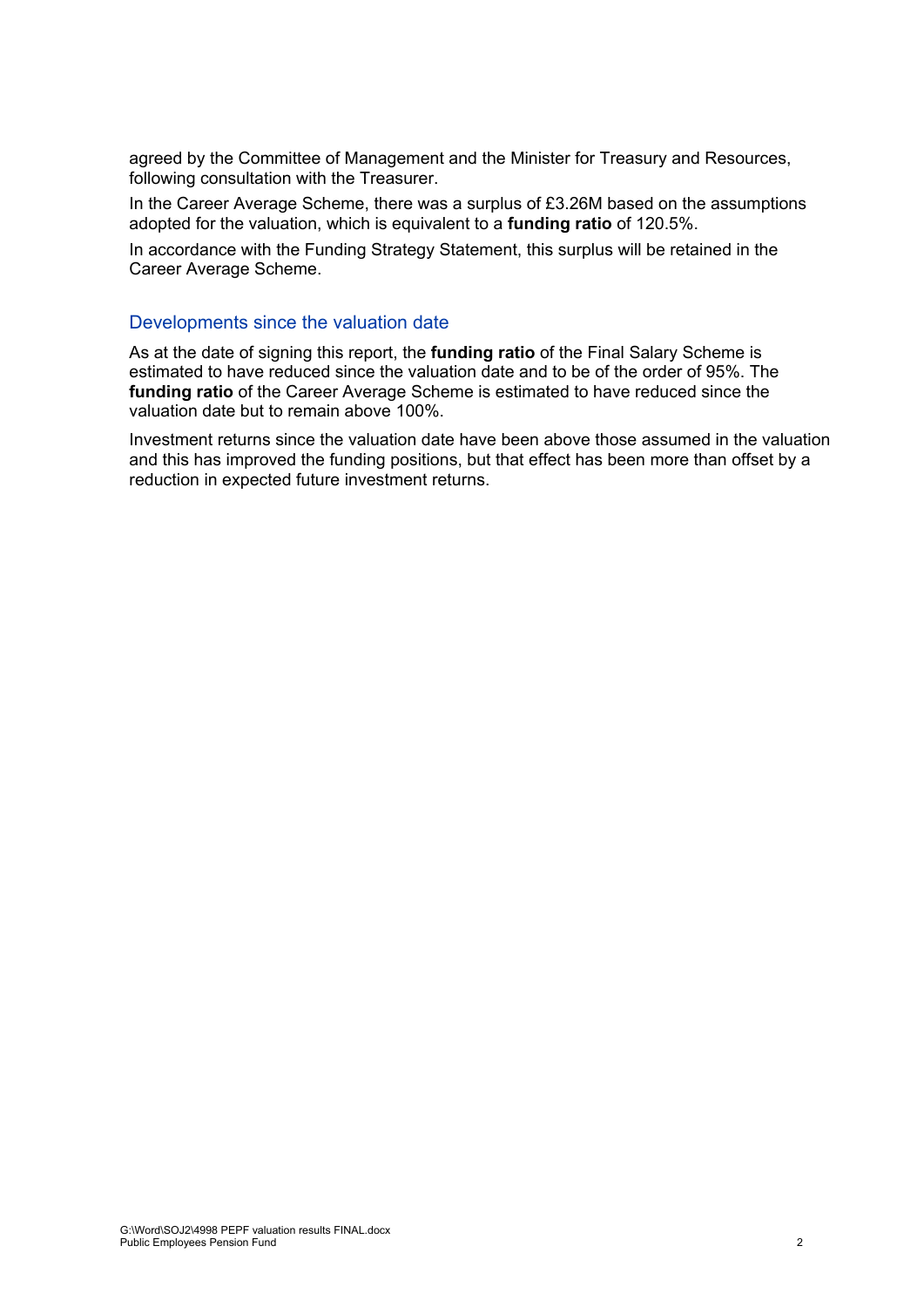# Public Employees Pension Fund Actuarial valuation at 31 December 2018

# **Contents**

| <b>Introduction</b>                                                         | 4  |
|-----------------------------------------------------------------------------|----|
| Developments since the previous valuation                                   | 6  |
| <b>Information used</b>                                                     | 7  |
| <b>Valuation approach</b>                                                   | 9  |
| <b>Asset data</b>                                                           | 14 |
| <b>Valuation results - Final Salary Scheme</b>                              | 15 |
| <b>Valuation results - Career Average Scheme</b>                            | 17 |
| <b>Risks and sensitivity analysis</b>                                       | 19 |
| <b>Summary and conclusions</b>                                              | 21 |
| <b>Appendix 1: Scope of advice</b>                                          | 23 |
| <b>Appendix 2: Provisions of scheme</b>                                     | 24 |
| <b>Appendix 3: Membership data</b>                                          | 33 |
| Appendix 4: Rationale for best-estimate assumptions for Final Salary Scheme | 41 |
| <b>Appendix 5: Valuation method</b>                                         | 43 |
| <b>Appendix 6: Financial assumptions</b>                                    | 44 |
| <b>Appendix 7: Demographic assumptions</b>                                  | 48 |
| <b>Appendix 8: Summary of assumptions</b>                                   | 55 |
| <b>Appendix 9: Discontinuance test</b>                                      | 57 |
| Appendix 10: Agreed arrangements for dealing with the pre-1987 debt         | 60 |
| <b>Appendix 11: Rates and adjustments certificate</b>                       | 62 |
| <b>Glossary</b>                                                             | 64 |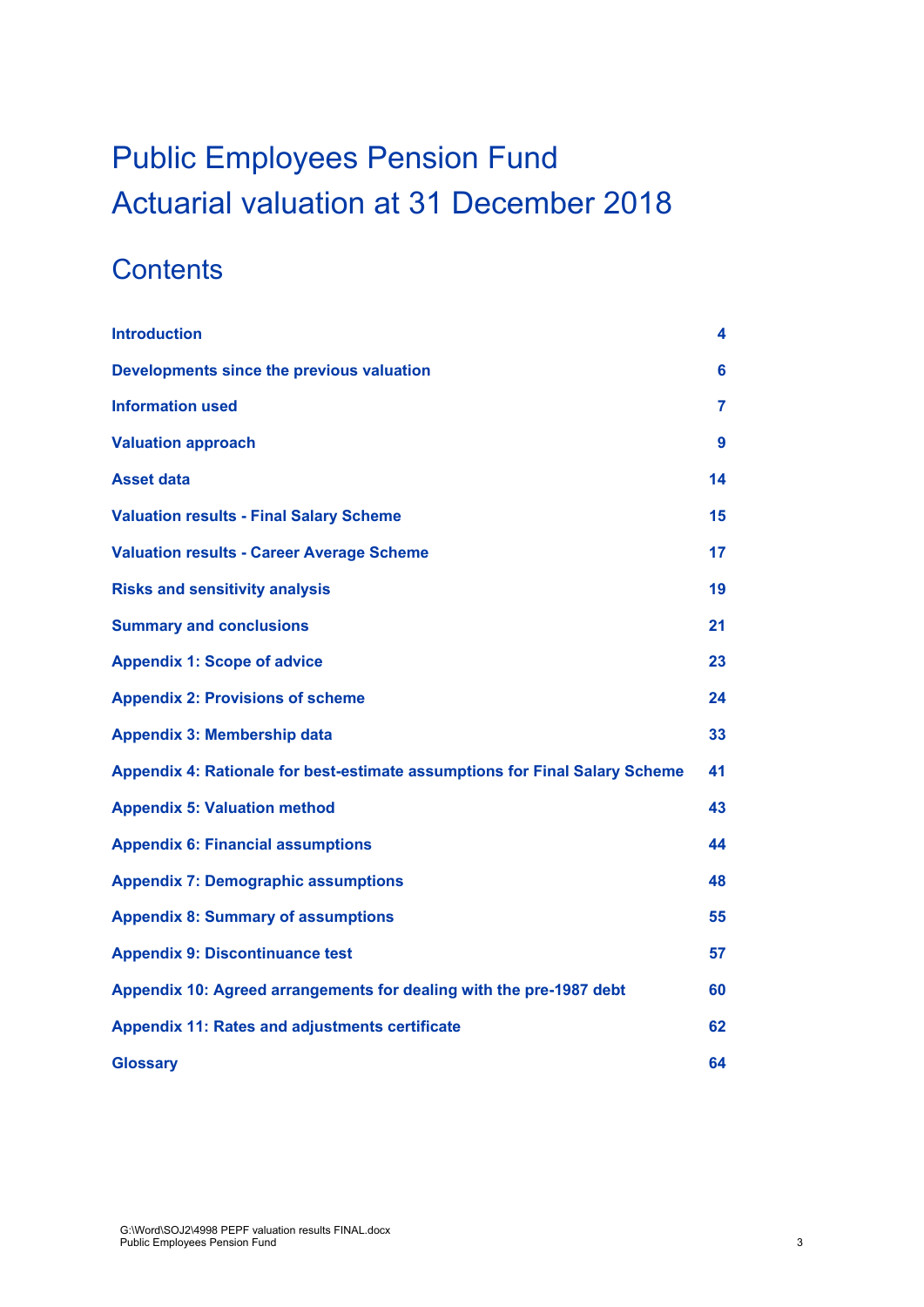# **Introduction**

*This report has been prepared for the Committee of Management. It considers the financial position of the Fund as at 31 December 2018.* 

# **Legislation**

The valuation has been carried out under Regulation 3 of the Public Employees (Pension Scheme) (Funding and Valuation) (Jersey) Regulations 2015 (the "Funding and Valuation Regulations").

The Funding and Valuation Regulations require:

- the overarching principles for the setting of assumptions for the valuation to be set out in the Funding Strategy Statement;
- the assumptions for the Career Average Scheme to be prudent and to be agreed by the Committee of Management and the Minister for Treasury and Resources, following consultation with the Treasurer; and
- following consultation with the Treasurer, the assumptions for the Final Salary Scheme shall be determined by the Actuary, who will aim to have firstly reached agreement with the Committee of Management and the Minister for Treasury and Resources.

Under the legislation, a valuation of the Fund must be carried out as at 31 December 2018 and at least once every three years thereafter.

The results of the valuation are based on the Regulations of the Fund in force at the valuation date.

# **Purpose**

The purpose of the valuation is to report on the financial condition of the Fund. In accordance with the Funding and Valuation Regulations, this report:

- separately identifies the assets and liabilities of the Final Salary Scheme and the Career Average Scheme;
- **EXED** includes an assessment of whether any change in the funding levels is due to long-term trends of a demographic, investment or other nature; and
- includes an assessment of whether the accrual of future benefits under the Final Salary Scheme and the Career Average Scheme is affordable within the cost cap of 24.75% of pensionable earnings (inclusive of member contributions).

# **Previous valuation**

Our previous valuation report dated 23 February 2018 considered the financial position of the Final Salary Scheme and the Career Average Scheme as at 31 December 2016.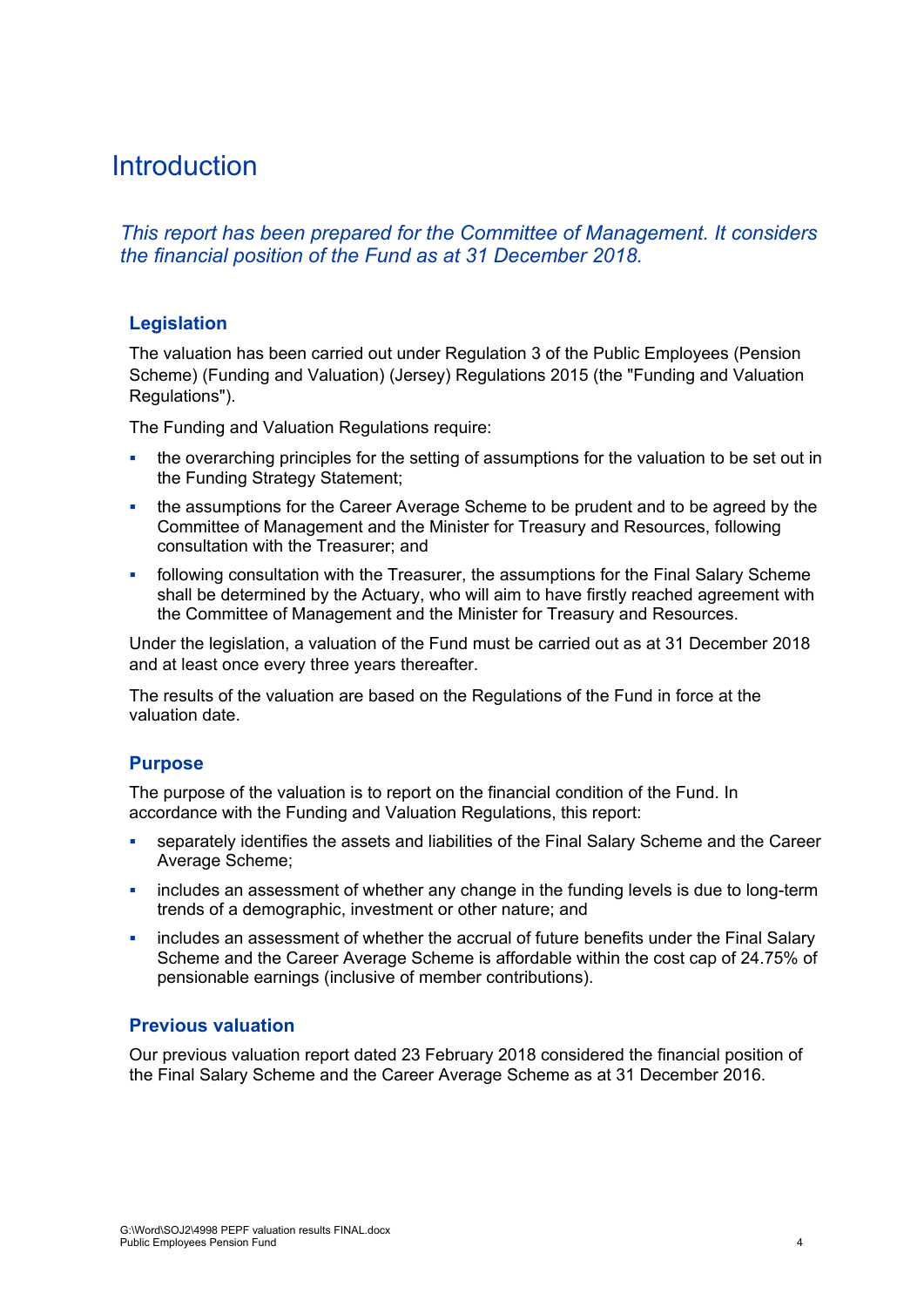# **Contributions since the previous valuation**

Since the previous valuation contributions have continued to be paid at the rates specified in the Fund's Regulations from time to time.

# **Next valuation**

The next valuation is due to be carried out as at 31 December 2021.

#### **Scope of advice**

The report is prepared for the Committee of Management. Please see Appendix 1 for further details of the scope of advice.

# **Words used**

Our report includes some technical pension terms. The words shown in **bold print** are explained further in the glossary.

| <b>Shorthand</b>           | <b>What it means</b>                                                                                                               |
|----------------------------|------------------------------------------------------------------------------------------------------------------------------------|
| Jersey RPI                 | All Items Retail Prices Index for Jersey                                                                                           |
| Regulations                | See Appendix 2                                                                                                                     |
| Salaries, Service          | As defined in the Regulations                                                                                                      |
| Fund                       | <b>Public Employees Pension Fund</b>                                                                                               |
| <b>Final Salary Scheme</b> | Public Employees Contributory Retirement Scheme (referred to within<br>the Funding and Valuation Regulations as the "1967 Scheme") |
| Career Average<br>Scheme   | Public Employees Pension Scheme (referred to within the Funding and<br>Valuation Regulations as the "Scheme")                      |
| Valuation date             | 31 December 2018                                                                                                                   |
|                            |                                                                                                                                    |

#### **Snapshot view**

The report concentrates on the Fund's financial position at the valuation date. As time moves on, the Fund's finances will fluctuate. If you are reading this report some time after it was produced, the Fund's financial position could have changed significantly.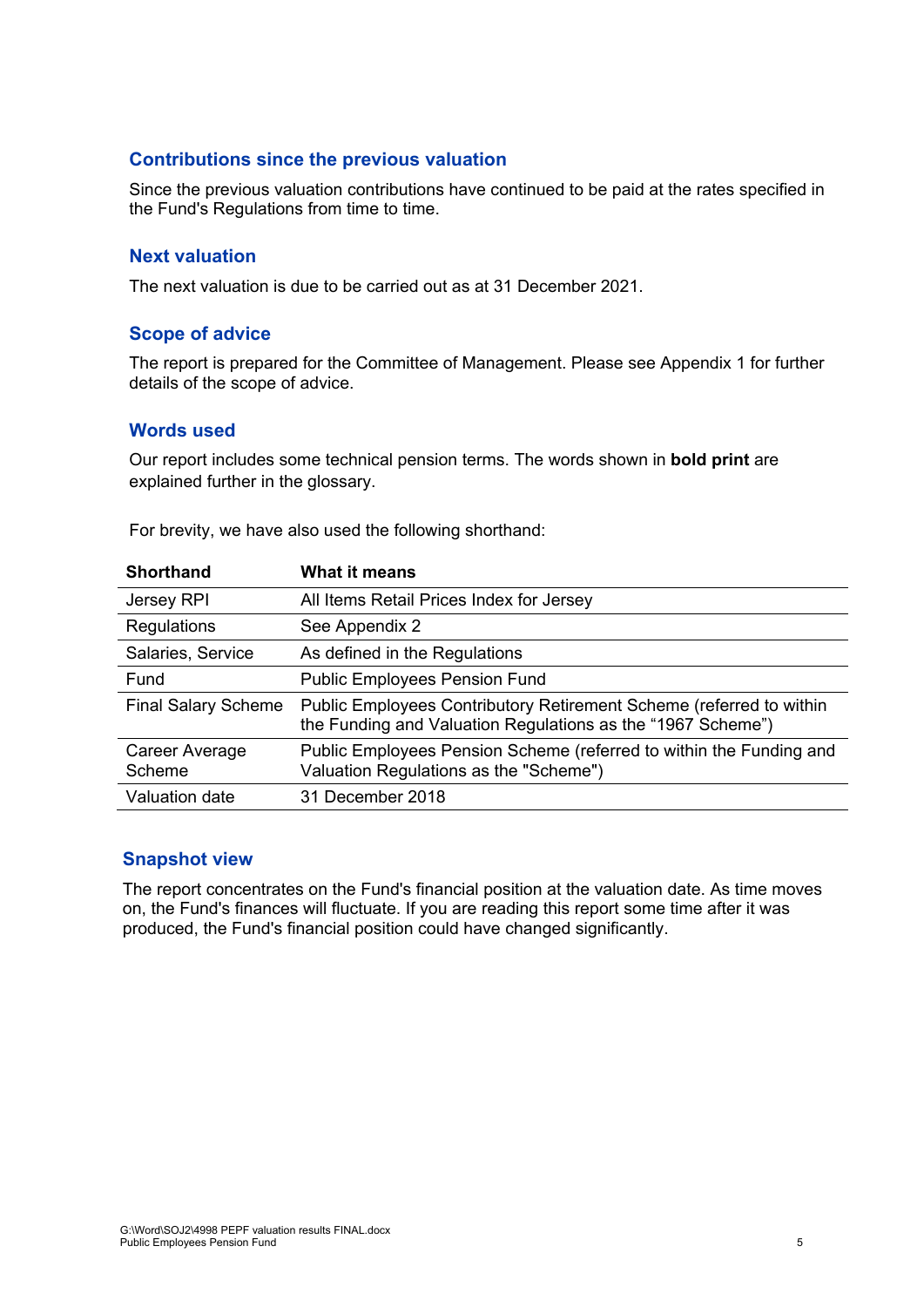# Developments since the previous valuation

# *This section summarises the key developments since the previous valuation.*

The financial health of the Fund depends fundamentally on how much cash is paid in, how well the assets perform, and on what benefits are paid out. The key developments since the previous valuation therefore include:

- The amount of contributions paid to the Fund.
- The actual returns on the Fund's investments.
- Whether there are changes to future expectations of benefit payments or investment returns.

These items are discussed later in this report. As well as these high level points, please note the developments below.

#### **Dealing with the 2016 valuation deficits – no adjustments to benefits required**

The valuation of the Final Salary Scheme as at 31 December 2016 revealed a deficit of £68.5M, equivalent to a **funding ratio** of 97.0%. In accordance with the Funding Strategy Statement, as the funding position was within the "funding corridor" of 95% to 105%, the Committee of Management and Chief Minister agreed that no adjustments to benefits were required.

In the Career Average Scheme, there was a small deficit of £0.44M as at 31 December 2016 due to the initial administration costs of setting up the scheme. This was equivalent to a **funding ratio** of 73.5%. In accordance with the transitional arrangements set out in the Funding and Valuation Regulations, the valuation had no impact on the benefits payable from the Career Average Scheme or the contributions payable to the Fund and the deficit was carried forward.

# **Pre-1987 debt repayments for Parish of St Helier**

With effect from 1 January 2018, the Parish of St Helier increased its debt repayments so that their share of the debt will be paid in full by 29 September 2053, instead of 31 December 2083.

# **Benefit Changes**

In accordance with the transitional arrangements following the changes to the Fund made with effect from 1 January 2016, most active members of the Final Salary Scheme moved to the Career Average Scheme with effect from 1 January 2019, retaining the salary link on their Final Salary benefits. However, Final Salary Scheme members within 7 years of normal retiring age (and some other members on historic benefit structures) were given the option to remain in the Final Salary Scheme and some chose to do so.

#### **Amendments to Regulations**

Some minor amendments have been made to the Regulations but none of these changes have had a material impact on the funding position of the Fund.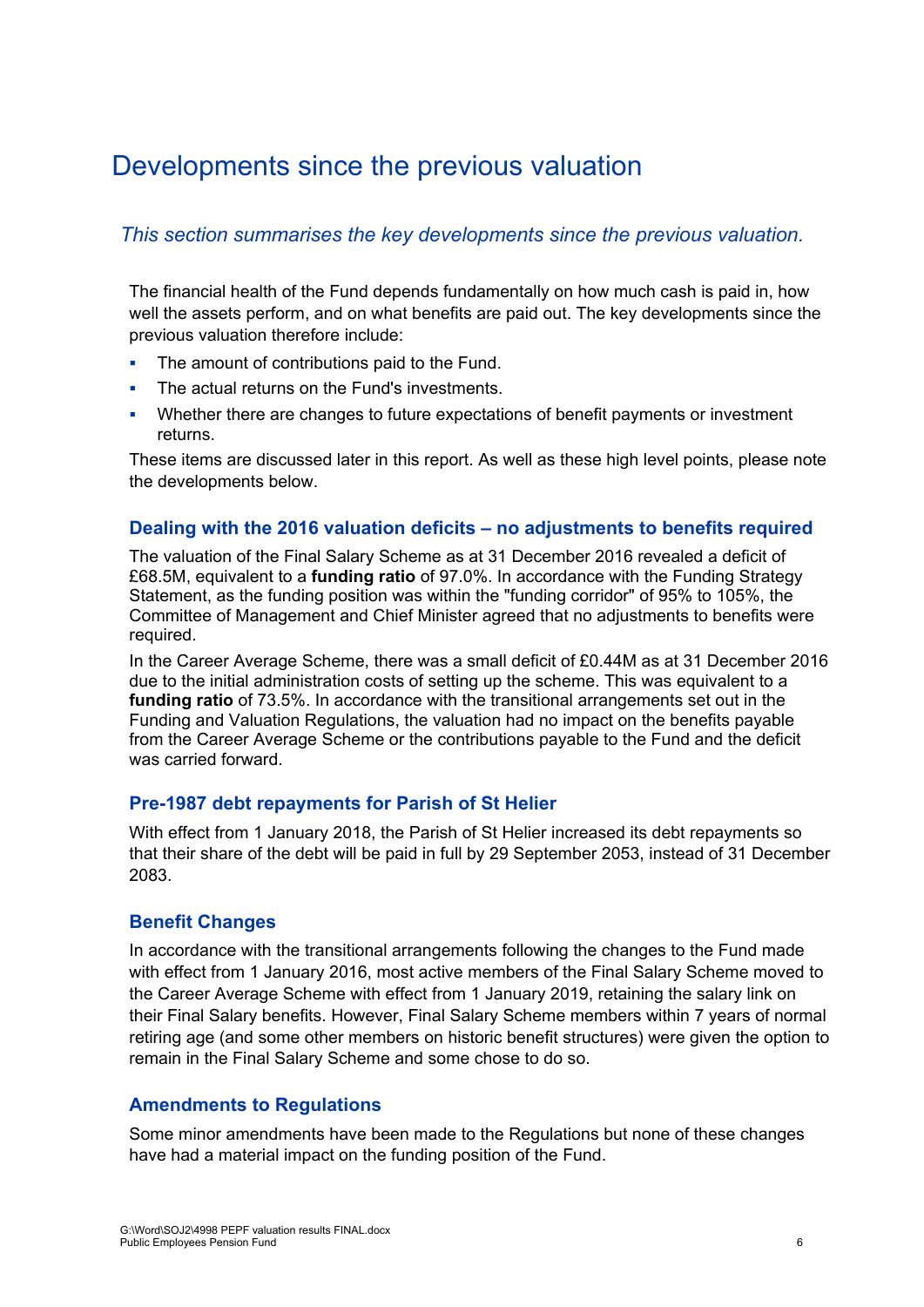# Information used

# *The information used for the valuation is summarised below.*

To carry out the valuation, we have obtained information separately for the Final Salary Scheme and the Career Average Scheme on:

- The assets held by the Fund.
- How benefit entitlements are calculated.
- Member data.

This section sets out a high level summary of the information used. Further details are included in Appendices 2 and 3.

# **Assets**

The Fund's assets had an audited market value of £2,061.9M at the valuation date.

The asset value for the Final Salary Scheme was £2,042.7M and the asset value for the Career Average Scheme was £19.2M.

For further details, please see the Asset Data section.

# **Benefits valued**

Members are entitled to benefits defined in the Regulations. We are not aware of any established practice of granting additional discretionary benefits and no allowance for such benefits has been made in this valuation. A summary of the benefits valued is set out in Appendix 2.

# **Pre-1987 debt**

In 2003, agreement was reached between the Policy & Resources Committee (Act of Committee dated 20 November 2003) and the Committee of Management for dealing with the pre-1987 debt. By "pre-1987 debt" we mean the shortfall transferred to the Final Salary Scheme arising from the changes made to the Final Salary Scheme in 1987.

The agreement between the Policy & Resources Committee and the Committee of Management for dealing with the pre-1987 debt is set out in Appendix 10. The provisions of the agreement were reflected in changes to the Final Salary Scheme Regulations approved by the States of Jersey on 27 September 2005.

The Regulations were amended with effect from 1 January 2016 to reflect additional repayments of £3M p.a. from 2016 and a revised end date for the repayments by the Government of 29 September 2053.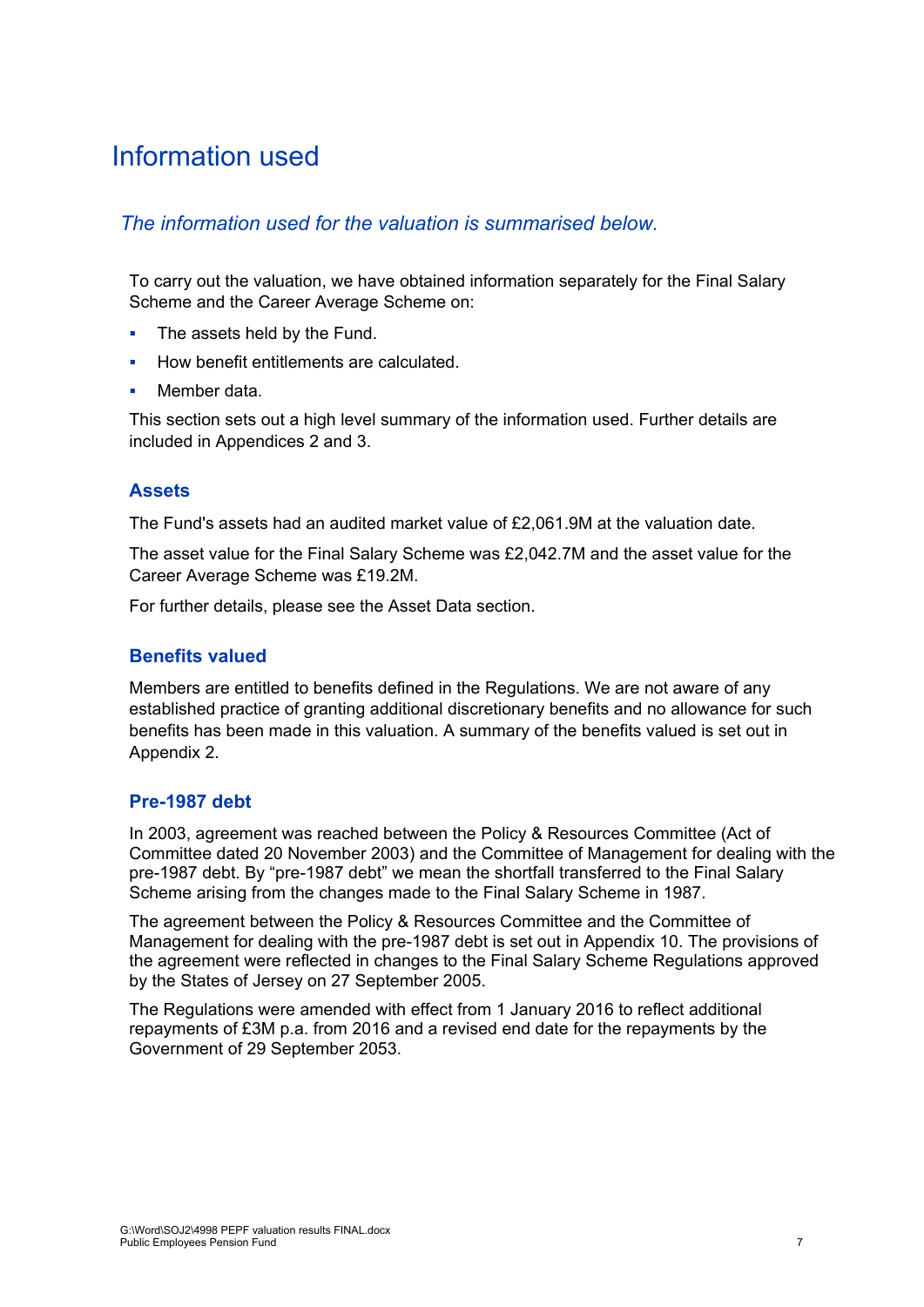# **Membership data**

The valuation calculations use membership data supplied by the Public Employees Pension Team of the States Treasury Department at 31 December 2018.

The following chart illustrates the membership profile of the Final Salary Scheme.

# **Final Salary Scheme**



#### *Note: The number of pensioners shown above excludes spouses and dependants.*

The illustration of the position at 31 December 2018 shows that there has been an increase in the number of pensioners and deferred pensioners since the last valuation, but a reduction in the number of actives.

# **Career Average Scheme**

As at 1 January 2019, there were 6,127 active members (including those members who moved from the Final Salary Scheme to the Career Average Scheme on 1 January 2019) and 162 deferred pensioners in the Career Average Scheme.

Please see Appendix 3 for a comprehensive summary of the membership data.

# **Reliability of information**

We have carried out general checks to satisfy ourselves that:

- The information used for this valuation is sensible compared with the information used for the previous valuation.
- The results of this valuation can be traced from the results of the previous valuation.

However, the results in our report rely entirely on the accuracy of the information supplied.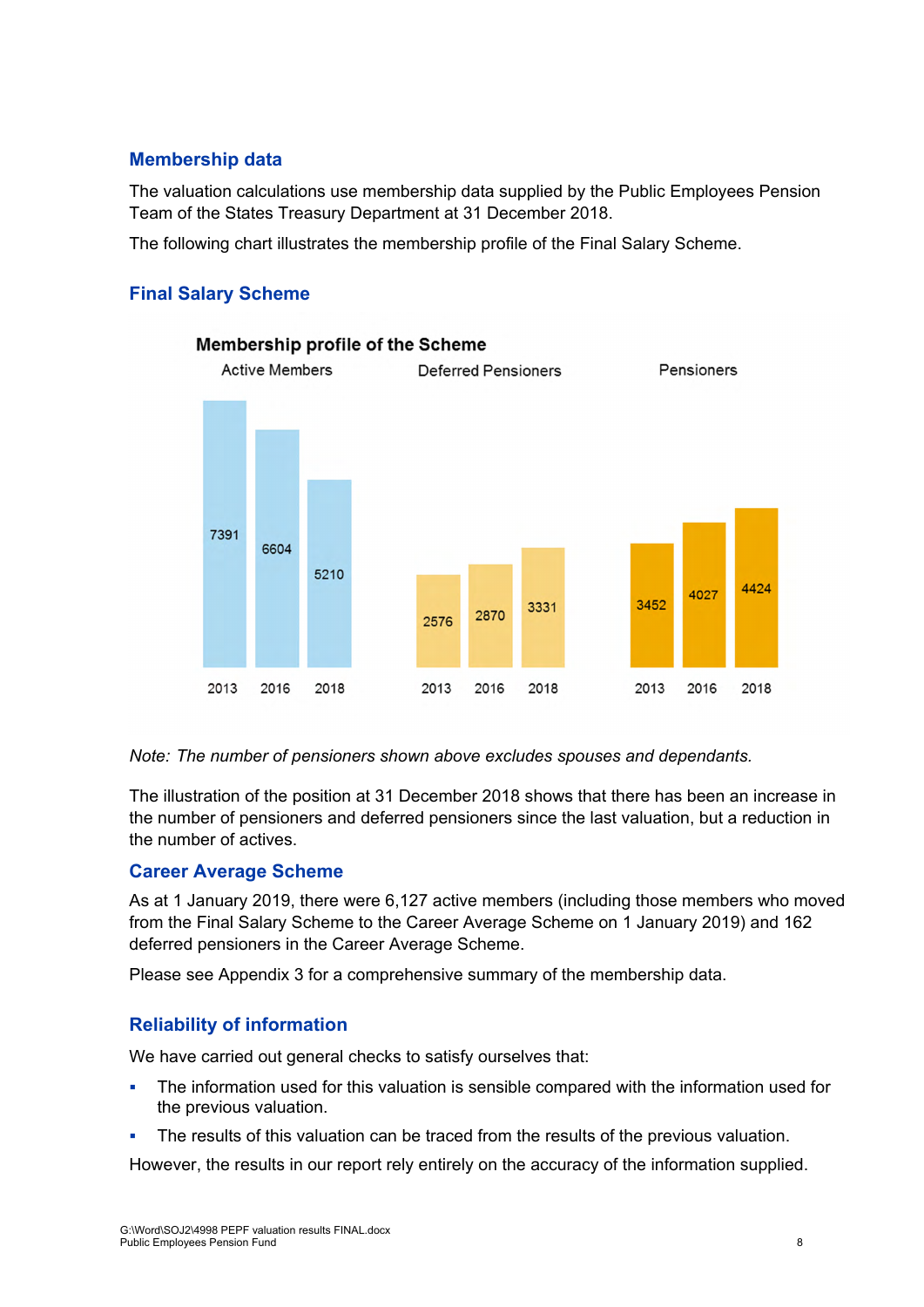# Valuation approach

# *This section describes the approach taken for the valuation calculations.*

# **Adequacy of contributions**

The contributions to the Fund are specified in the Regulations governing the Fund and are paid so as to provide the benefits which will become payable to members when they retire or otherwise leave the Fund.

The factors affecting the Fund's finances are open to changing circumstances. Consequently it is necessary to review the operation of the Fund from time to time, by means of an actuarial valuation, to determine the adequacy or otherwise of the contributions to support the benefits payable under the Fund and to determine the affordability of future pension increases from the Fund.

# **Funding target and funding objective**

In our review we start with the known facts about the Fund at the valuation date, i.e. the benefit and contribution structure, the membership and the assets. We then must make assumptions about the factors affecting the Fund's future finances such as investment returns, pay increases and rates of mortality, leaving service and retirement.

In order to calculate the value placed on the benefits, the benefits paid out by the Fund are estimated for each year into the future. The estimated benefit payments are then 'discounted back' to the valuation date using an assumed investment return known as the **discount rate**.

The benefit payments from the Fund are expected to be made for a very long period and Fund cashflows are linked to future levels of inflation – the chart below shows the cashflow pattern for a typical pension scheme.



For the purpose of assessing whether the contributions are adequate to support the current benefits, it is appropriate to set a "**funding target**" and "funding objective".

In line with the Funding Strategy Statement:

- The **funding target** is that the assets should be sufficient over the long term to support the benefits payable from the schemes in respect of service up to the valuation date.
- The funding objective is that the **funding target** should be met and that any variations in outcome should be dealt with following each valuation in accordance with the Regulations and the Funding Strategy Statement, by adjustments to contributions and/or benefits or by carrying forward surpluses and deficits where appropriate.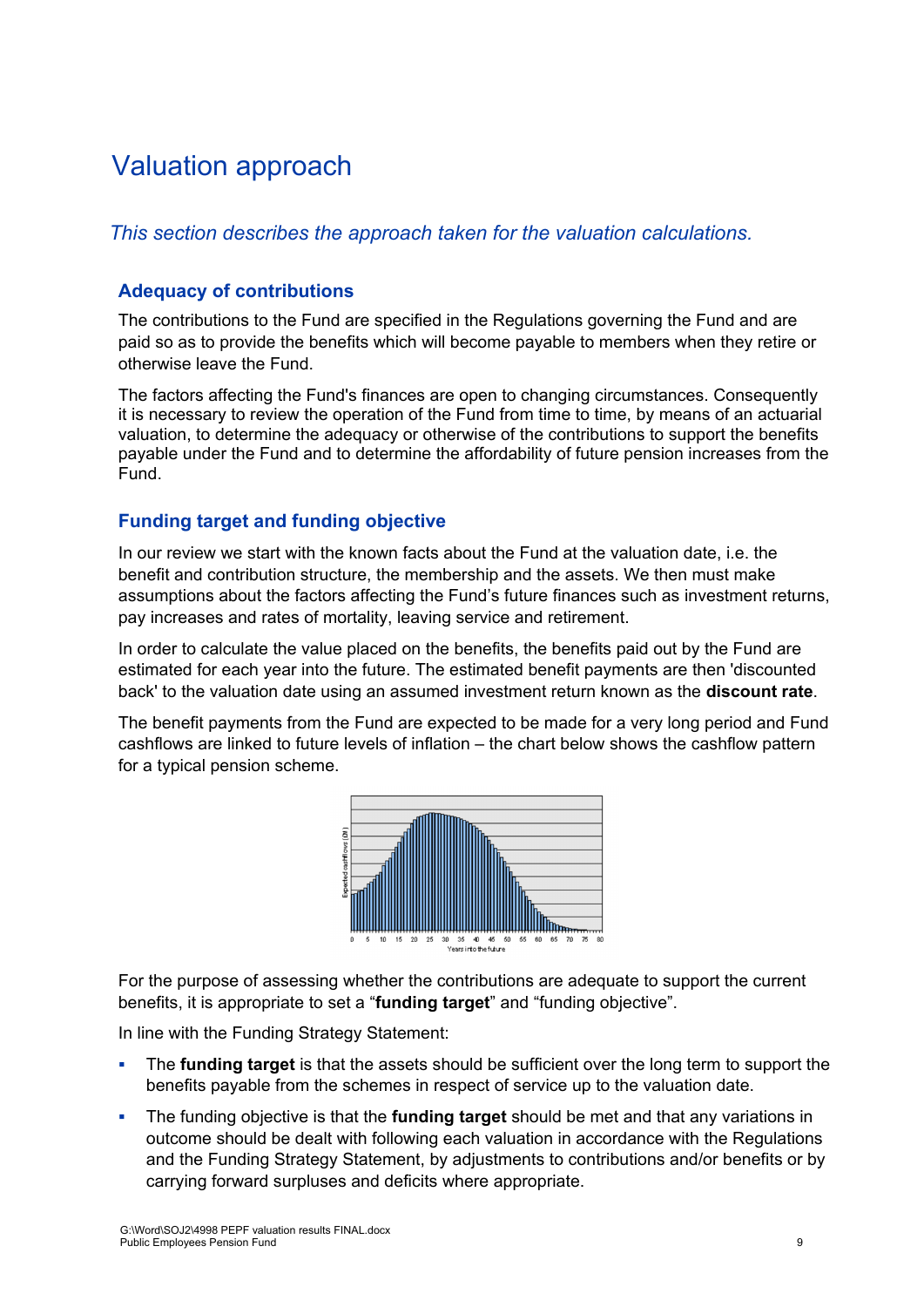The adequacy of contributions to cover future benefit accrual is considered separately.

# **Valuation methods**

A description of the methods used for the main valuation calculations is set out in Appendix 5.

# **Valuation assumptions**

The results of a valuation are very sensitive to the assumptions made. The financial assumptions have a significant effect on the results of a valuation. However, the other assumptions, particularly the mortality assumptions, are also very important.

# **Use of market-led financial assumptions**

In both this valuation, and the previous valuation, we have adopted a market-led approach, which involves:

- market-led financial assumptions for valuing the liabilities, future contributions, and future pre-1987 debt repayments for the Final Salary Scheme; and
- valuing the assets at market value.

# **Prudent assumptions for the Career Average Scheme**

To ensure there is prudence (caution) within the assumptions, the Funding Strategy Statement provides for the discount rate for the Career Average Scheme to be determined such that the probability of the actual investment return on the Career Average Scheme assets being higher than the discount rate over the 30 year period from the valuation date is at least 60%.

For this valuation it has been agreed that the discount rate should be set such that the probability of the actual investment return being higher than the discount rate is equal to 60%.

All assumptions for the Career Average Scheme other than the discount rate are intended to be best-estimate assumptions i.e. for all assumptions other than the discount rate, the future outcome is just as likely to be better or worse than assumed. The caution within the assumptions for the Career Average Scheme is therefore captured entirely within the choice of discount rate.

# **Best-estimate assumptions for the Final Salary Scheme**

It has been agreed that the assumptions adopted to determine the funding target for the Final Salary Scheme should be best-estimate assumptions. The rationale for using best-estimate assumptions for the Final Salary Scheme is summarised in Appendix 4.

The discount rate is structured as follows:

- The initial discount rate is equal to the best-estimate investment return based on the actual assets held at the valuation date.
- This discount rate applies until the date when the Final Salary Scheme is anticipated to start to reduce risk in the investment strategy, at which point it is assumed the discount rate will reduce gradually until the point in time at which the long-term investment strategy is reached.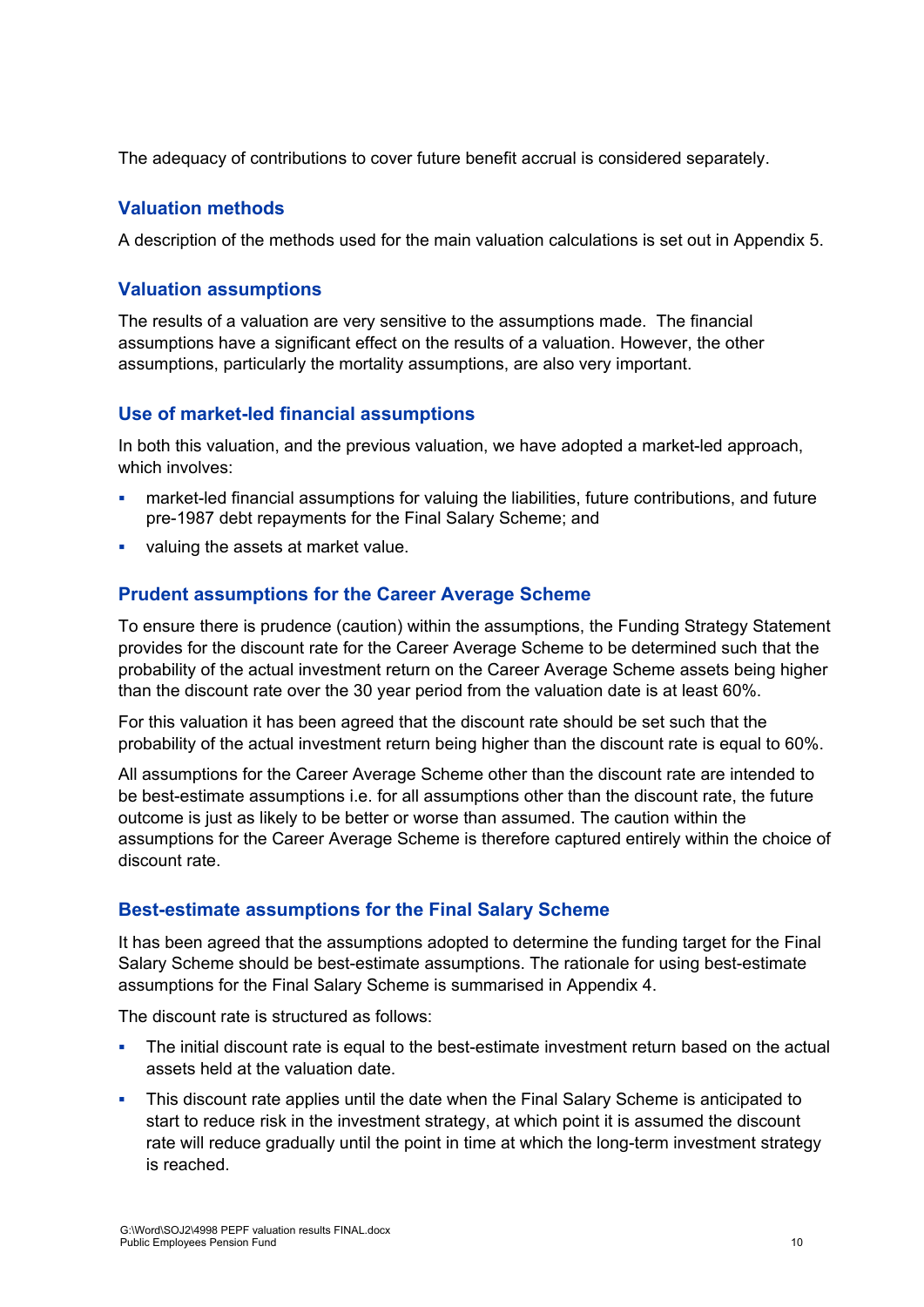• The long-term discount rate is based on the best-estimate return on the assumed longterm investment strategy.

# **Key financial assumptions**

The following tables show the key financial assumptions used at this valuation and the assumptions used at the previous valuation for comparison. Important points to bear in mind are:

- The differences between the rates have a bigger impact on the results of the valuation than the absolute levels of each assumption.
- The assumptions were derived from market yields at the valuation date to ensure compatibility with the market value of the assets.

The derivation of the financial assumptions is compatible with taking assets at market value.

|                                                                              | 2018                                                                    | 2016                                                                    |
|------------------------------------------------------------------------------|-------------------------------------------------------------------------|-------------------------------------------------------------------------|
| <b>Discount rate for Final</b><br><b>Salary Scheme</b>                       | For the period to<br>31 December 2021:<br>$5.0\%$ p.a.                  | For the period to<br>31 December 2021:<br>$5.0\%$ p.a.                  |
|                                                                              | then gradually declining<br>over the following 20 years<br>to 4.1% p.a. | then gradually declining<br>over the following 20 years<br>to 3.8% p.a. |
| <b>Discount rate for Career</b><br><b>Average Scheme</b>                     | 5.2% p.a.                                                               | 5.0% p.a.                                                               |
| <b>Jersey RPI</b>                                                            | 2.95% p.a.                                                              | $2.85%$ p.a.                                                            |
| Increases to pensions in<br>payment and deferred<br>pensions                 | 2.95% p.a.                                                              | $2.85%$ p.a.                                                            |
| <b>General salary increases</b><br>(in addition to promotional<br>increases) | $3.95%$ p.a.                                                            | $3.85%$ p.a.                                                            |

Full details of the financial assumptions used for this valuation, and the reasons for the changes compared to the previous valuation, are set out in Appendix 6 to this report.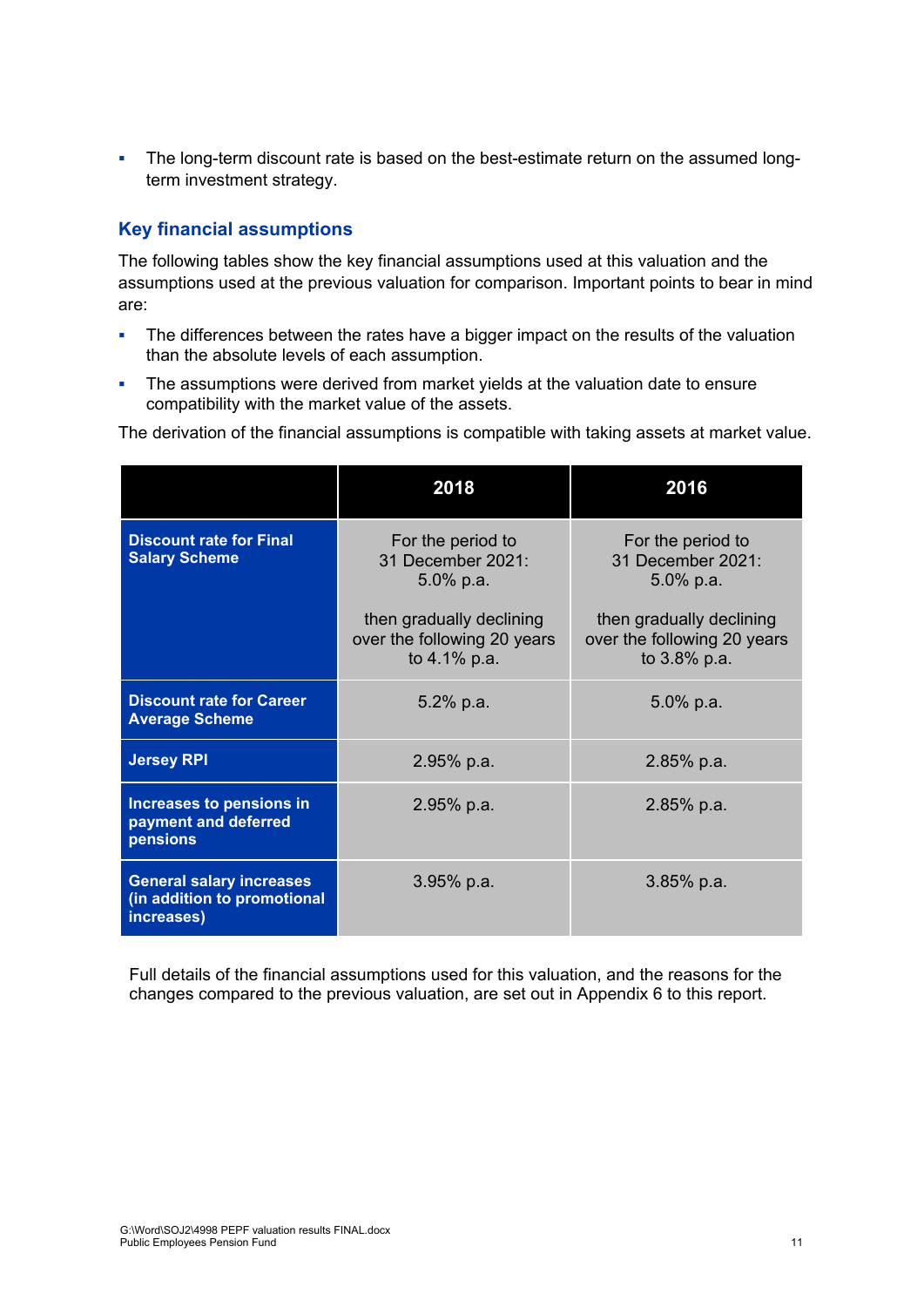# **Comparison of financial assumptions with 2016 valuation**

Overall (ignoring any changes to the demographic assumptions), the financial assumptions we have used result in a lower deficit than if the assumptions used for the 2016 valuation had been retained. The main reason for this is that the discount rates relative to inflation are higher at this valuation overall. Specifically, this is the case over most time periods for the Final Salary Scheme and over all time periods for the Career Average Scheme.

# **Demographic assumptions**

Other important assumptions used to value the liabilities include:

- the assumed future rates of mortality;
- the allowance made for the extent to which members will choose to exchange pension for a cash lump sum at retirement (at the rate of £13.50 cash lump sum for each £1 annual pension given up);
- the allowance for additional increases to the salaries of Final Salary Scheme members due to promotion, service or seniority; and
- the allowance made for the range of ages at which members in each membership category will retire in future.

# **Comparison of demographic assumptions with 2016 valuation**

We have reviewed the extent to which the demographic assumptions adopted for the 2016 valuation of the Fund remain appropriate for the current valuation as at 31 December 2018 after analysing recent Fund experience and taking account of other relevant data. Full details of the demographic assumptions used for this valuation, and the reasons for any changes compared to the previous valuation, are set out in Appendix 7 to this report.

In the light of this review we have made some changes to the demographic assumptions. The overall net effect of these changes is to reduce the deficit.

# **Regulatory framework**

The Regulations specify the broad framework for the action to be taken at a valuation. A summary of the framework is set out below, subject to transitional arrangements for the 2016 and 2018 valuations:

- Subject to the agreement of the Chief Minister, the Committee of Management may determine that no adjustments to benefits or contributions are required to be made in the Final Salary Scheme and/or the Career Average Scheme if the funding level of the relevant scheme is within the "funding corridor" of 95% to 105%;
- If the funding level of either or both the respective schemes is outside the "funding" corridor" then the Actuary determines the adjustments required to benefits and contributions to restore either or both of the respective schemes to a 100% funding level, unless the Committee of Management and Chief Minister agree that no adjustments are required. The current policy agreed between the Committee of Management and the Chief Minister is that if the funding level is over 100% based on the maximum annual benefit increases, no adjustment will be made; surpluses will be retained as a cushion against later adverse experience or to reduce investment risk.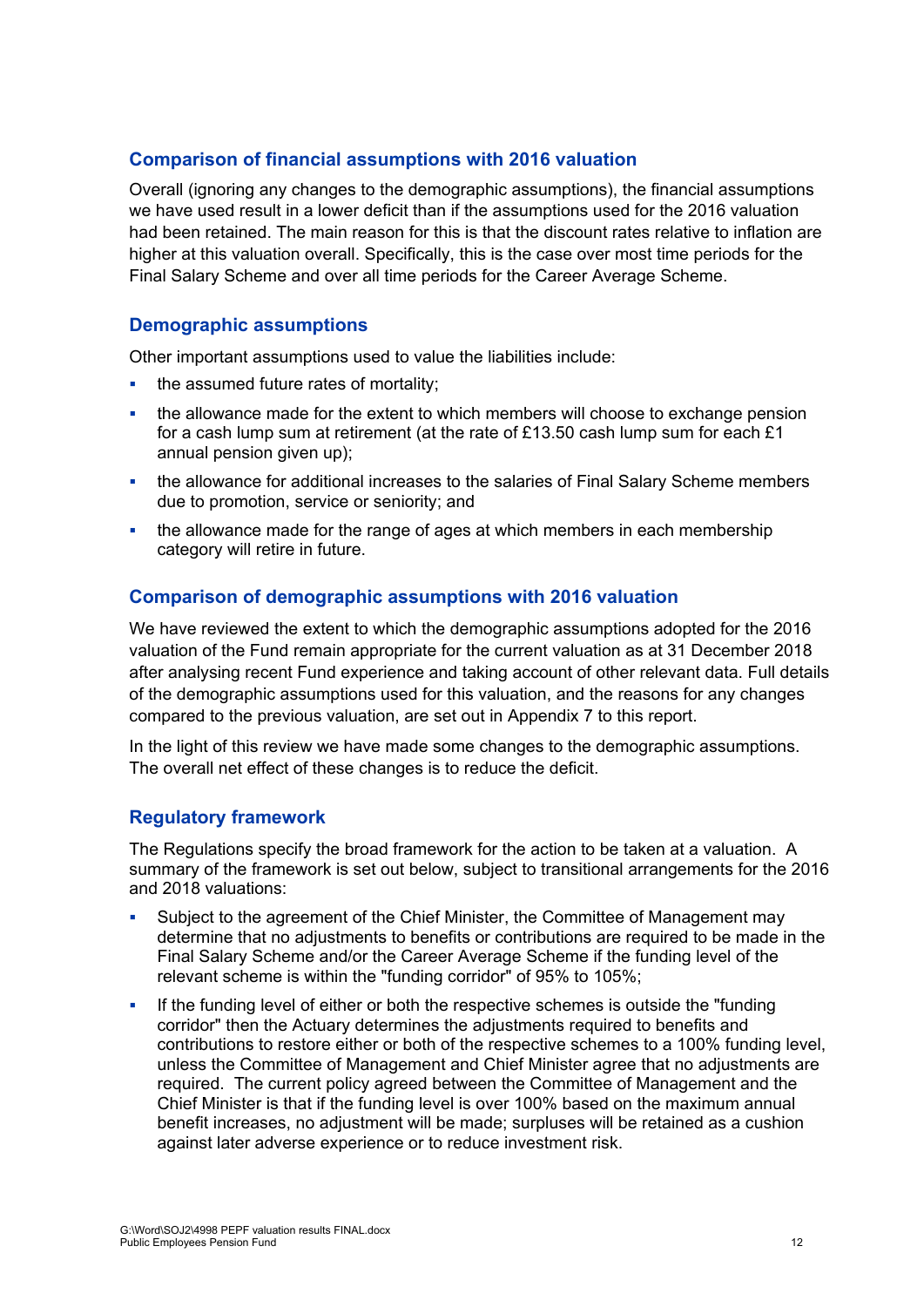- Employer contributions may be adjusted subject to a cap of 16.5% of total pensionable earnings;
- Member contributions may be adjusted subject to the weighted average contribution rate for the membership as a whole being not greater than the cap of 8.25% of pensionable earnings (unless an increase in this cap is agreed following consultation with relevant trade unions, as defined in the Funding and Valuation Regulations);
- The Career Average Scheme accrual rate may be adjusted provided it is not greater than 1/66th;
- The revaluation rate in service for the Career Average Scheme may be adjusted subject to a minimum of 50% of (Jersey RPI increase + 1%) and a maximum of 100% of (Jersey RPI increase + 1%)
- The annual pension increase for the Career Average Scheme may be adjusted subject to a minimum of 50% of Jersey RPI increase and a maximum of 100% of Jersey RPI increase; and
- The annual pension increase for the Final Salary Scheme may be adjusted subject to a minimum of 0% of Jersey RPI increase and a maximum of 100% of Jersey RPI increase.
- If the change in Jersey RPI is negative, the Jersey RPI increase will be taken to be 0% for the purpose of calculating pension increases and revaluations in service. In this situation, pension increases will therefore be 0% and the revaluation rate will be between 0.5% and 1%.

For this valuation, the transitional arrangements set out in the Regulations provide that there will be no impact on the contributions payable to the Fund, but the benefits payable could be amended.

The detail of how it has been agreed the framework will apply in practice is documented in the Funding Strategy Statement.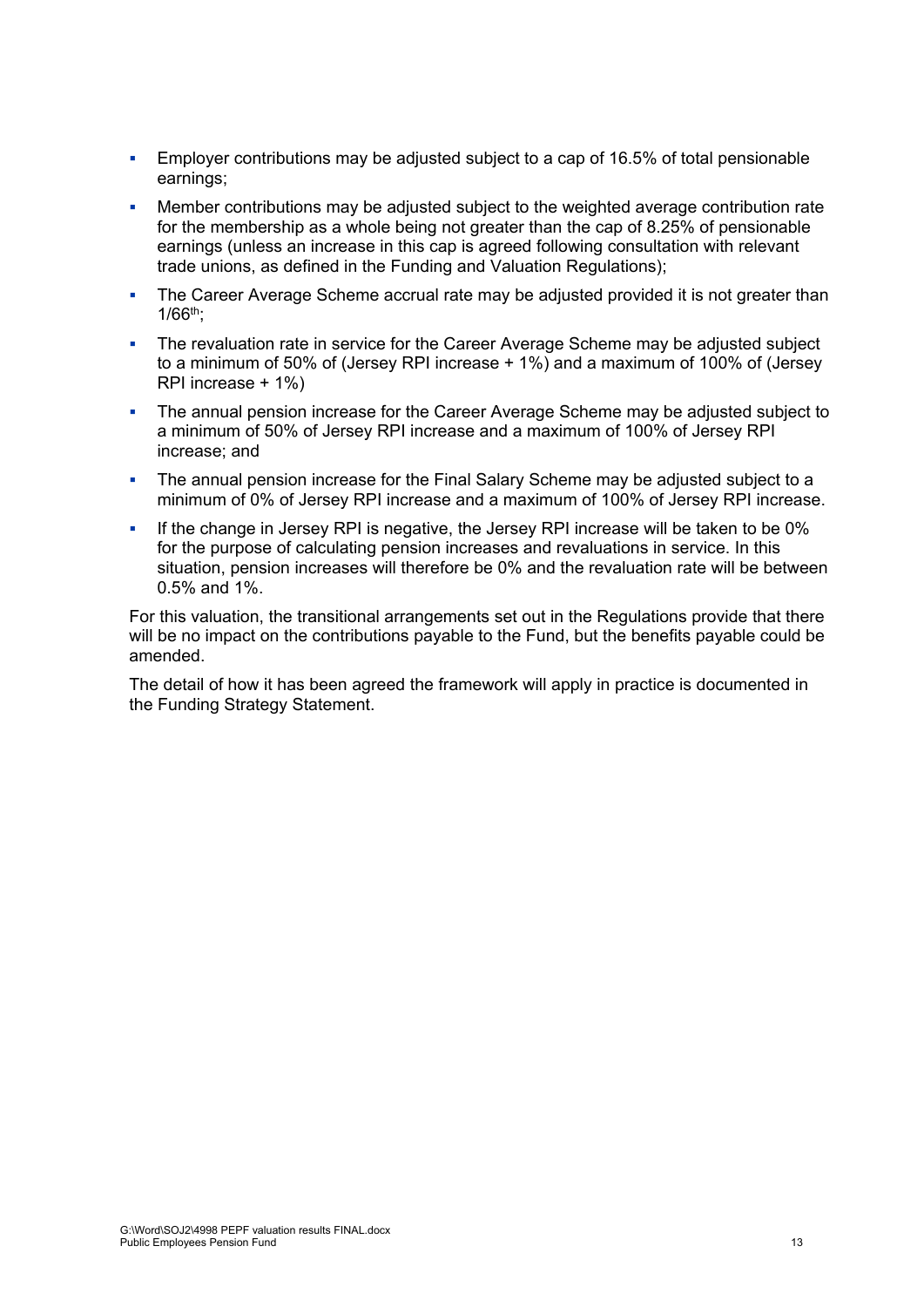# Asset data

# *The audited accounts for the Fund for the year ended 31 December 2018 show the assets were £2,061.9M.*

The Fund's assets are held separately from those of the Government of Jersey. The audited Fund accounts for the year ended 31 December 2018 show its assets as £2,061.9M.

The assets can be categorised as follows:



# The Final Salary Scheme

The value of assets allocated to the Final Salary Scheme at the valuation date (before addition of the pre-1987 debt) was £2,042.7M.

In addition, the value placed on the pre-1987 debt at the valuation date was £324.1M.

#### The Career Average Scheme

The value of assets allocated to the Career Average Scheme at the valuation date was £19.2M.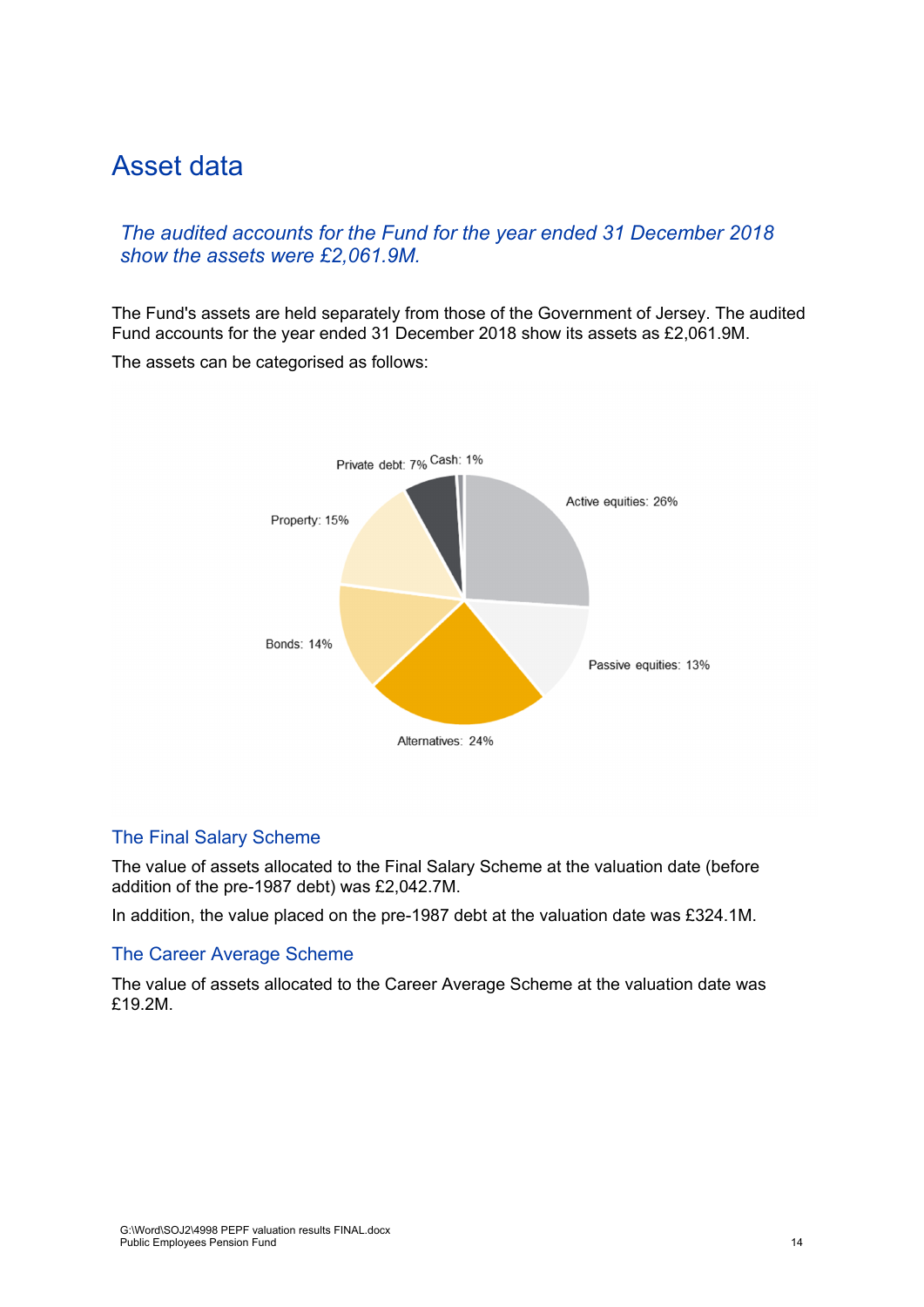# Valuation results - Final Salary Scheme

*There was a past service deficit in the Final Salary Scheme at 31 December 2018 of £1.1M, equivalent to a past service funding ratio of 99.95%.* 

A detailed breakdown of the results of the main valuation calculations is given below.

| Actives*<br>Deferred pensioners<br><b>Pensioners</b><br>Value of past service benefits      | 938.5<br>284.0<br>1,145.4<br>2,367.9 |
|---------------------------------------------------------------------------------------------|--------------------------------------|
| Value of assets<br>Value of future pre-1987 debt repayments<br><b>Total value of assets</b> | 2,042.7<br>324.1<br>2,366.8          |
| Past service surplus / (deficit)                                                            | (1.1)                                |
| Past service funding ratio                                                                  | 99.95%                               |

\*Including the Final Salary Scheme benefits of members who transferred to the Career Average Scheme on 1 January 2019.

The above table shows there is a past service deficit of £1.1M at 31 December 2018, equivalent to a **funding ratio** of 99.95%.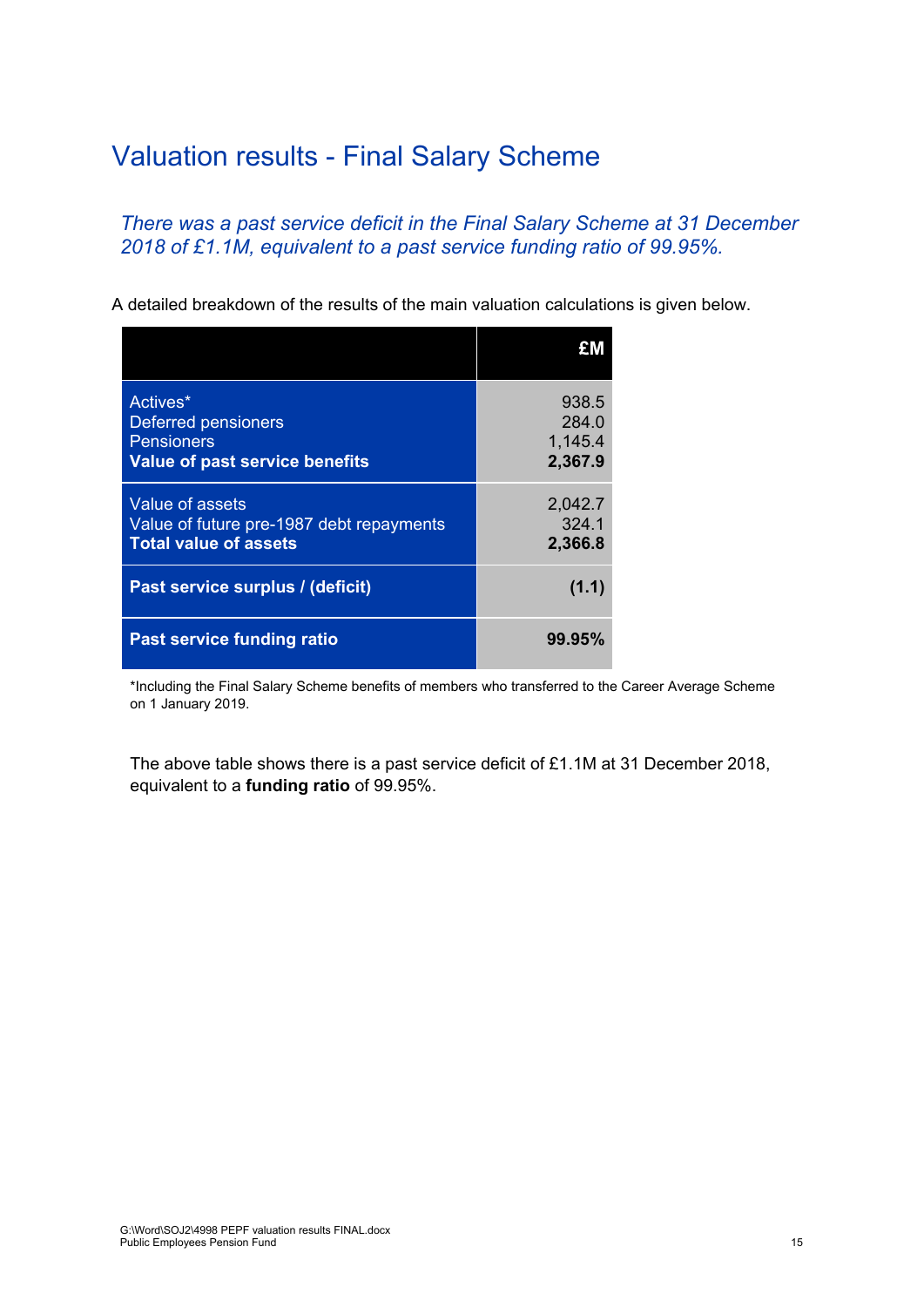# **Reasons for change in funding position**

The past service deficit in the Final Salary Scheme at 31 December 2016 was £68M.

The chart below shows the key reasons for the change in past service funding position between 31 December 2016 and 31 December 2018.



The analysis shows that the past service funding position has improved since the previous valuation due to:

- higher investment returns than assumed at the previous valuation;
- lower actual salary increases than assumed at the previous valuation;
- the increase in assumed future investment returns relative to inflation; and
- changes to the demographic assumptions.

The improvements were partially offset by:

- contributions received being lower than the cost of benefits accruing (based on the assumptions used); and
- higher pension increases than assumed at the previous valuation.

We do not see the slight improvement in funding level since 31 December 2016 as being indicative of a long-term trend of a demographic, investment or other nature.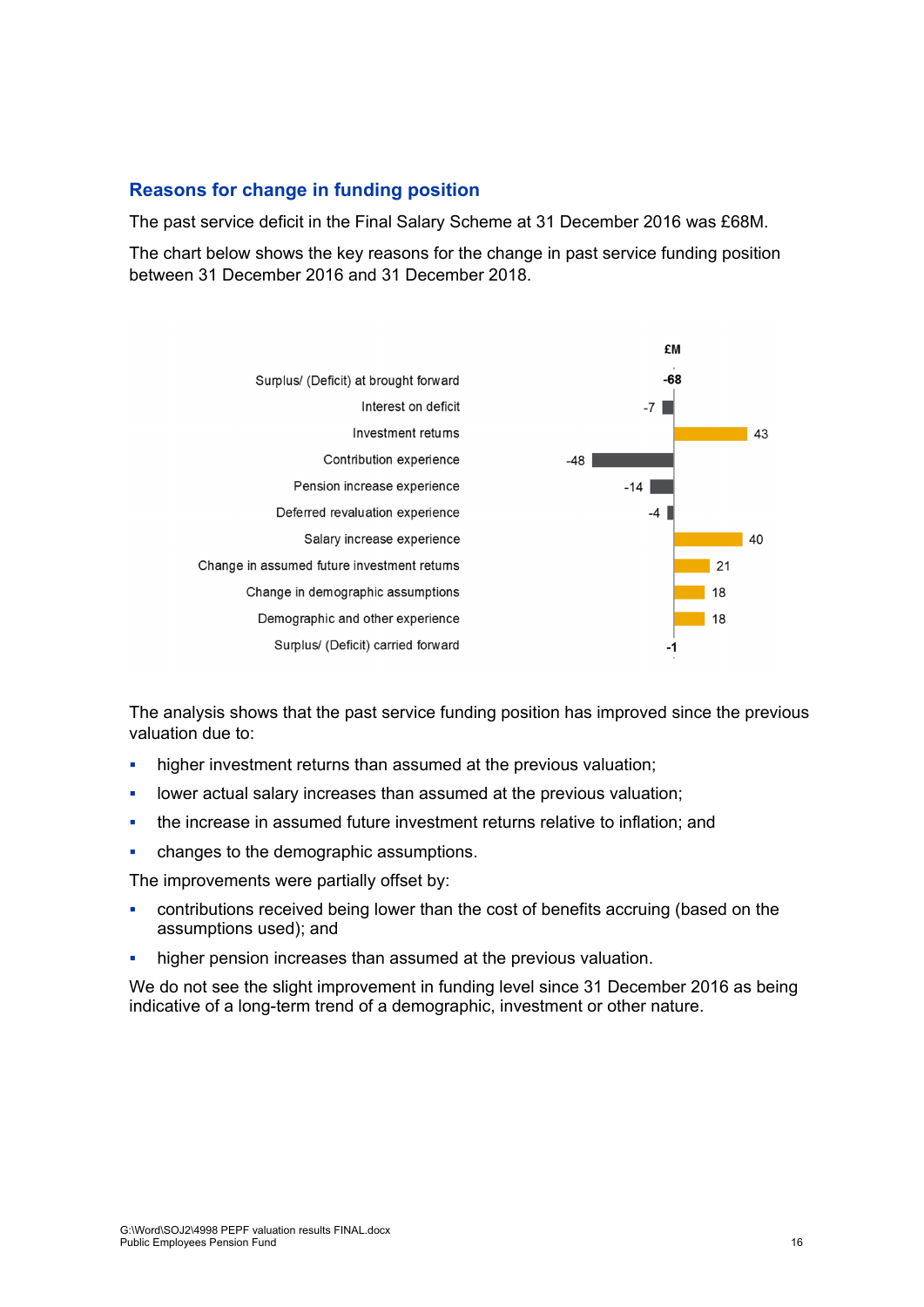# Valuation results - Career Average Scheme

# *There was a past service surplus in the Career Average Scheme at 31 December 2018 of £3.26M, equivalent to a funding ratio of 120.5%.*

A detailed breakdown of the results of the main valuation calculations is given below.

| <b>Actives</b><br>Pensioners and deferred pensioners<br><b>Value of past service benefits</b> | 14.86<br>1.08<br>15.94 |
|-----------------------------------------------------------------------------------------------|------------------------|
| <b>Total value of assets</b>                                                                  | 19.20                  |
| <b>Surplus / (deficit)</b>                                                                    | 3.26                   |
| <b>Funding ratio</b>                                                                          | 120.5%                 |

The above table shows there is a past service surplus of £3.26M at 31 December 2018, equivalent to a **funding ratio** of 120.5%.

The funding position has improved since the initial valuation of the Career Average Scheme as at 31 December 2016 due to the contributions received being higher than the cost of benefits accruing. This item is relatively large at this valuation because the initial membership is younger than the expected membership in the long-term, which means that the cost of benefits accrued to date as a percentage of pay has been lower than is expected in the longer term.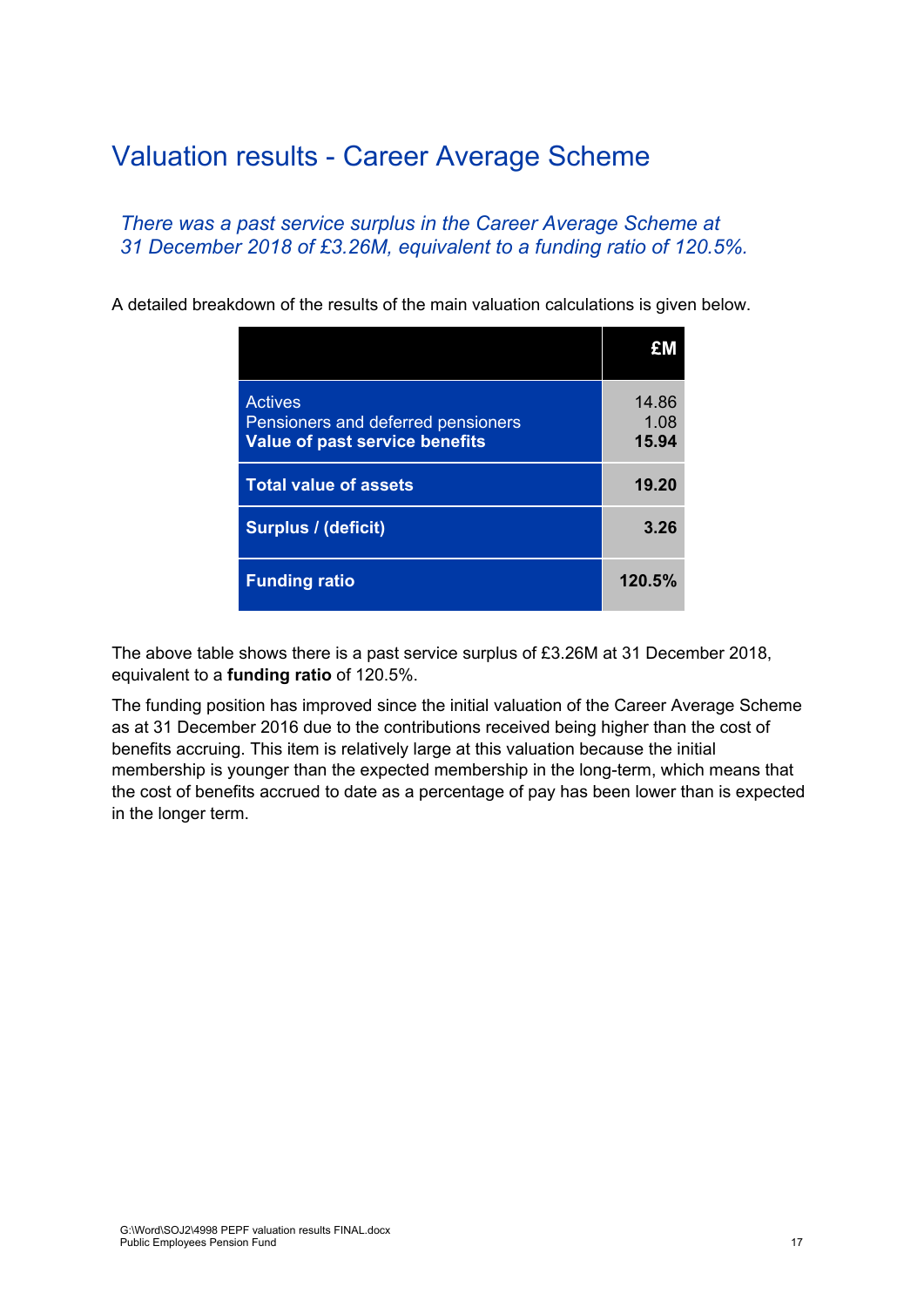# **Reasons for change in funding position**

The past service deficit in the Career Average Scheme at 31 December 2016 was £0.44M.

The chart below shows the key reasons for the change in past service funding position between 31 December 2016 and 31 December 2018.



The analysis shows that the past service funding position has improved since the previous valuation due to:

- contributions received being higher than the cost of benefits accruing (as explained on the previous page);
- changes in assumed future investment returns relative to inflation; and
- gains as a result of members leaving service and opting for a refund of employee contributions.

The improvements were partially offset by:

- **-** lower investment returns than assumed at the previous valuation;
- higher benefit revaluations than assumed at the previous valuation; and
- expenses of running the scheme being higher than assumed.

We do not see the improvement in funding level since 31 December 2016 as being indicative of a long-term trend of a demographic, investment or other nature.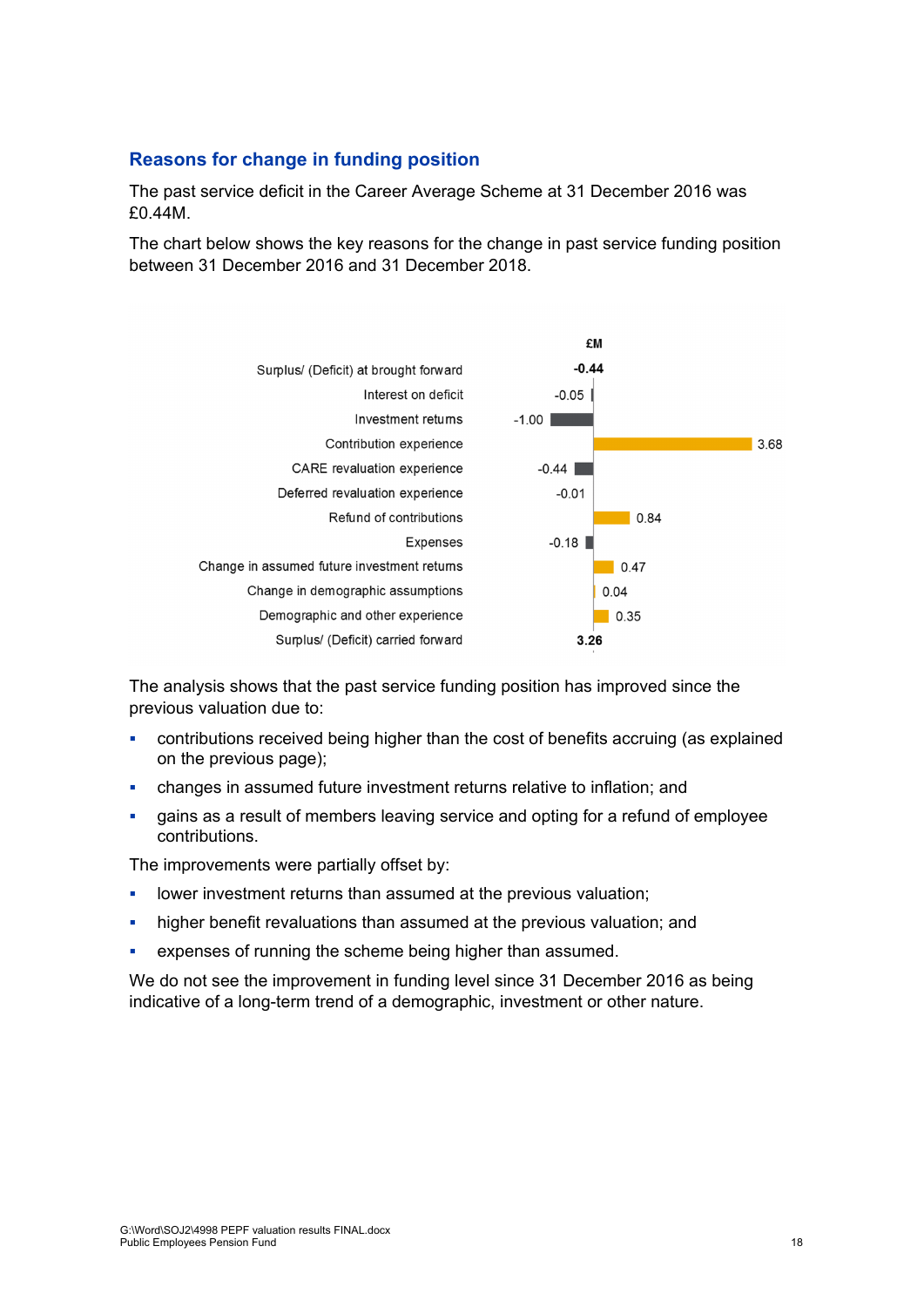# Risks and sensitivity analysis

# *The Fund faces a number of key risks which could affect its funding position.*

This section comments on some of the key risks faced by the Fund. It concentrates on the deterioration to the Fund's finances that may arise in various hypothetical downside scenarios (where the actual experience is less favourable than the assumptions made at this valuation).

For the Final Salary Scheme, as the assumptions used to determine the **funding target** are best-estimate assumptions, it needs to be recognised that upside scenarios (where the experience is more favourable than the assumptions) are just as likely as downside scenarios. For the Career Average Scheme, as the assumptions used to determine the **funding target** are prudent assumptions, upside scenarios are more likely than downside scenarios.

# **Key risks**

Here is a recap of some of the key factors that could lead to deficiencies in future:

- Investment risks the risk that the return achieved on the Fund's assets may be lower than allowed for in the valuation, and also that the assets may not move in line with the value of the benefits. The Fund invests in assets (e.g. equities) that are expected to achieve a greater return than the assets (i.e. index-linked gilts and investment grade derivatives) that most closely match the expected benefit payments (index-linked gilts and derivatives would provide a reasonable match but these assets are linked to UK RPI whereas the Fund's benefits are linked to Jersey RPI). The less matched the investment strategy is, the greater the risk that the assets may not move in line with the value of **benefits**
- Liquidity risk the risk that cashflows are higher than expected as members commute more than is assumed or take transfer values, possibly leading to the sale of assets at inopportune times.
- Longevity risk the risk that members could live longer than foreseen, for example, as a result of a medical breakthrough. This would mean that benefits are paid for longer than assumed, resulting in a higher cost of providing the benefits.
- Options for Members the risk that members may exercise options resulting in unanticipated extra costs. For example, members could swap less of their pension for cash at retirement than is assumed.
- Other risks issues relating to climate change and other environmental risks as well as long-term uncertainty around geopolitical, societal and technological shifts may also impact on the funding and investments of the Scheme.

# **Quantifying the risks**

To help the Committee of Management understand the susceptibility of the funding position to changes in the valuation assumptions, we have considered the hypothetical impact on the liabilities of a reduction in future investment returns relative to inflation.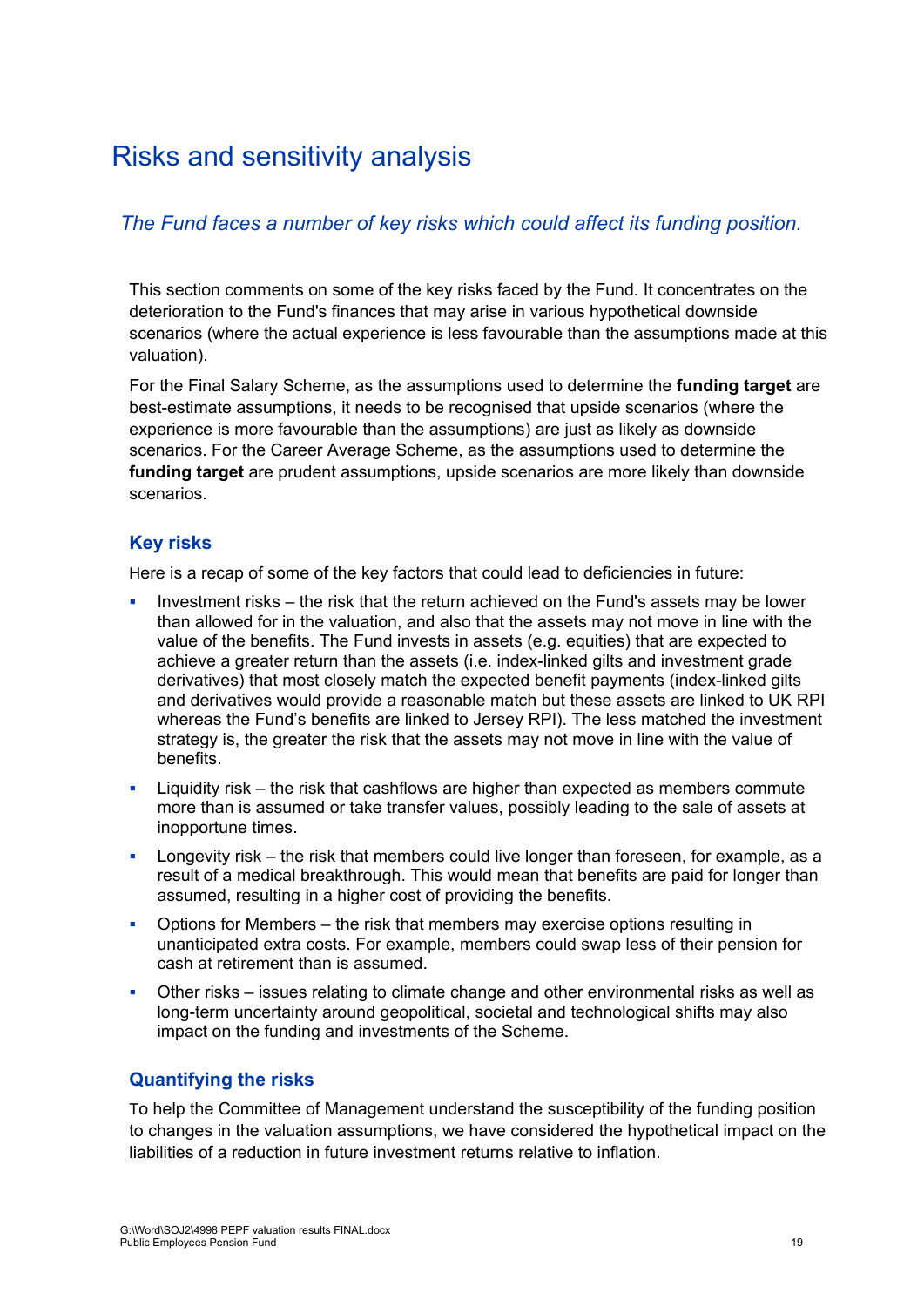#### Final Salary Scheme

 A 0.25% p.a. decrease in the assumed rate of future investment returns (or a 0.25% p.a. increase in the inflation assumption) reduces the **funding ratio** by approximately 4% (to 96%).

#### Career Average Scheme

 A 0.25% p.a. decrease in the assumed rate of future investment returns (or a 0.25% p.a. increase in the inflation assumption) reduces the **funding ratio** by approximately 11% (to 109%).

Opposite step changes, such as what happens if the inflation assumption is reduced by 0.25% p.a. for example, would improve the funding position by broadly similar amounts to the reductions identified above.

#### **Investment strategy**

The Fund's liabilities are influenced by Jersey inflation either directly via pension increases or indirectly via pay increases. The assets that most closely match the Fund's liabilities are index-linked gilts and investment grade derivatives. However, a large proportion of the Fund's assets are invested in asset classes such as equities which are expected to produce higher returns over the long term than those more closely matching assets.

The Committee of Management recognises the degree of risk, as well as the potential reward that this holds for the Fund. In particular the financial position of the Fund can be affected by sudden (or gradual) changes in market values of return seeking assets, changes in expected future returns and/or changes in inflation.

The investment strategy of the Fund is set by the Committee of Management and is kept under regular review.

# **Pre-1987 debt repayments for the Final Salary Scheme**

The Final Salary Scheme valuation results rely on the pre-1987 debt repayments being repaid over an appropriate period.

# **Summary**

In summary the Fund is highly susceptible to:

- Equity markets falling or inflation expectations rising; and
- Members living longer than expected.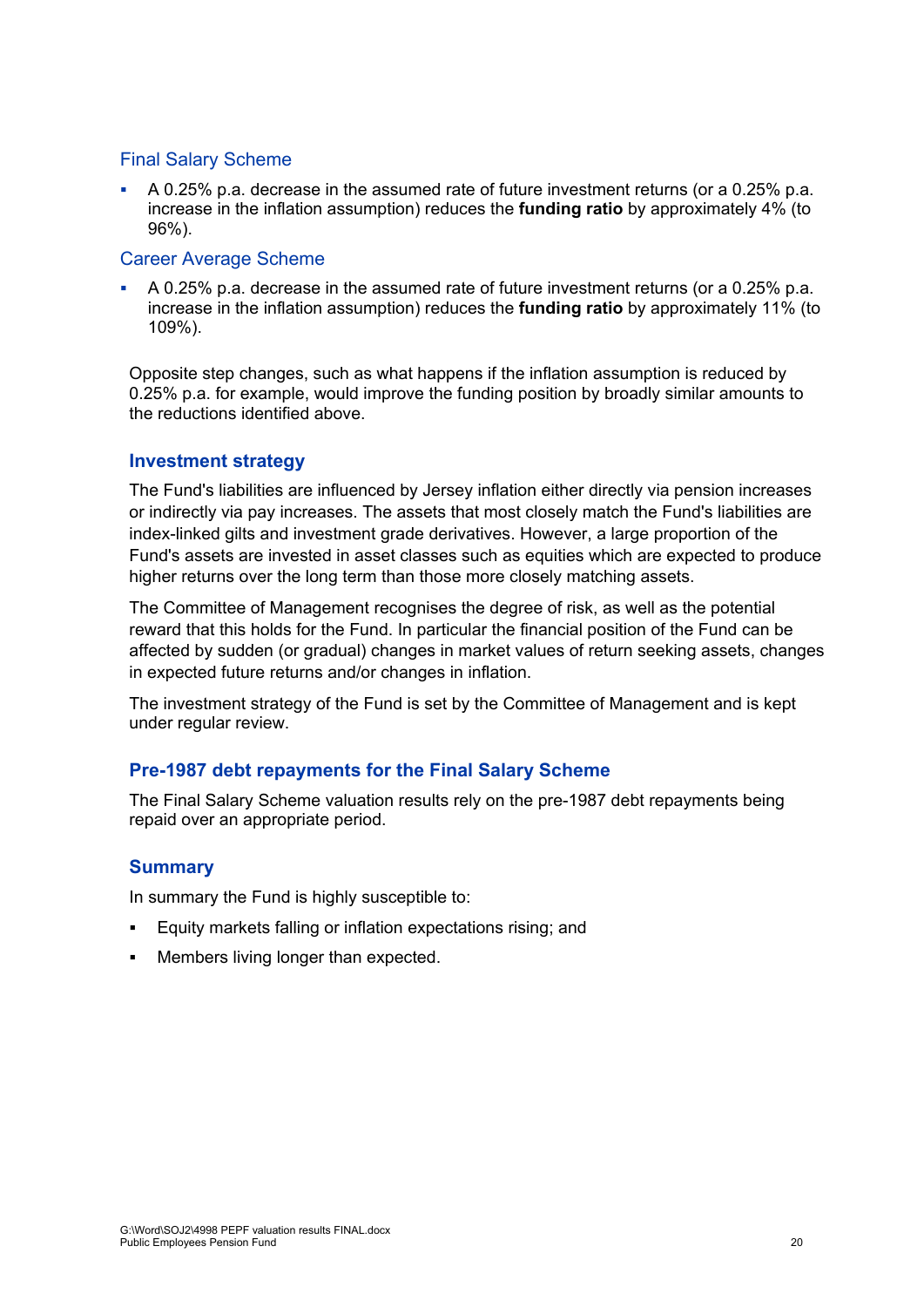# Summary and conclusions

*The Final Salary Scheme has a deficit of £1.1M at the valuation date. The Career Average Scheme has a surplus of £3.26M at the valuation date.* 

The headlines at the valuation date are:

- In the Final Salary Scheme there is a past service deficit of  $£1.1M$ , corresponding to a funding ratio of 99.95%.
- In the Career Average Scheme there is a past service surplus of  $£3.26M$ , corresponding to a funding ratio of 120.5%.

#### **Developments since the valuation date**

As at the date of signing this report, the **funding ratio** of the Final Salary Scheme is estimated to have reduced since the valuation date and to be of the order of 95%. The **funding ratio** of the Career Average Scheme is estimated to have reduced since the valuation date but to remain above 100%.

Investment returns since the valuation date have been above those assumed in the valuation and this has improved the funding positions, but that effect has been more than offset by a reduction in expected future investment returns.

#### **Actions arising from the valuation**

#### The Final Salary Scheme

In accordance with the Funding Strategy Statement, subject to the agreement of the Chief Minister, the Committee of Management may determine that no adjustments to benefits are required to be made in the Final Salary Scheme if the past service funding ratio is within the "funding corridor" of 95% to 105%. Given the funding position at the valuation date is 99%, our view is that no adjustments to benefits are required.

The Committee of Management and Chief Minister have agreed that no adjustments to benefits are required following this valuation.

#### The Career Average Scheme

In accordance with the Funding Strategy Statement, the past service surplus of £3.26M at the valuation date will be retained in the Career Average Scheme.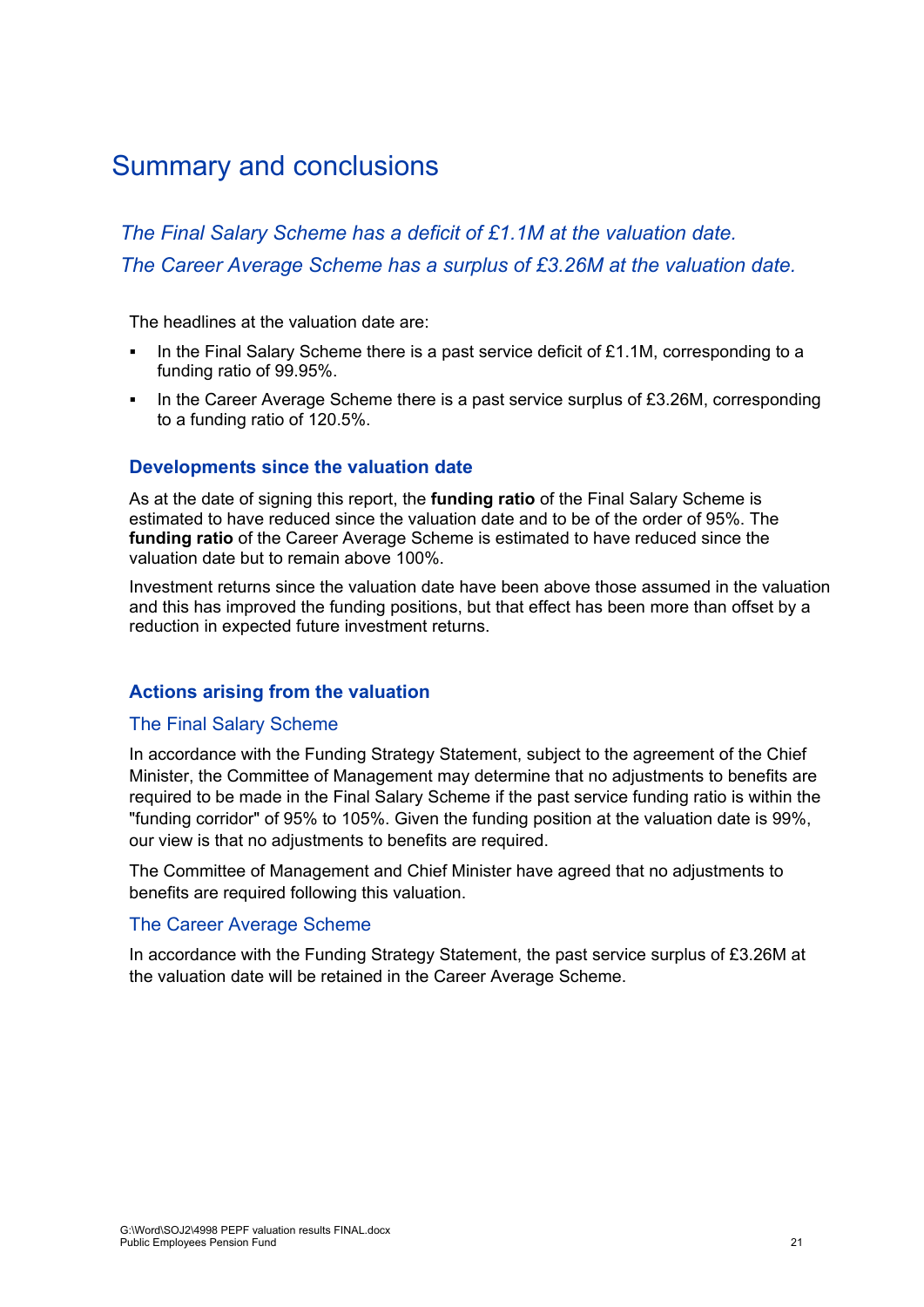# Affordability of future benefits

Under the Funding and Valuation Regulations, we are required to include an assessment of whether the accrual of future benefits under the Final Salary Scheme and the Career Average Scheme is affordable within the overall long-term cost cap set out within the Regulations.

The process for determining whether adjustments are required to benefits and/or contributions is set out in section 3 of the Funding Strategy Statement. In accordance with paragraph 3.10 of the Funding Strategy Statement, no changes to benefits or contributions are required at this valuation. In any event, under the transitional provisions in the Regulations, contribution rates may not be changed until after 31 December 2023.

The combined cost of accrual in the Final Salary Scheme and the Career Average Scheme is less than the overall cost cap.

# Allocation of contributions to cover Final Salary transition costs

In accordance with paragraph 4.2 of the Funding Strategy Statement, from the total contributions paid into the Fund with effect from 1 January 2019, we confirm that the following contributions should be allocated to the Final Salary Scheme rather than the Career Average Scheme to cover transition costs:

- 9.4% of salaries of continuing members (equal to the cost of benefit accrual in the Final Salary Scheme of 31.6% of salaries less the standard contributions paid to the Final Salary Scheme of 22.2% of salaries); plus
- £840,000 per year over the period up to 31 December 2032.

"Continuing members" are those members who opted to continue accruing benefits in the Final Salary Scheme (members eligible to choose to continue in the Final Salary Scheme were those within 7 years of Normal Retirement Age at 31 December 2018, as well as certain other members accruing benefits on older benefit structures).

In addition, allocations of money may need to be made to (or from) the Final Salary Scheme in accordance with paragraphs 4.6 to 4.10 of the Funding Strategy Statement.

# Rates and adjustments certificate

The rates and adjustments certificate required under the Funding and Valuation Regulations is attached as Appendix 11. To the extent that the relevant rates are not prescribed within the Regulations, the rates have been calculated based on the actuarial assumptions set out in this valuation.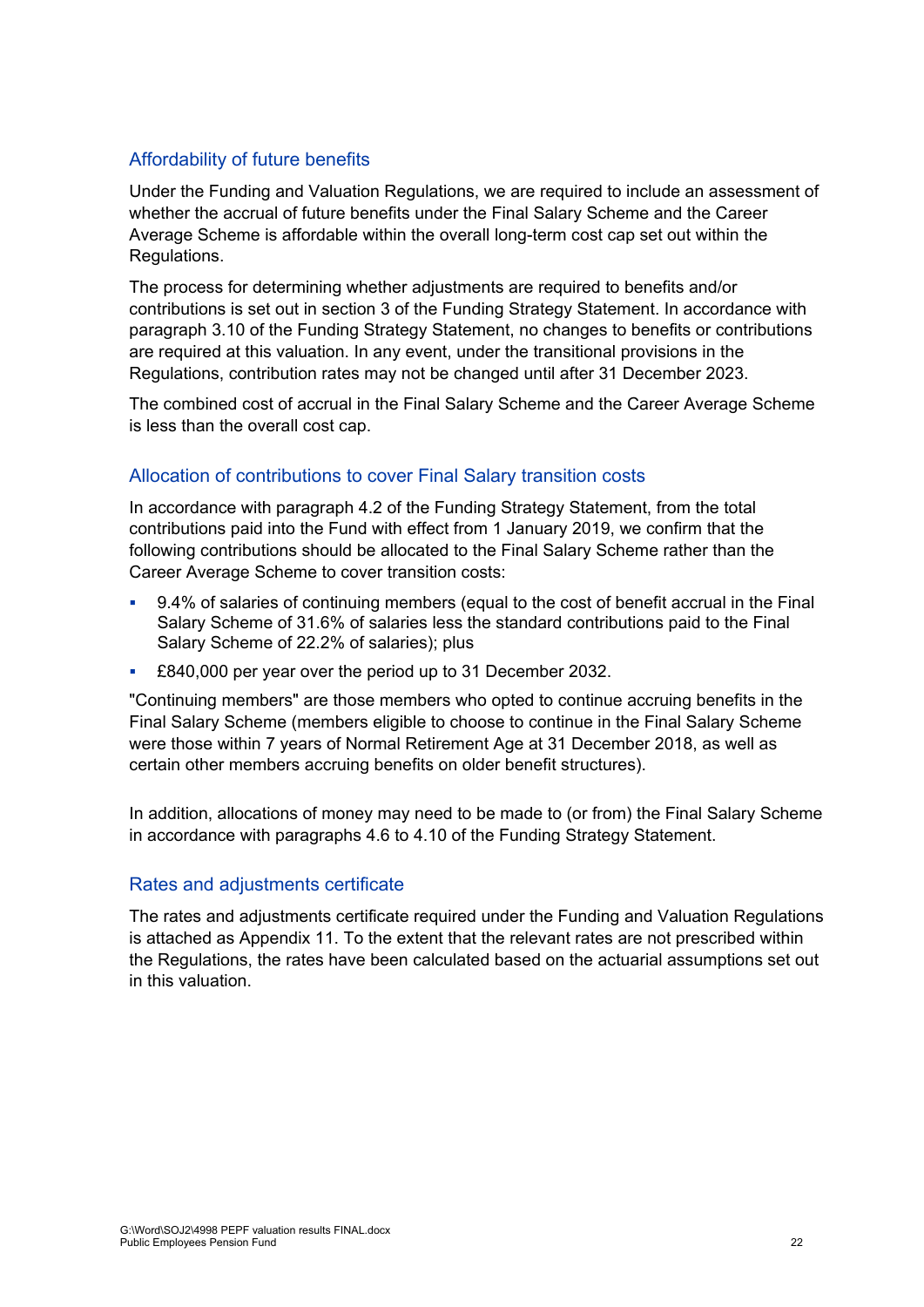# Appendix 1: Scope of advice

This report is prepared under the terms of the Actuary Agreement dated 14 July 2016 between Aon Hewitt Limited and the Committee of Management, on the understanding that it is solely for the benefit of the addressee.

Unless prior written consent has been given by Aon Hewitt Limited, this report should not be disclosed to or discussed with anyone else unless they have a legal right to see it.

Notwithstanding such consent, Aon Hewitt Limited does not accept or assume any responsibility to anyone other than the addressee of this report.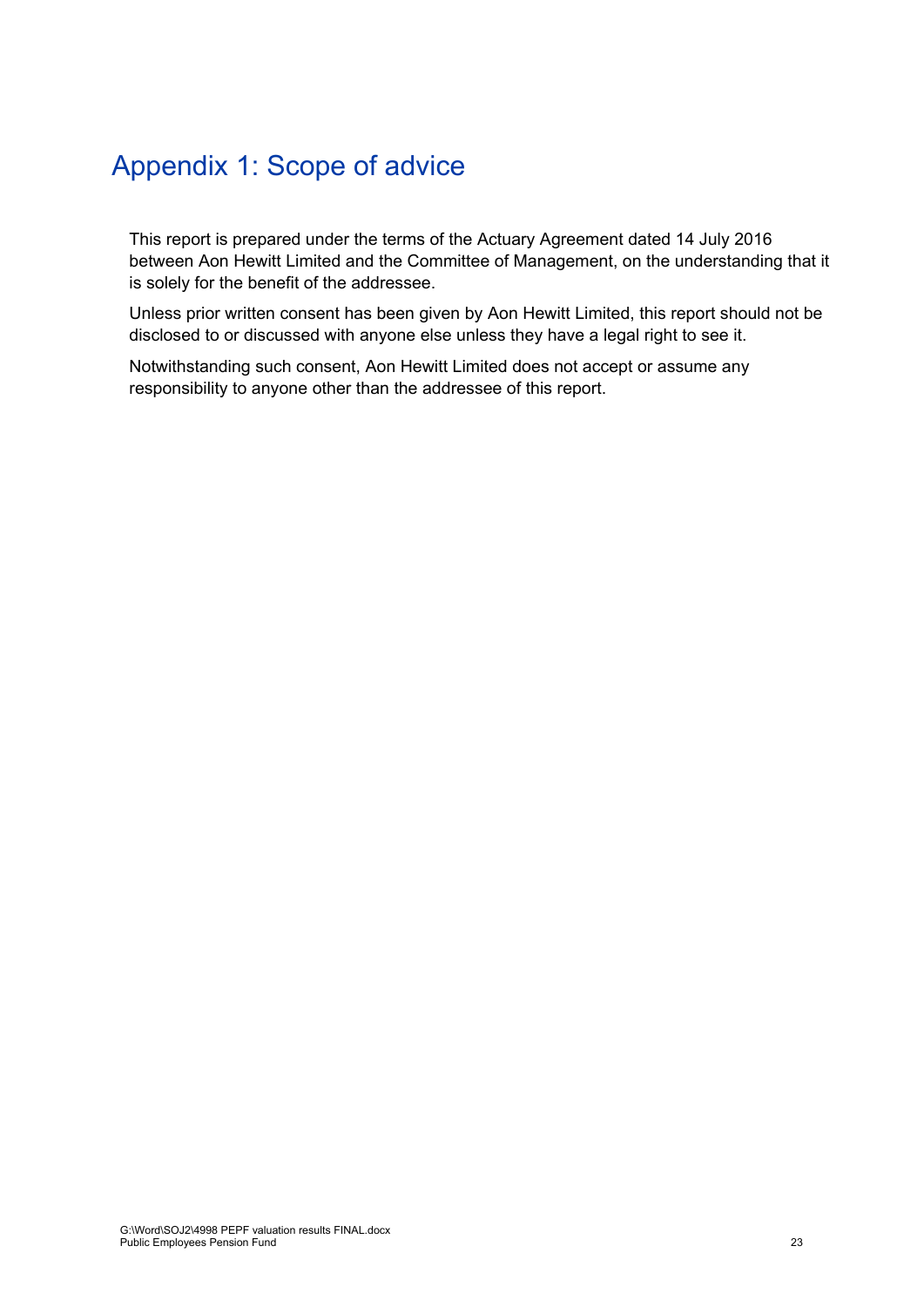# Appendix 2: Provisions of scheme

# **Requlations**

This valuation has been carried out under Regulation 3 of the Public Employees (Pension Scheme) (Funding and Valuation) (Jersey) Regulations 2015 (the "Funding and Valuation Regulations").

The Regulations require each valuation of the Fund to separately identify the assets and liabilities of the Public Employees Contributory Retirement Scheme ("the Final Salary Scheme") and the Public Employees Pension Scheme ("the Career Average Scheme").

The Funding and Valuation Regulations require:

- the overarching principles for the setting of assumptions for the valuation to be set out in the Funding Strategy Statement (the "FSS");
- the assumptions for the Career Average Scheme to be prudent and to be agreed by the Committee of Management and the Minister for Treasury and Resources, following consultation with the Treasurer; and
- following consultation with the Treasurer, the assumptions for the Final Salary Scheme shall be determined by the Actuary, who will aim to have firstly reached agreement with the Committee of Management and the Minister for Treasury and Resources.

The Final Salary Scheme is governed by Regulations made under the Public Employees (Retirement) (Jersey) Law, 1967 (as amended). At the valuation date, the provisions of the Final Salary Scheme were specified in the following Regulations, namely:

- The Public Employees (Contributory Retirement Scheme) (Former Hospital Scheme) (Jersey) Regulations, 1992 (as amended) - known as the FHS Regulations
- The Public Employees (Contributory Retirement Scheme) (Jersey) Regulations, 1967 (as amended) - known as the 1967 Regulations
- The Public Employees (Contributory Retirement Scheme) (Existing Members) (Jersey) Regulations, 1989 (as amended) - known as the Existing Members Regulations
- The Public Employees (Contributory Retirement Scheme) (New Members) (Jersey) Regulations, 1989 (as amended) - known as the New Members Regulations.

In addition, the provisions of the Final Salary Scheme which are common to each of the above Regulations are specified in the Public Employees (Contributory Retirement Scheme) (General) (Jersey) Regulations, 1989 (as amended) - known as the General Regulations.

The Career Average Scheme is governed by Regulations made under the Public Employees (Pensions) (Jersey) Law 2014 (as amended). At the valuation date, the provisions of the Career Average Scheme were specified in the:

 Public Employees (Pension Scheme) (Membership and Benefits) (Jersey) Regulations 2015

The following Regulations apply to both the Final Salary Scheme and the Career Average Scheme:

Public Employees (Pension Scheme) (Administration) (Jersey) Regulations 2015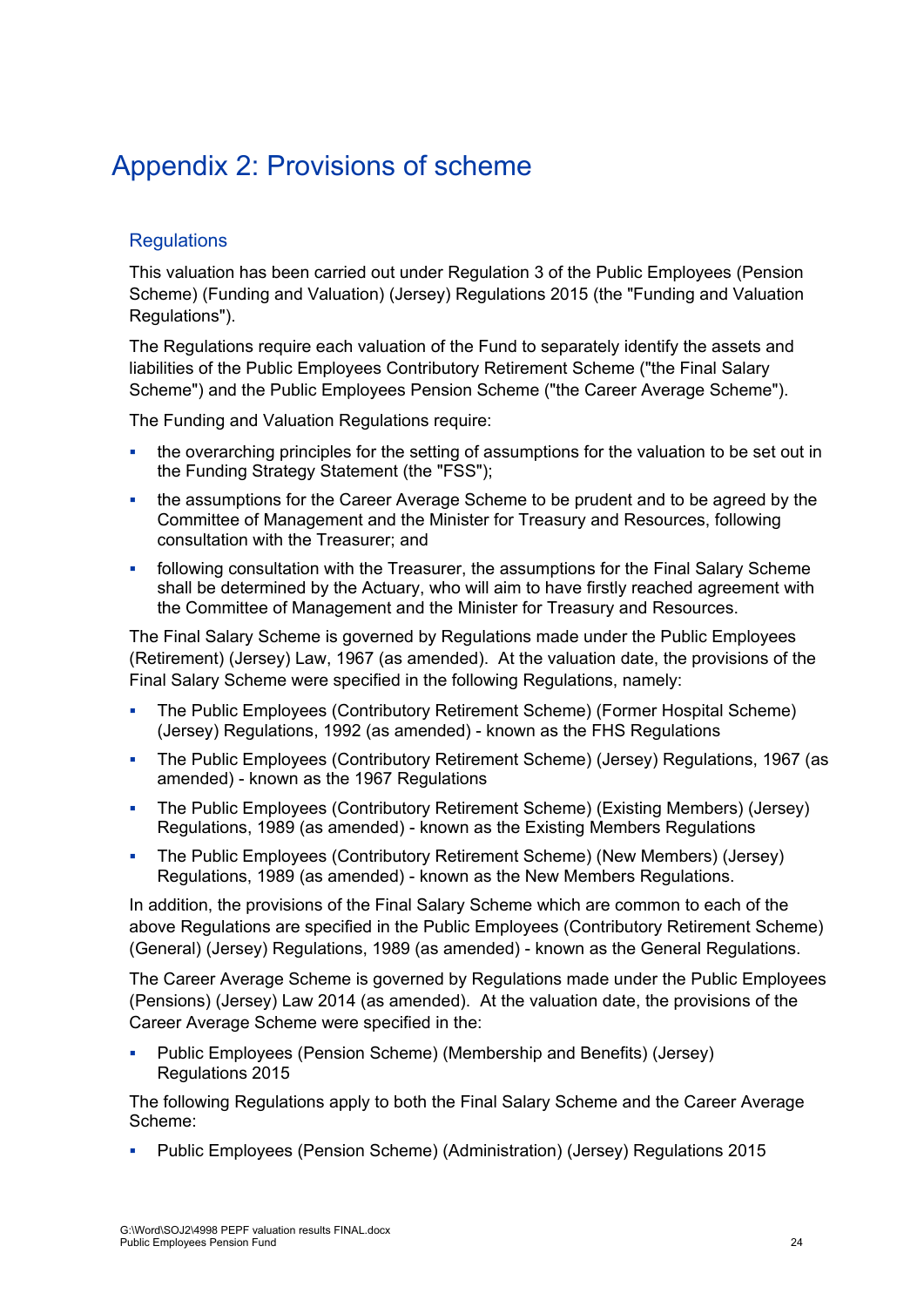# History of the Final Salary Scheme

All members joining the Final Salary Scheme after 30 August 1989 (1 January 1990 for former members of the Former Hospital Scheme) are subject to the New Members Regulations. However, members joining the Final Salary Scheme on or before that date were given the following options:

- a) Members who joined the Scheme prior to 1 January 1988 (1 January 1990 for former members of the Former Hospital Scheme) were given the option either to elect for benefits under the Existing Members Regulations or the New Members Regulations, or to remain subject to the 1967 Regulations (FHS Regulations for former members of the Former Hospital Scheme).
- b) New entrants to the Scheme between 1 January 1988 and 30 August 1989 inclusive had the choice of benefits under the Existing Members Regulations or the New Members Regulations.
- c) Special arrangements were made for employees who were not previously eligible for membership of either the Scheme or the Former Hospital Scheme (e.g. part-timers).

#### Main features

The main features of the Fund in force at the valuation date are summarised on the following pages where the term "uniformed" members includes members of the Police, Fire, Prison, Airport Fire Service, Port Control Unit, Air Traffic Control and Emergency Ambulance Services.

|                                                                                                                                                                                                                              | 1967 or FHS Regulations                     | <b>Existing Members</b><br>or New Members Regulations |
|------------------------------------------------------------------------------------------------------------------------------------------------------------------------------------------------------------------------------|---------------------------------------------|-------------------------------------------------------|
| <b>Normal Retiring Age</b>                                                                                                                                                                                                   |                                             |                                                       |
|                                                                                                                                                                                                                              |                                             |                                                       |
|                                                                                                                                                                                                                              | "Uniformed" Members 55 or 60 as appropriate | 55 or 60 as appropriate                               |
|                                                                                                                                                                                                                              |                                             |                                                       |
|                                                                                                                                                                                                                              |                                             |                                                       |
| "Ordinary" Members                                                                                                                                                                                                           | 65 (males)                                  | 65 (males and females)                                |
|                                                                                                                                                                                                                              | 60 (females)                                |                                                       |
| Note: Normal Retiring Age was increased to age 60 for prison officers with effect from<br>1 February 2013. The existing early retirement options were retained for those prison<br>officers employed before 1 February 2013. |                                             |                                                       |
| <b>Average Salary</b>                                                                                                                                                                                                        | Average salary received during              | Salary received in best                               |
|                                                                                                                                                                                                                              | the 3 years prior to retirement             | successive 365 days during the                        |
|                                                                                                                                                                                                                              |                                             | 3 years prior to retirement                           |
|                                                                                                                                                                                                                              |                                             |                                                       |

# Main features of the Fund - the Final Salary Scheme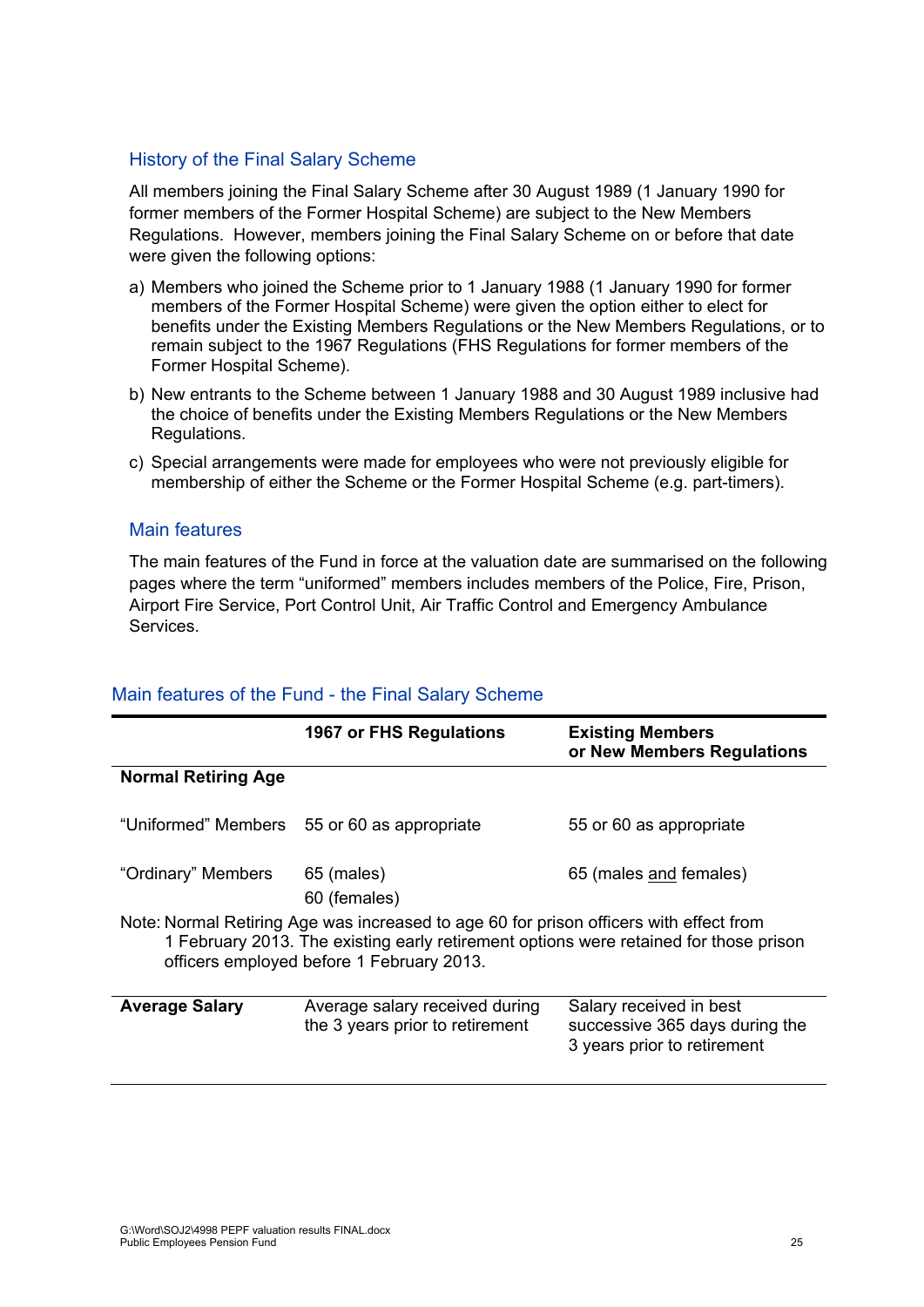|                                            | <b>1967 or FHS Regulations</b>                                                                                                                                                           | <b>Existing Members</b><br>or New Members Regulations                                                                                                                                                                                                                                                                                                                                                                                                                                                                                                                                                   |
|--------------------------------------------|------------------------------------------------------------------------------------------------------------------------------------------------------------------------------------------|---------------------------------------------------------------------------------------------------------------------------------------------------------------------------------------------------------------------------------------------------------------------------------------------------------------------------------------------------------------------------------------------------------------------------------------------------------------------------------------------------------------------------------------------------------------------------------------------------------|
| <b>Normal Retirement</b><br><b>Pension</b> |                                                                                                                                                                                          |                                                                                                                                                                                                                                                                                                                                                                                                                                                                                                                                                                                                         |
| "Uniformed" Members                        | $1/45$ <sup>th</sup> of average salary for each<br>year of reckonable service<br>Note: "Uniformed" members<br>cannot be subject to the FHS<br>Regulations                                | <b>Existing Members Regulations</b><br>1/45 <sup>th</sup> of average salary for each<br>year of pensionable service<br><b>New Members Regulations</b><br>1/60 <sup>th</sup> (or 1/70 <sup>th</sup> for category C<br>prison officers) of average salary<br>for each year of pensionable<br>service                                                                                                                                                                                                                                                                                                      |
| "Ordinary" Members                         | <b>FHS Regulations (females)</b><br>1/80 <sup>th</sup> of average salary for each<br>year of reckonable service                                                                          | <b>Existing Members Regulations</b><br>1/60 <sup>th</sup> of average salary for each<br>year of pensionable service                                                                                                                                                                                                                                                                                                                                                                                                                                                                                     |
|                                            | <u>1967 &amp; FHS Regulations</u><br>(males)<br>1/60 <sup>th</sup> of average salary for each<br>year of reckonable service                                                              | <b>New Members Regulations</b><br>1/80 <sup>th</sup> of average salary for each<br>year of pensionable service                                                                                                                                                                                                                                                                                                                                                                                                                                                                                          |
| <b>Cash at retirement</b>                  | <b>FHS Regulations (females)</b><br>A tax free cash sum of 3/80ths<br>of average salary for each year<br>of reckonable service                                                           | Option to exchange up to 30% of<br>commencing pension for a tax<br>free cash sum of £13.50 for<br>each £1 of pension given up.                                                                                                                                                                                                                                                                                                                                                                                                                                                                          |
|                                            | 1967 & FHS Regulations<br>(males)<br>Not available                                                                                                                                       |                                                                                                                                                                                                                                                                                                                                                                                                                                                                                                                                                                                                         |
| <b>Optional Retirement</b>                 | Any time up to 5 years before<br>normal retiring age subject to 10<br>years' reckonable service<br>Note: Under the FHS<br>Regulations, the prior approval<br>of the employer is required | Generally any time up to 5 years<br>before normal retiring age<br>subject to 10 years' pensionable<br>service, but in certain<br>circumstances special provisions<br>apply<br>Non-uniformed members can<br>retire after age 60 if they have<br>completed 2 years' qualifying<br>service. Members who became<br>Category A members on or after<br>1 March 2009 may not retire<br>before age 55.<br>Members first employed on or<br>after 1 January 2006 who opt to<br>retire before normal retiring age<br>will have their pension reduced<br>by 2.4% for each year the<br>pension is being taken early. |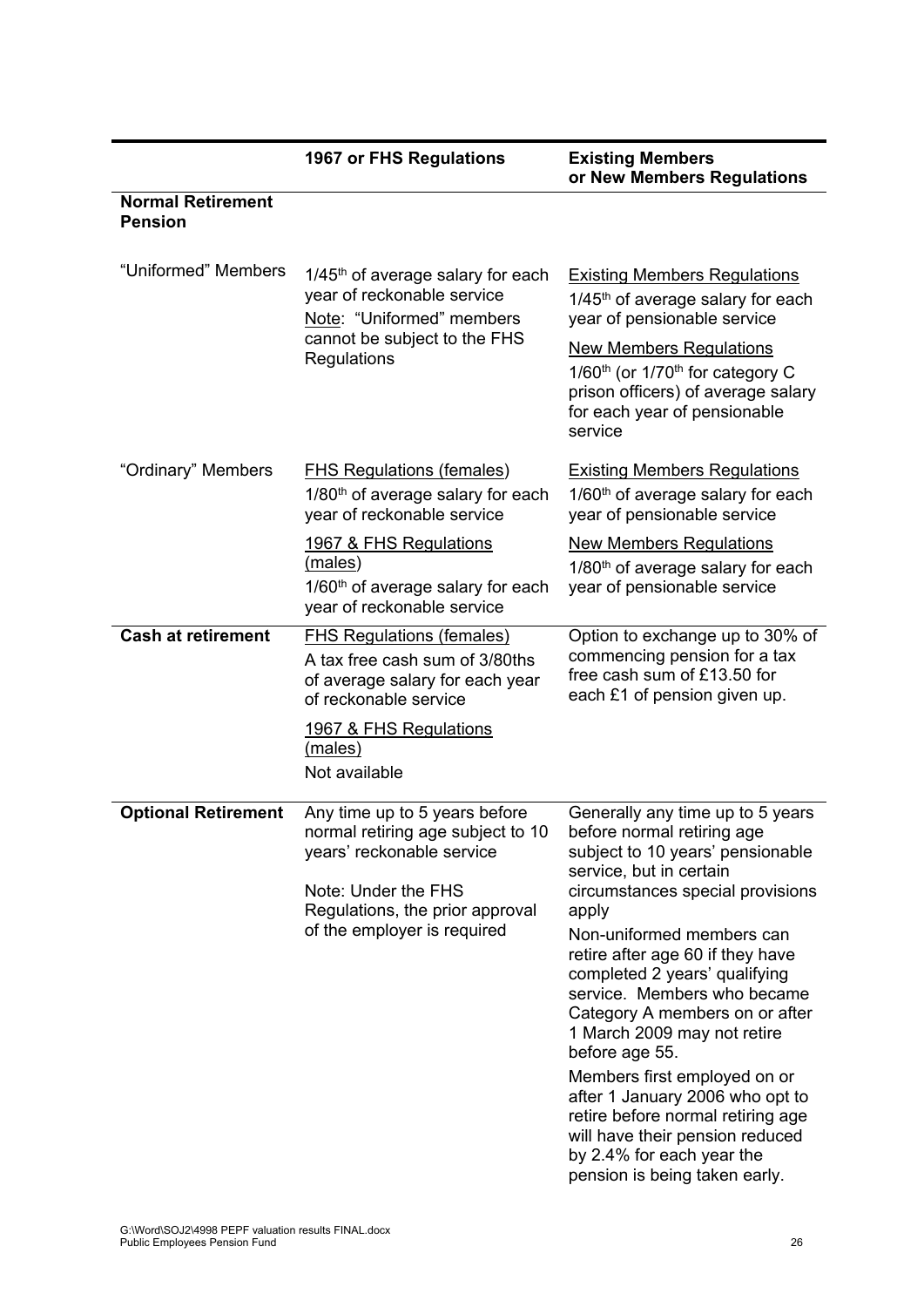|                                        | 1967 or FHS Regulations                                                                                                                                                                                                                                                                                                                                                          | <b>Existing Members</b><br>or New Members Regulations                                                                                                                                                                                                                                                                                                                                                                                                    |
|----------------------------------------|----------------------------------------------------------------------------------------------------------------------------------------------------------------------------------------------------------------------------------------------------------------------------------------------------------------------------------------------------------------------------------|----------------------------------------------------------------------------------------------------------------------------------------------------------------------------------------------------------------------------------------------------------------------------------------------------------------------------------------------------------------------------------------------------------------------------------------------------------|
| <b>III-Health Retirement</b>           | Subject to 10 years' reckonable<br>service, immediate benefits on<br>ground of serious ill health or<br>incapacity. Benefits based on<br>reckonable service up to date of<br>retirement only                                                                                                                                                                                     | Subject to 2 years' qualifying<br>service, immediate benefits on<br>grounds of serious ill health or<br>incapacity. Benefits based on<br>enhanced pensionable service in<br>most cases                                                                                                                                                                                                                                                                   |
| <b>Death in Service</b>                | 1. Cash sum - paid to spouse,<br>child, dependant or estate<br>according to circumstances:<br>a) Less than 5 years' reckonable<br>service: a refund of<br>contributions with 3% p.a.<br>interest**<br>b) At least 5 years' reckonable<br>service: one year's current<br>salary or a refund of<br>contributions with 3% p.a.<br>interest**, whichever gives<br>the greater amount | 1. Cash sum - paid to spouse,<br>child, dependant or estate<br>according to circumstances:<br>a) Less than 5 years' qualifying<br>service: a cash sum of 2/5ths<br>of current salary for each<br>year of service<br>b) At least 5 years' qualifying<br>service: a cash sum of twice<br>current salary                                                                                                                                                    |
| <b>Death in Service</b><br>(continued) | 2. Widow's Pension<br>Subject to 10 years'<br>reckonable service: 50% of<br>member's pension, based on<br>salary at death and<br>reckonable service to normal<br>retiring age<br>3. Dependant's Pension<br>None                                                                                                                                                                  | 2. Spouse's Pension<br>(widow/widower/civil partner)<br>Subject to 2 years' qualifying<br>service: 50% of member's<br>pension, based on salary at<br>death and pensionable<br>service to normal retiring age<br>3. Dependant's Pension<br>Subject to 2 years' qualifying<br>service: an amount equal to<br>a spouse's pension may be<br>paid to an adult dependant<br>(male or female) - except<br>that no dependant's pension<br>can be awarded where a |

spouse's pension is payable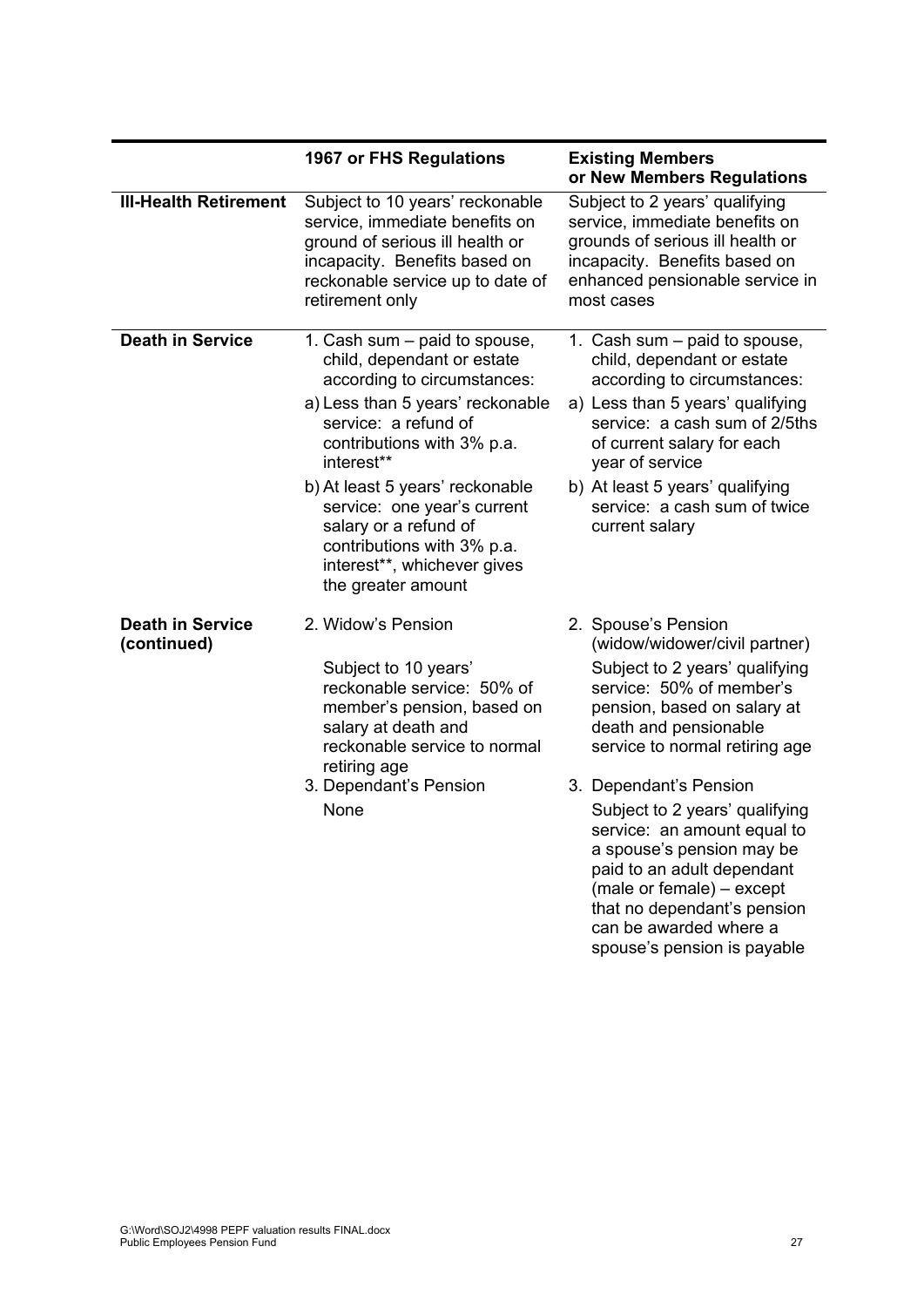|                                                 | <b>1967 or FHS Regulations</b>                                                                                                                                                                                                                                                                                                                                                           | <b>Existing Members</b><br>or New Members Regulations                                                                                                                                                                                                                                                                                                               |
|-------------------------------------------------|------------------------------------------------------------------------------------------------------------------------------------------------------------------------------------------------------------------------------------------------------------------------------------------------------------------------------------------------------------------------------------------|---------------------------------------------------------------------------------------------------------------------------------------------------------------------------------------------------------------------------------------------------------------------------------------------------------------------------------------------------------------------|
|                                                 | 4. Children's Pension<br>Subject to 10 years'<br>reckonable service: a flat rate<br>allowance of £100 p.a. (1967<br>Regulations) or £80 p.a. (FHS<br>Regulations) per child, if there<br>is a widow. If the spouse is<br>also deceased, or on the<br>subsequent death of the<br>spouse, the allowance is<br>£150 p.a. (1967 Regulations)<br>or £110 p.a. (FHS<br>Regulations) per child  | 4. Children's Pension<br>Subject to 2 years' qualifying<br>service: a pension is payable<br>to each eligible child. The<br>total payable is restricted to<br>the equivalent of the spouse's<br>pension, but no one child<br>may receive more than half of<br>that sum. The child's pension<br>is doubled if a spouse's or<br>dependant's pension is not<br>payable. |
|                                                 | ** less 10%, being the tax levied<br>by the Comptroller of Income<br>Tax in regard to tax relief<br>which may have been<br>enjoyed when the<br>contributions were paid                                                                                                                                                                                                                   |                                                                                                                                                                                                                                                                                                                                                                     |
| <b>Death after</b><br><b>Retirement</b>         | 1. Widow's Pension<br>From date of death, 50% of<br>member's pension                                                                                                                                                                                                                                                                                                                     | 1. Spouse's Pension<br>(widow/widower/civil partner)<br>From date of death, 50% of<br>member's pension, ignoring<br>any reduction for lump sum<br>taken at retirement.                                                                                                                                                                                              |
| Death after<br><b>Retirement</b><br>(continued) | 2. Dependant's Pension<br>None                                                                                                                                                                                                                                                                                                                                                           | 2. Dependant's Pension<br>An amount equal to a<br>spouse's pension may be<br>paid to an adult dependant<br>(male and female) – except<br>that no dependant's pension<br>can be awarded where a<br>spouse's pension is payable                                                                                                                                       |
|                                                 | 3. Children's Pension<br>Provided retirement is due to<br>ill health: a flat rate<br>allowance of £100 p.a. (1967<br>Regulations) or £80 p.a. (FHS<br>Regulations) per child, if there<br>is a widow. If the spouse is<br>also deceased, or on the<br>subsequent death of the<br>spouse, the allowance is<br>£150 p.a. (1967 Regulations)<br>or £110 p.a. (FHS<br>Regulations) per child | 3. Children's Pension<br>A pension is payable to each<br>eligible child. The total<br>payable is restricted to the<br>equivalent of the spouse's<br>pension, but no one child<br>may receive more than half<br>that sum. The child's pension<br>is doubled if a spouse's or<br>dependant's pension is not<br>payable                                                |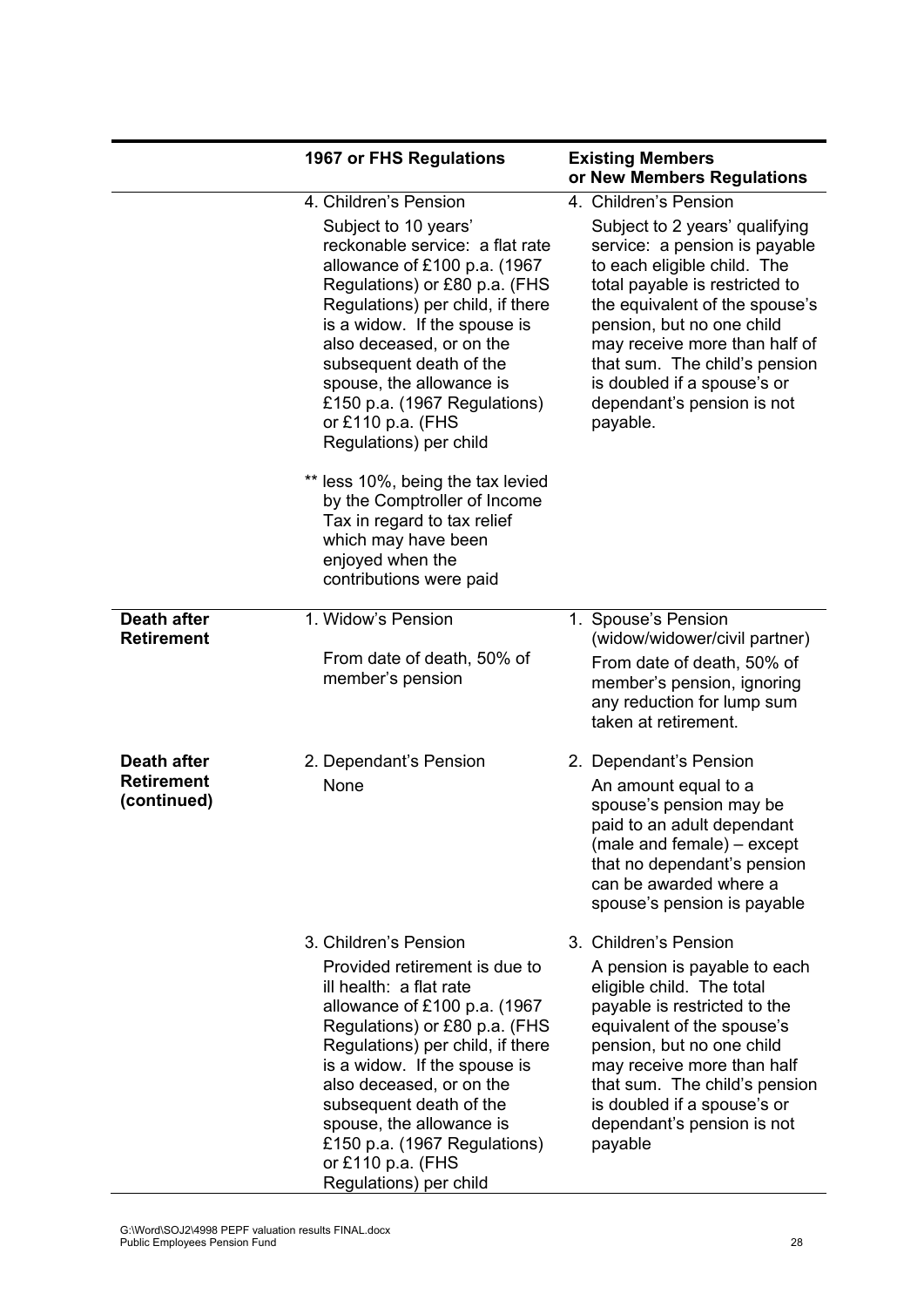|                                                     | 1967 or FHS Regulations                                                                                                                                                                                                                                                                                                                  | <b>Existing Members</b><br>or New Members Regulations                                                                                                                                                                                                                                  |
|-----------------------------------------------------|------------------------------------------------------------------------------------------------------------------------------------------------------------------------------------------------------------------------------------------------------------------------------------------------------------------------------------------|----------------------------------------------------------------------------------------------------------------------------------------------------------------------------------------------------------------------------------------------------------------------------------------|
| <b>Leaving Service</b>                              | Refund of contributions with<br>3% p.a. interest**                                                                                                                                                                                                                                                                                       | Refund of contributions with<br>3% p.a. interest** (not available<br>if joined after 1 August 2000 and                                                                                                                                                                                 |
|                                                     | or                                                                                                                                                                                                                                                                                                                                       | left with 2 or more years'<br>qualifying service)                                                                                                                                                                                                                                      |
|                                                     | subject to 10 years' reckonable<br>service and over age 50 (45 in                                                                                                                                                                                                                                                                        | or                                                                                                                                                                                                                                                                                     |
|                                                     | the case of women and<br>"uniformed" members) a<br>deferred pension (and, for<br>women under FHS Regulations,<br>a deferred cash sum) payable at<br>normal retiring age                                                                                                                                                                  | subject to 2 years' qualifying<br>service at any age: a deferred<br>pension payable at age 60 or<br>normal retiring age, if earlier                                                                                                                                                    |
|                                                     | or                                                                                                                                                                                                                                                                                                                                       | or                                                                                                                                                                                                                                                                                     |
|                                                     | a transfer value payable to a<br>new employer's pension<br>scheme or to a personal<br>pension scheme                                                                                                                                                                                                                                     | a transfer value payable to a<br>new employer's pension scheme<br>or to a personal pension scheme                                                                                                                                                                                      |
|                                                     | $^{\star\star}$<br>contributions were paid                                                                                                                                                                                                                                                                                               | less 10%, being the tax levied by the Comptroller of Income Tax<br>in regard to tax relief which may have been enjoyed when the                                                                                                                                                        |
| <b>Voluntary Early</b><br><b>Retirement</b>         | Subject to being over age 55 (or 50 in special circumstances) and<br>not being entitled to an immediate pension from the Scheme: the<br>employer may offer a supplementary pension, equal to the<br>member's deferred pension entitlement (which may be enhanced),<br>payable until the date the deferred pension is due, provided that: |                                                                                                                                                                                                                                                                                        |
|                                                     | of office, or to make possible the continued employment of<br>another member of staff, or in the interests of efficiency; and                                                                                                                                                                                                            | a) the member has volunteered to retire in consequence of abolition                                                                                                                                                                                                                    |
|                                                     | b) the employer pays the capital cost of the supplementary pension<br>to the Scheme                                                                                                                                                                                                                                                      |                                                                                                                                                                                                                                                                                        |
| <b>Additional Voluntary</b><br><b>Contributions</b> | Not available (except under the<br>FHS Regulations by certain<br>special arrangements made<br>prior to 1 January 1990)                                                                                                                                                                                                                   | May be paid to purchase extra<br>years of pensionable service                                                                                                                                                                                                                          |
| Increases to<br><b>Pensions</b>                     | Annual increases in line with the<br>Jersey RPI guaranteed by the<br>Government of Jersey (or the<br>member's former employer).<br>The first increase will be<br>proportionate to the period of<br>retirement in the first year                                                                                                          | Annual increases in line with the<br>Jersey RPI, but not guaranteed<br>where actuarial review has<br>disclosed the financial condition<br>of the Scheme is no longer<br>satisfactory.<br>The first increase will be<br>proportionate to the period of<br>retirement in the first year. |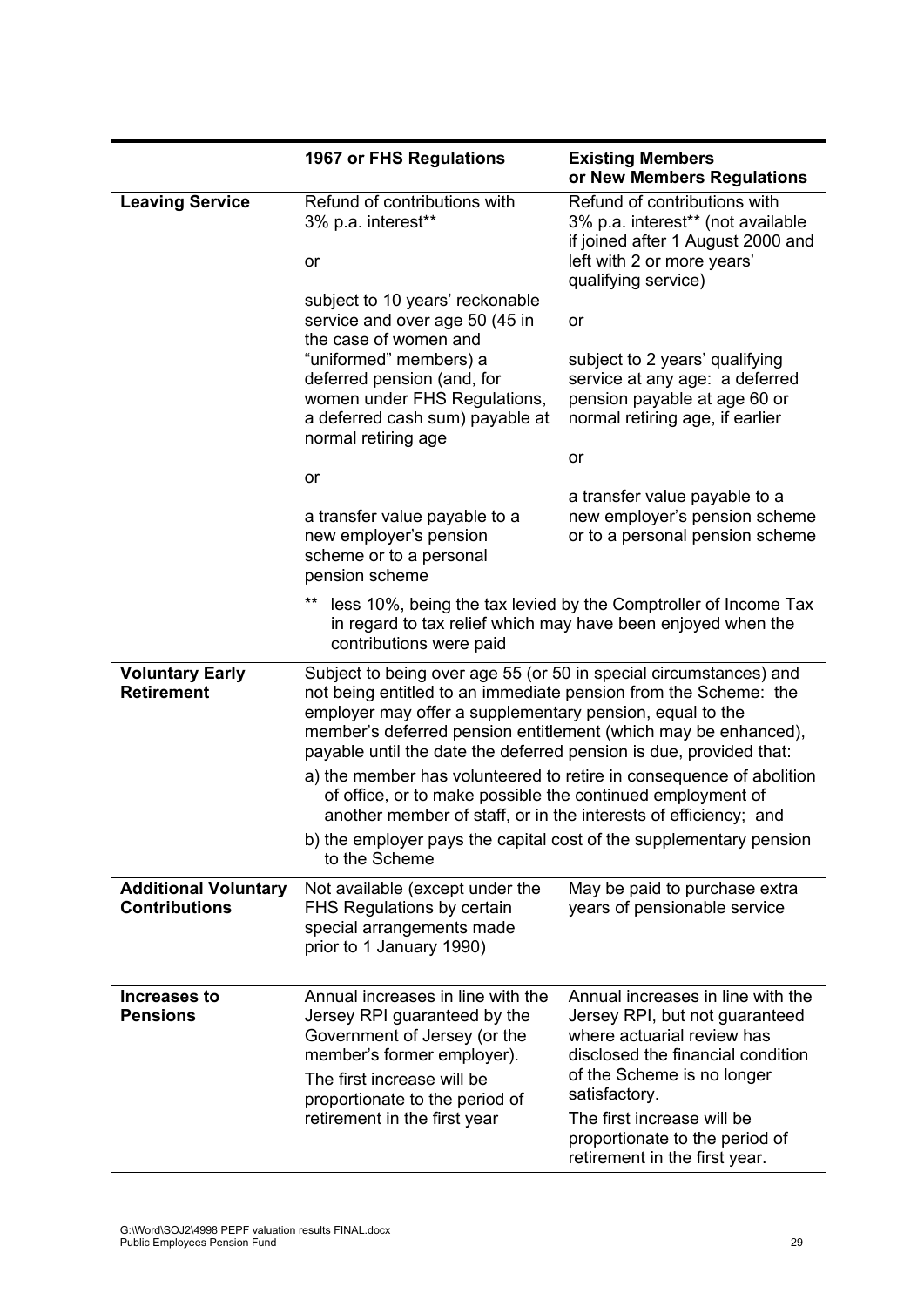|               | 1967 or FHS Regulations               | <b>Existing Members</b><br>or New Members Regulations                                                                                                                                                                                                                                                                     |
|---------------|---------------------------------------|---------------------------------------------------------------------------------------------------------------------------------------------------------------------------------------------------------------------------------------------------------------------------------------------------------------------------|
| <b>Notes:</b> | a.                                    | Category A member means a front line officer of the uniformed<br>services such as the States of Jersey Police Force, the States<br>of Jersey Fire and Rescue Service, the States of Jersey Prison<br>Service, the States of Jersey Airport Rescue and Firefighting<br>Service and the States of Jersey Ambulance Service. |
|               | <b>CONTRACTOR</b><br>Control Officer. | Category B member means a Chief Officer of the States of<br>Jersey Police Force, the Prison Governor, the Chief Fire Officer,<br>the Chief and Deputy Chief of the Airport Fire Service or the<br>Chief or Assistant Chief Ambulance Officer or an Air Traffic                                                            |
|               |                                       | Category C member means a prison officer whose employment<br>in the prison service commenced on or after 1 February 2013.                                                                                                                                                                                                 |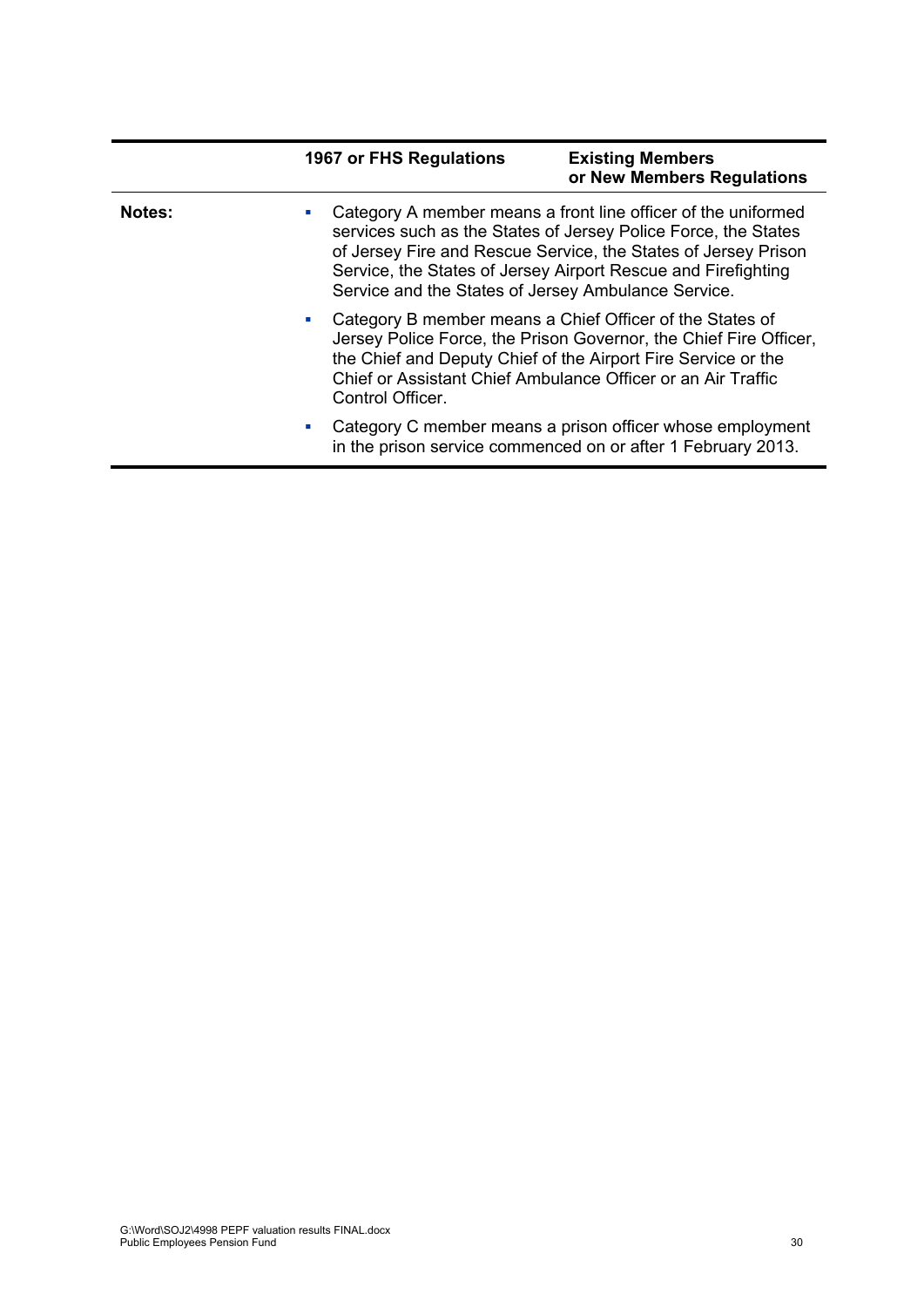# Main features of the Fund – the Career Average Scheme

| <b>Normal Pension Age</b>     |                                                                                                                                                                                     |
|-------------------------------|-------------------------------------------------------------------------------------------------------------------------------------------------------------------------------------|
| "Uniformed" Members           | 60                                                                                                                                                                                  |
| "Ordinary" Members            | Jersey State Pension Age                                                                                                                                                            |
| Pensionable earnings          | Salary paid in a scheme year                                                                                                                                                        |
| <b>Retirement benefits</b>    |                                                                                                                                                                                     |
| "Uniformed" and "Ordinary"    | $1/66th$ of pensionable earnings in a scheme year                                                                                                                                   |
| <b>Members</b>                | Pension earned each year is revalued in service in<br>line with Jersey RPI plus 1%.                                                                                                 |
|                               | The accrual rate and rate of revaluation in service are<br>subject to adjustment depending on the financial<br>condition of the Scheme.                                             |
| <b>Cash at retirement</b>     | Option to exchange up to 30% of commencing<br>pension for a tax free cash sum of £13.50 for each £1<br>of pension given up.                                                         |
| <b>Optional Retirement</b>    |                                                                                                                                                                                     |
| "Uniformed" Members           | Any time up to 5 years before normal pension age<br>provided the member has left scheme employment.<br>Benefits at retirement are actuarially reduced by a<br>cost neutral amount.  |
| "Ordinary" Members            | Any time up to 10 years before normal pension age<br>provided the member has left scheme employment.<br>Benefits at retirement are actuarially reduced by a<br>cost neutral amount. |
| <b>III-Health Retirement</b>  | Subject to 2 years' pensionable service, immediate<br>benefits without reduction on ground of ill-health or<br>mental or physical impairment.                                       |
|                               | An enhanced level of ill-health pension is provided to<br>members unable to work in any other capacity.                                                                             |
| Death in scheme<br>employment | 1. Lump sum                                                                                                                                                                         |
|                               | 3 times the member's notional pensionable<br>earnings paid to the dependant, relative or<br>nominated person                                                                        |
|                               | 2. Partner's / Dependant's Pension                                                                                                                                                  |
|                               | 50% of prospective member pension, including<br>Career Average pension deemed to accrue over<br>period to NPA                                                                       |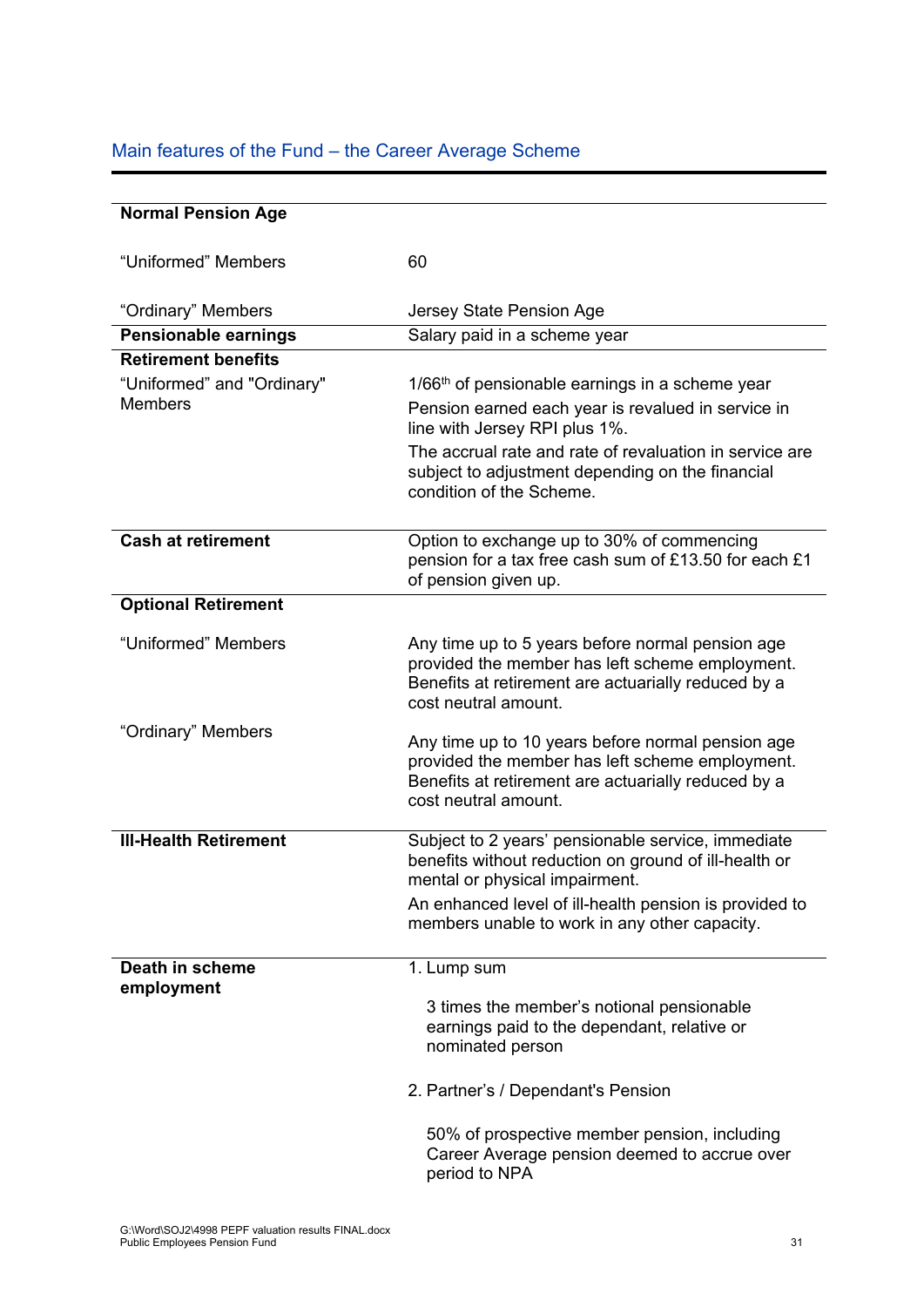| Death in deferment or<br>retirement                 | 1. Partner's / Dependant's Pension                                                                                                                                                                                                                                                          |
|-----------------------------------------------------|---------------------------------------------------------------------------------------------------------------------------------------------------------------------------------------------------------------------------------------------------------------------------------------------|
|                                                     | 50% of member's pension benefits, ignoring any<br>adjustment for lump sum benefits taken                                                                                                                                                                                                    |
|                                                     | 2. Children's Pension                                                                                                                                                                                                                                                                       |
|                                                     | A pension is payable to each eligible child. The<br>total pension is restricted to the amount of the<br>partner / dependant pension, but no one child may<br>receive more than half that sum. The children's<br>pension is doubled if a partner's or dependant's<br>pension is not payable. |
| <b>Leaving Service</b>                              | Refund of contributions (for members with less<br>ш<br>than 5 years service)                                                                                                                                                                                                                |
|                                                     | deferred pension payable without reduction from<br>ш<br>normal pension age                                                                                                                                                                                                                  |
|                                                     | a transfer value payable to a new employer's<br>L,<br>pension scheme or to a personal pension scheme                                                                                                                                                                                        |
| <b>Additional Voluntary</b><br><b>Contributions</b> | Members may apply to enter into additional voluntary<br>contribution arrangements to increase their normal<br>retirement benefits                                                                                                                                                           |
| <b>Increases to Pensions</b>                        | Annual increases in line with RPI, subject to<br>adjustment depending on the financial condition of the<br>Scheme.                                                                                                                                                                          |
| <b>Contributions by members</b>                     | Ordinary members                                                                                                                                                                                                                                                                            |
|                                                     | 7.75% of pensionable earnings                                                                                                                                                                                                                                                               |
|                                                     | Uniformed members                                                                                                                                                                                                                                                                           |
|                                                     | 10.10% of pensionable earnings                                                                                                                                                                                                                                                              |
|                                                     | Member contributions are subject to transitional<br>arrangements and subject to adjustment depending<br>on the financial condition of the Scheme.                                                                                                                                           |
| <b>Contributions by Employers</b>                   | 16% of pensionable earnings                                                                                                                                                                                                                                                                 |
|                                                     | Employer contributions are subject to transitional<br>arrangements and subject to adjustment depending<br>on the financial condition of the Scheme.                                                                                                                                         |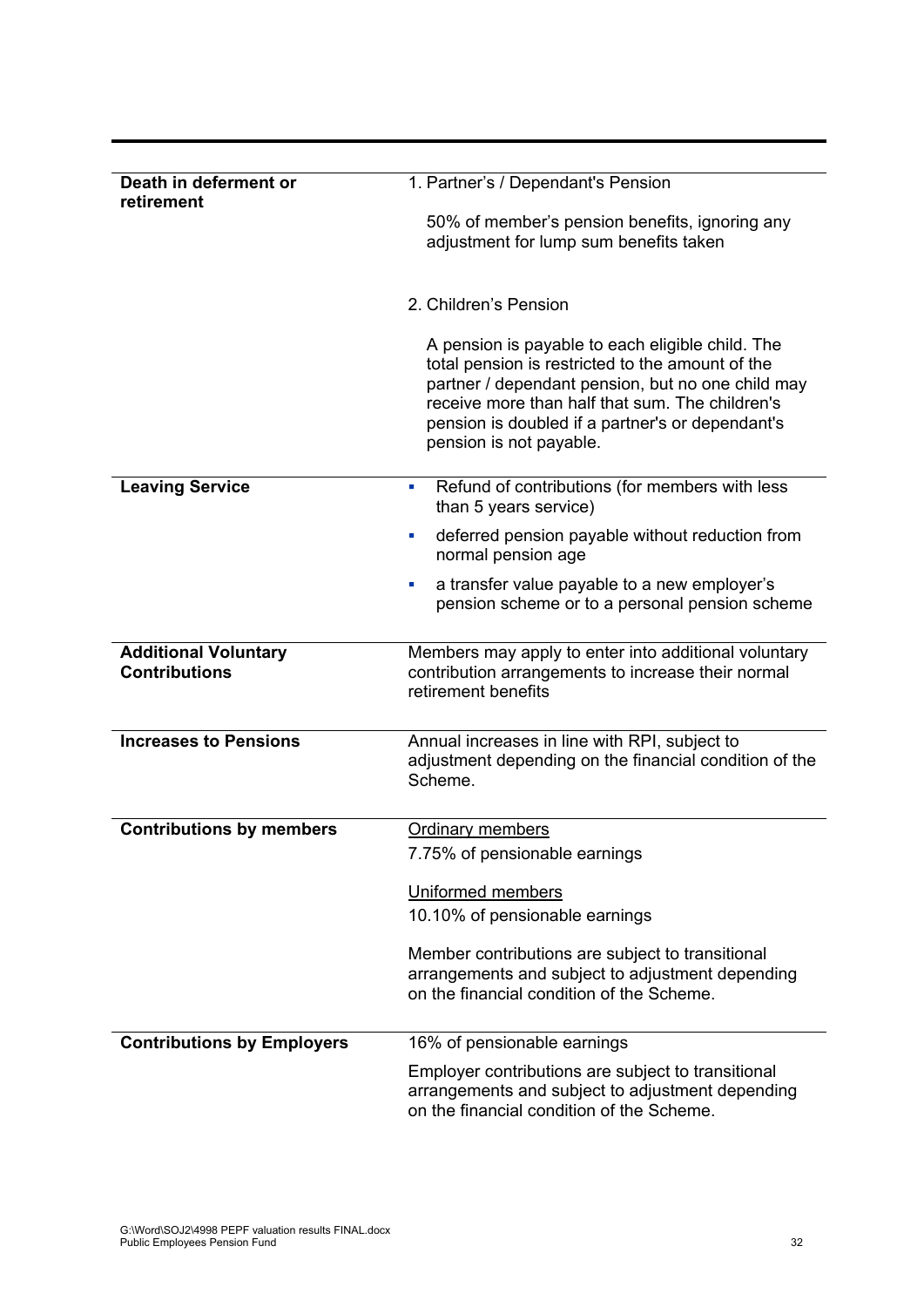# Appendix 3: Membership data

# Final Salary Scheme

#### **Active members at 31 December 2018** *(31 December 2016)*

| <b>Active</b><br>members |      | <b>Number</b> | Average<br>age | <b>Total salaries</b><br>(£000 p.a.)<br>(see note 1) | Average<br>salaries<br>(£ p.a.)<br>(see note 2 for<br>median) | Average<br>service<br>(years) |
|--------------------------|------|---------------|----------------|------------------------------------------------------|---------------------------------------------------------------|-------------------------------|
| <b>Men</b>               | 2018 | 2,255         | 48.6           | 113,553                                              | 50,356                                                        | 16.1                          |
|                          | 2016 | 2,733         | 47.0           | 125,879                                              | 46.059                                                        | 14.2                          |
| <b>Women</b>             | 2018 | 2,955         | 48.4           | 108,811                                              | 36,823                                                        | 11.9                          |
|                          | 2016 | 3.871         | 46.9           | 125,603                                              | 32.447                                                        | 9.9                           |
| Total                    | 2018 | 5,210         | 48.5           | 222,365                                              | 42.680                                                        | 13.7                          |
|                          | 2016 | 6.604         | 46.9           | 251,482                                              | 38,080                                                        | 11.7                          |

Notes:

- 1) Salary figures for the 2018 valuation include the 1 January 2019 increase but the 2016 salary figures exclude the 1 January 2017 increase.
- 2) Figures shown include actual salaries (not full-time equivalent salaries) for part-timers. Additional data relating to the pensionable allowances which give rise to added years of pensionable service is not included in the salaries shown in this table.
- 3) The average salaries shown in the summary above are mean salaries. The median salary for active members at 31 December 2018 is £37,804 p.a. (£45,000 p.a. for males and £32,116 p.a. for females).
- 4) Average service includes service credits from transfers-in (but excludes added years arising from additional voluntary contributions).

| <b>Deferred</b><br>pensioners |      | <b>Number</b> | <b>Average</b><br>age | <b>Total pensions</b><br>(£000 p.a.) | Average<br>pension<br>(E p.a.) |
|-------------------------------|------|---------------|-----------------------|--------------------------------------|--------------------------------|
| <b>Men</b>                    | 2018 | 1,100         | 48.1                  | 6,829                                | 6,208                          |
|                               | 2016 | 995           | 47.7                  | 6.523                                | 6,555                          |
| <b>Women</b>                  | 2018 | 2,231         | 48.4                  | 8,705                                | 3,902                          |
|                               | 2016 | 1.875         | 47.8                  | 6.947                                | 3.705                          |
| <b>Total</b>                  | 2018 | 3,331         | 48.3                  | 15,535                               | 4,664                          |
|                               | 2016 | 2,870         | 47.7                  | 13,469                               | 4,693                          |

#### **Deferred pensioners at 31 December 2018** *(31 December 2016)*

Note: The pension amounts quoted include pension increases up to and including the following 1 January.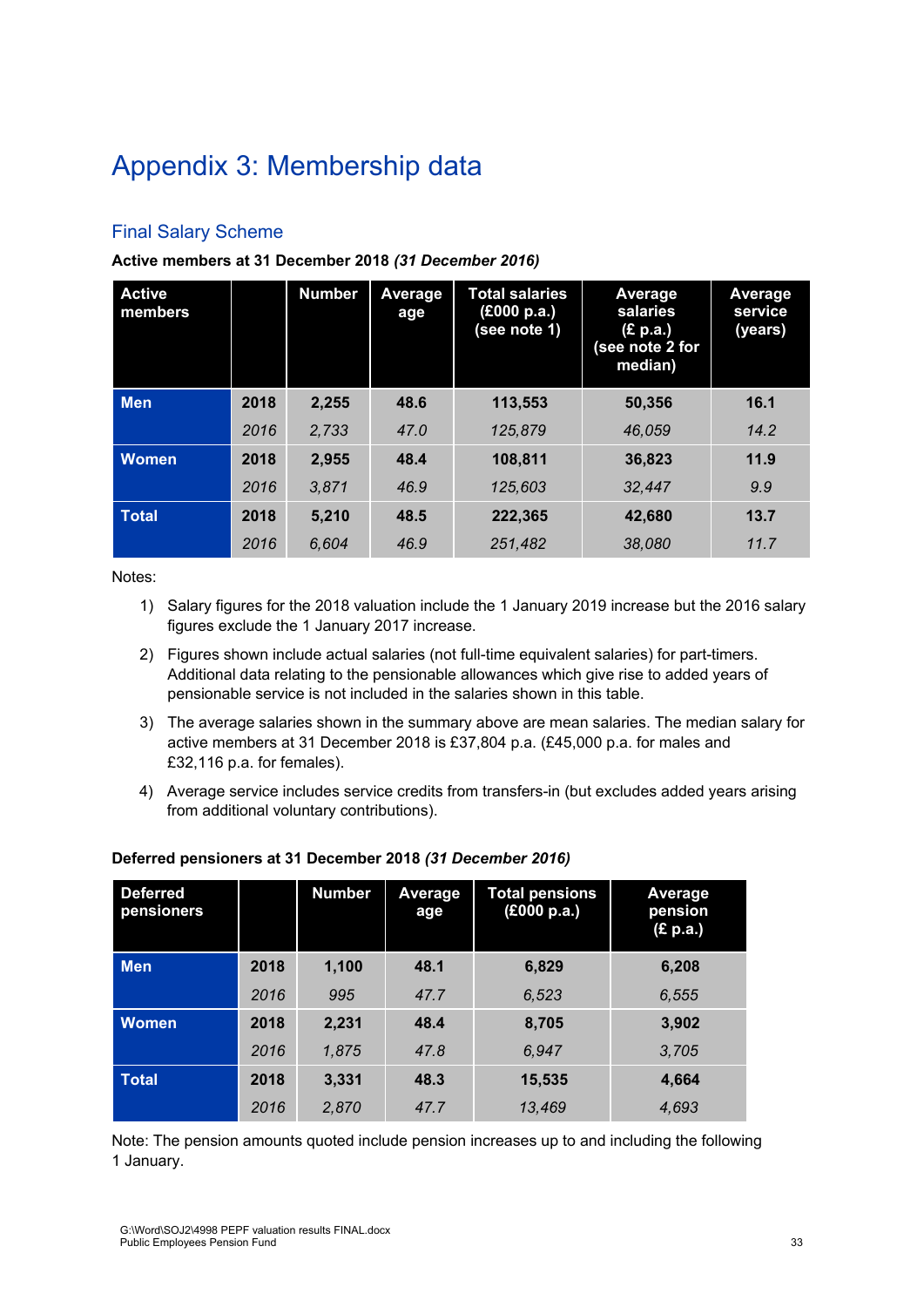| <b>Pensioners</b> |      | <b>Number</b> | Average<br>age | <b>Total pensions</b><br>(£000 p.a.) | Average<br>pension<br>(£ p.a.) |
|-------------------|------|---------------|----------------|--------------------------------------|--------------------------------|
| <b>Men</b>        | 2018 | 2,190         | 70.8           | 46,286                               | 21,135                         |
|                   | 2016 | 2,090         | 70.5           | 41,648                               | 19,927                         |
| <b>Women</b>      | 2018 | 2,234         | 70.0           | 18,828                               | 8,428                          |
|                   | 2016 | 1.937         | 69.7           | 15,712                               | 8,112                          |
| <b>Dependants</b> | 2018 | 720           | 73.2           | 7.606                                | 10.564                         |
|                   | 2016 | 708           | 72.5           | 7.048                                | 9.954                          |
| <b>Total</b>      | 2018 | 5.144         | 70.8           | 72,720                               | 14,137                         |
|                   | 2016 | 4,735         | 70.5           | 64,408                               | 13,603                         |

#### **Pensioners at 31 December 2018** *(31 December 2016)*

#### Notes:

1) The pension amounts quoted include pension increases up to and including the following 1 January.

2) "Dependants" consists of spouses, civil partners, children and adult dependants in receipt of a pension.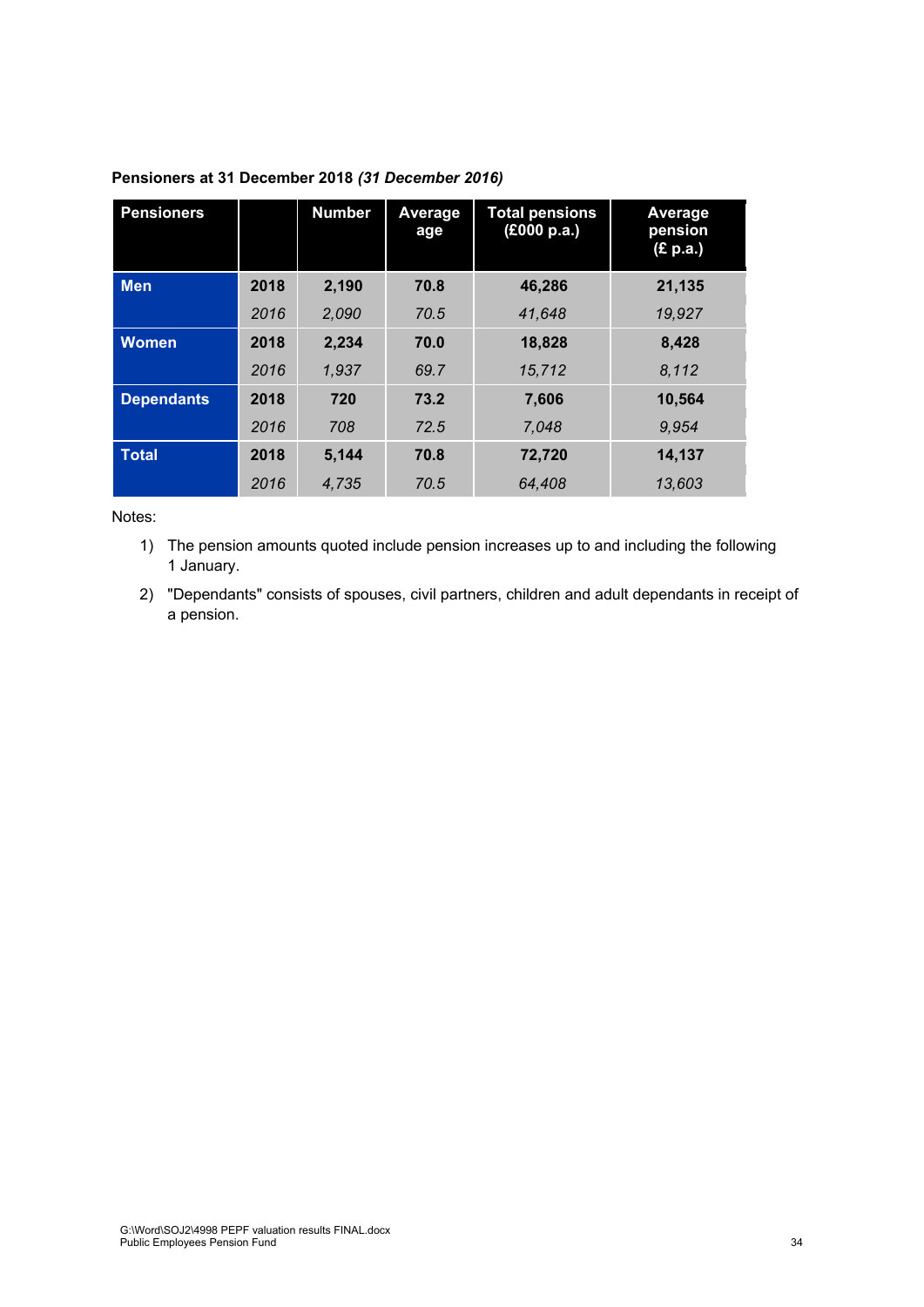| 1967<br><b>Regulations</b> |      | <b>Number</b> | <b>Average</b><br>age | <b>Total salaries</b><br>(£000 p.a.) | Average<br>salaries<br>(£ p.a.) | <b>Average</b><br>service<br>(years) |
|----------------------------|------|---------------|-----------------------|--------------------------------------|---------------------------------|--------------------------------------|
| <b>Total</b>               | 2018 | 37            | 57.9                  | 1.499                                | 40,519                          | 34.2                                 |
|                            | 2016 | 47            | 57.0                  | 1.746                                | 37,140                          | 32.7                                 |

#### **Breakdown of active members at 31 December 2018** *(31 December 2016)*

Notes:

- 1) The 1967 Regulations do not have provisions for pensionable allowances giving rise to added years.
- 2) The above figures include 35 male members and 2 female members. All the active members under the 1967 Regulations are non-uniformed, except for 1 male member who is entitled to Category A benefits.
- 3) Average service includes service credits from transfers-in.

| <b>FHS</b><br><b>Regulations</b> |      | <b>Number</b> | <b>Average</b><br>age | Total salaries<br>(£000 p.a.)<br>(see note 2) | <b>Average</b><br>salaries<br>(E p.a.)<br>(see note 2) | Average<br>service<br>(years) |
|----------------------------------|------|---------------|-----------------------|-----------------------------------------------|--------------------------------------------------------|-------------------------------|
| <b>Total</b>                     | 2018 | 4             | 53.5                  | 166                                           | 41,620                                                 | 28.7                          |
|                                  | 2016 |               | 53.4                  | 257                                           | 36,709                                                 | 28.4                          |

- 1) All members of the Former Hospital Scheme Regulations are non-uniformed, and are female members.
- 2) Additional data relating to the pensionable allowances which give rise to added years of pensionable service is not included in the salaries shown in this table.
- 3) Average service includes service credits from transfers-in.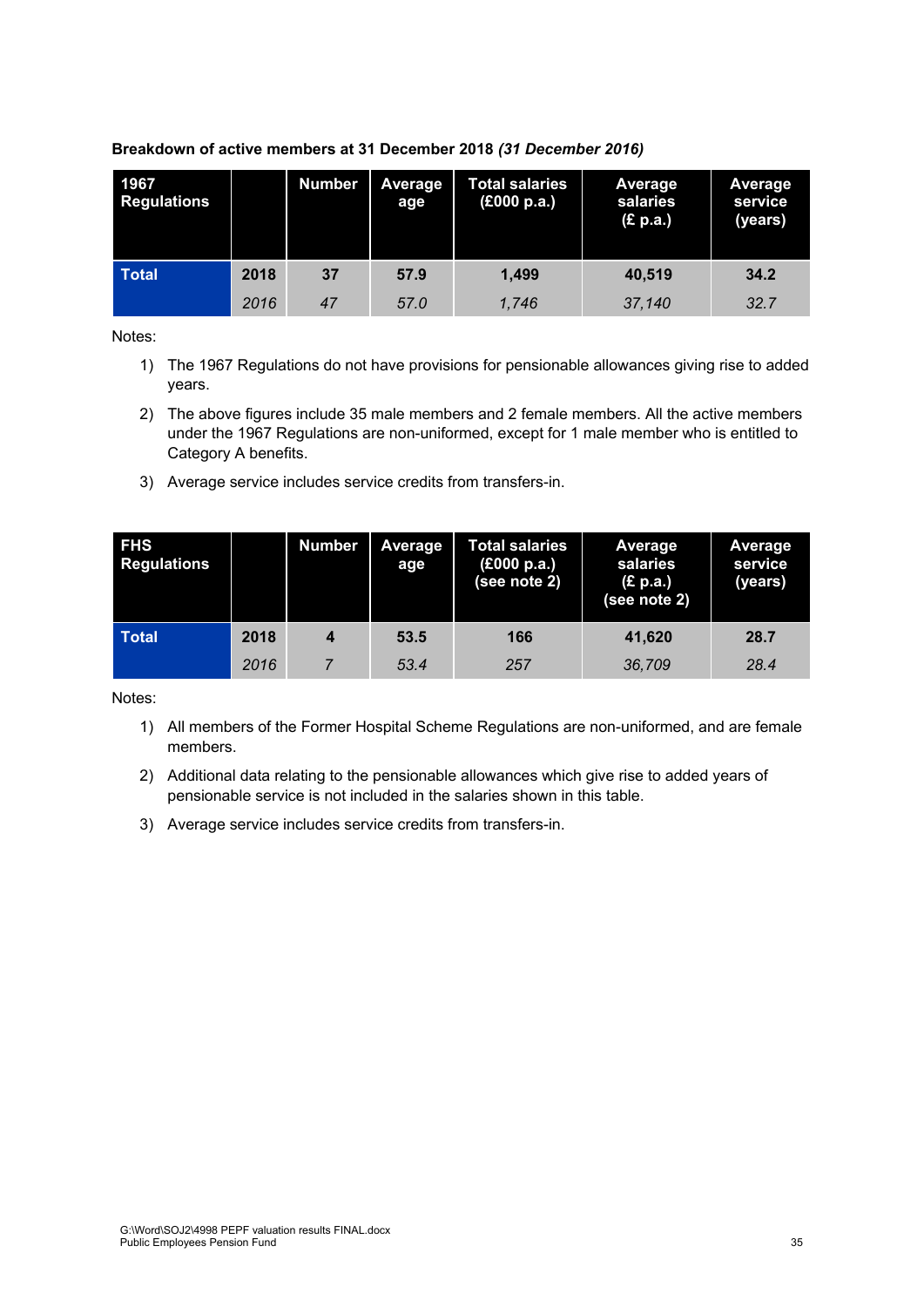| <b>Existing</b><br><b>Members</b><br><b>Regulations</b> |      | <b>Number</b> | Average<br>age | <b>Total salaries</b><br>(£000 p.a.)<br>(see note 1) | <b>Average</b><br>salaries<br>(£ p.a.)<br>(see note 1) | <b>Average</b><br>service<br>(years) |
|---------------------------------------------------------|------|---------------|----------------|------------------------------------------------------|--------------------------------------------------------|--------------------------------------|
| <b>Category A</b>                                       | 2018 | 15            | 52.7           | 965                                                  | 64,338                                                 | 26.3                                 |
| <b>Category B</b>                                       | 2018 | 5             | 53.6           | 458                                                  | 91,612                                                 | 32.5                                 |
| Non-<br>uniformed                                       |      |               |                |                                                      |                                                        |                                      |
| - Men                                                   | 2018 | 195           | 57.6           | 10,044                                               | 51,506                                                 | 30.3                                 |
| - Women                                                 | 2018 | 109           | 56.1           | 4,369                                                | 40,079                                                 | 26.2                                 |
| - Total                                                 | 2018 | 304           | 57.1           | 14,412                                               | 47,409                                                 | 28.8                                 |
| <b>Overall</b>                                          |      |               |                |                                                      |                                                        |                                      |
| - Men                                                   | 2018 | 213           | 57.2           | 11,335                                               | 53,218                                                 | 30.2                                 |
|                                                         | 2016 | 288           | 56.1           | 14,788                                               | 51,347                                                 | 28.9                                 |
| - Women                                                 | 2018 | 111           | 56.1           | 4,500                                                | 40,541                                                 | 26.0                                 |
|                                                         | 2016 | 153           | 55.3           | 5,699                                                | 37,247                                                 | 24.9                                 |
| - Total                                                 | 2018 | 324           | 56.8           | 15,835                                               | 48,875                                                 | 28.8                                 |
|                                                         | 2016 | 441           | 55.8           | 20,487                                               | 46.455                                                 | 27.5                                 |

**Breakdown of active members at 31 December 2018** *(31 December 2016) (continued)* 

Notes:

1) Additional data relating to the pensionable allowances which give rise to added years of pensionable service is not included in the salaries shown in this table.

2) Average service includes service credits from transfers-in.

3) See Appendix 2 for definition of Category A and Category B members.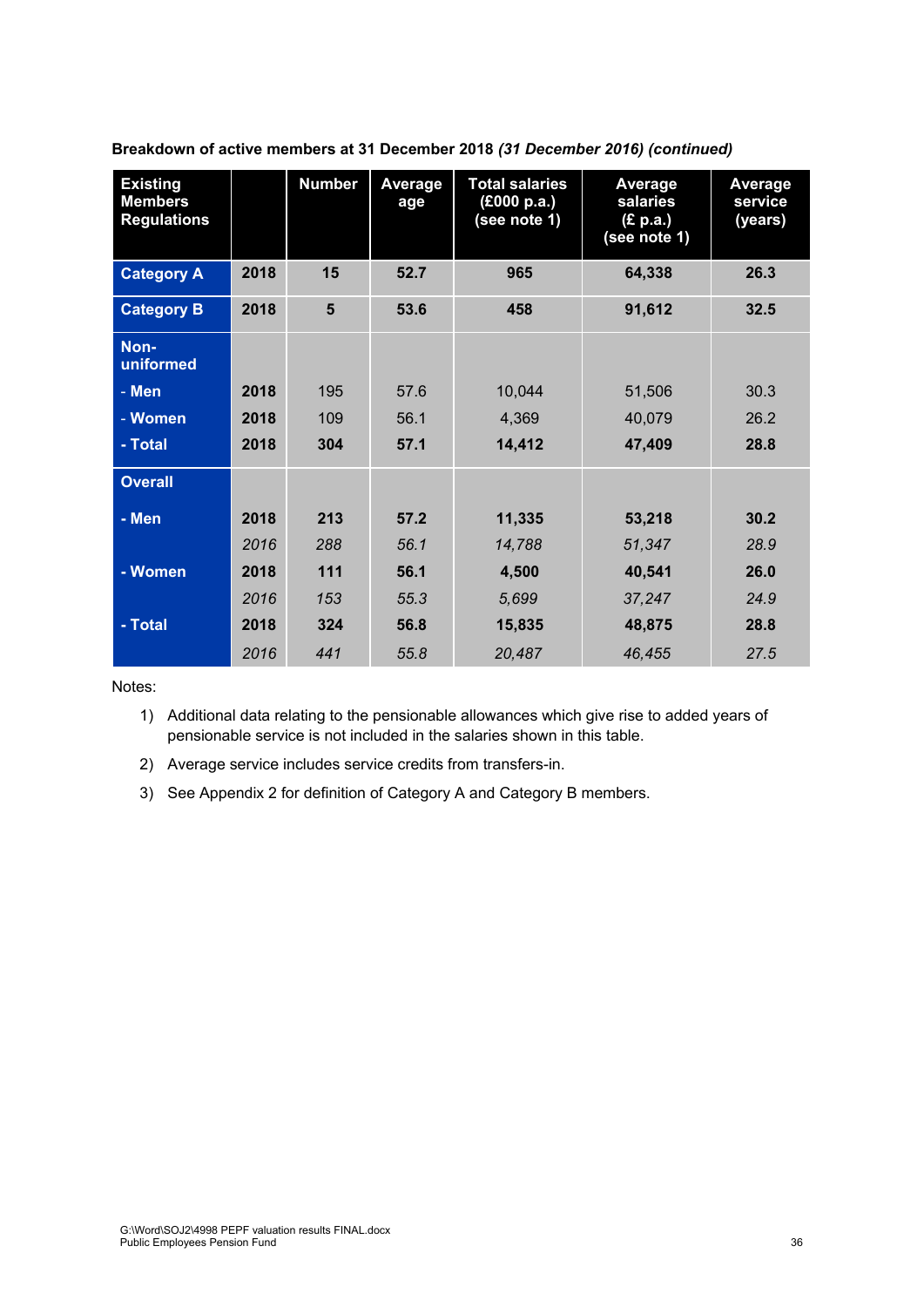| <b>New</b><br><b>Members</b><br><b>Regulations</b><br>(Pre-2006<br>joiners) |      | <b>Number</b> | Average<br>age | <b>Total salaries</b><br>(£000 p.a.)<br>(see note 1) | Average<br>salaries<br>(E p.a.)<br>(see note 1) | Average<br>service<br>(years) |
|-----------------------------------------------------------------------------|------|---------------|----------------|------------------------------------------------------|-------------------------------------------------|-------------------------------|
| <b>Category A</b>                                                           |      |               |                |                                                      |                                                 |                               |
| - Men                                                                       | 2018 | 135           | 47.2           | 7,786                                                | 57,672                                          | 19.4                          |
| - Women                                                                     | 2018 | 41            | 46.1           | 2,264                                                | 55,226                                          | 16.4                          |
| - Total                                                                     | 2018 | 176           | 46.9           | 10,050                                               | 57,102                                          | 18.7                          |
| <b>Category B</b>                                                           |      |               |                |                                                      |                                                 |                               |
| - Total                                                                     | 2018 | 11            | 44.5           | 986                                                  | 89,661                                          | 18.7                          |
| Non-<br>uniformed                                                           |      |               |                |                                                      |                                                 |                               |
| - Men                                                                       | 2018 | 936           | 51.4           | 46,371                                               | 49,542                                          | 19.3                          |
| - Women                                                                     | 2018 | 1,481         | 51.8           | 53,269                                               | 35,968                                          | 14.7                          |
| - Total                                                                     | 2018 | 2,417         | 51.7           | 99,641                                               | 41,225                                          | 16.5                          |
| <b>Overall</b>                                                              |      |               |                |                                                      |                                                 |                               |
| - Men                                                                       | 2018 | 1,080         | 50.8           | 54,958                                               | 50,887                                          | 19.3                          |
|                                                                             | 2016 | 1,259         | 49.4           | 59.054                                               | 46.905                                          | 17.3                          |
| - Women                                                                     | 2018 | 1,524         | 51.7           | 55,719                                               | 36,561                                          | 14.7                          |
|                                                                             | 2016 | 1,964         | 50.5           | 63,529                                               | 32,347                                          | 12.7                          |
| - Total                                                                     | 2018 | 2,604         | 51.3           | 110,677                                              | 42,503                                          | 16.6                          |
|                                                                             | 2016 | 3,223         | 50.1           | 122,583                                              | 38,034                                          | 14.5                          |

**Breakdown of active members at 31 December 2018** *(31 December 2016) (continued)* 

- 1) Additional data relating to the pensionable allowances which give rise to added years of pensionable service is not included in the salaries shown in this table.
- 2) Average service includes service credits from transfers-in.
- 3) See Appendix 2 for definition of Category A and Category B members.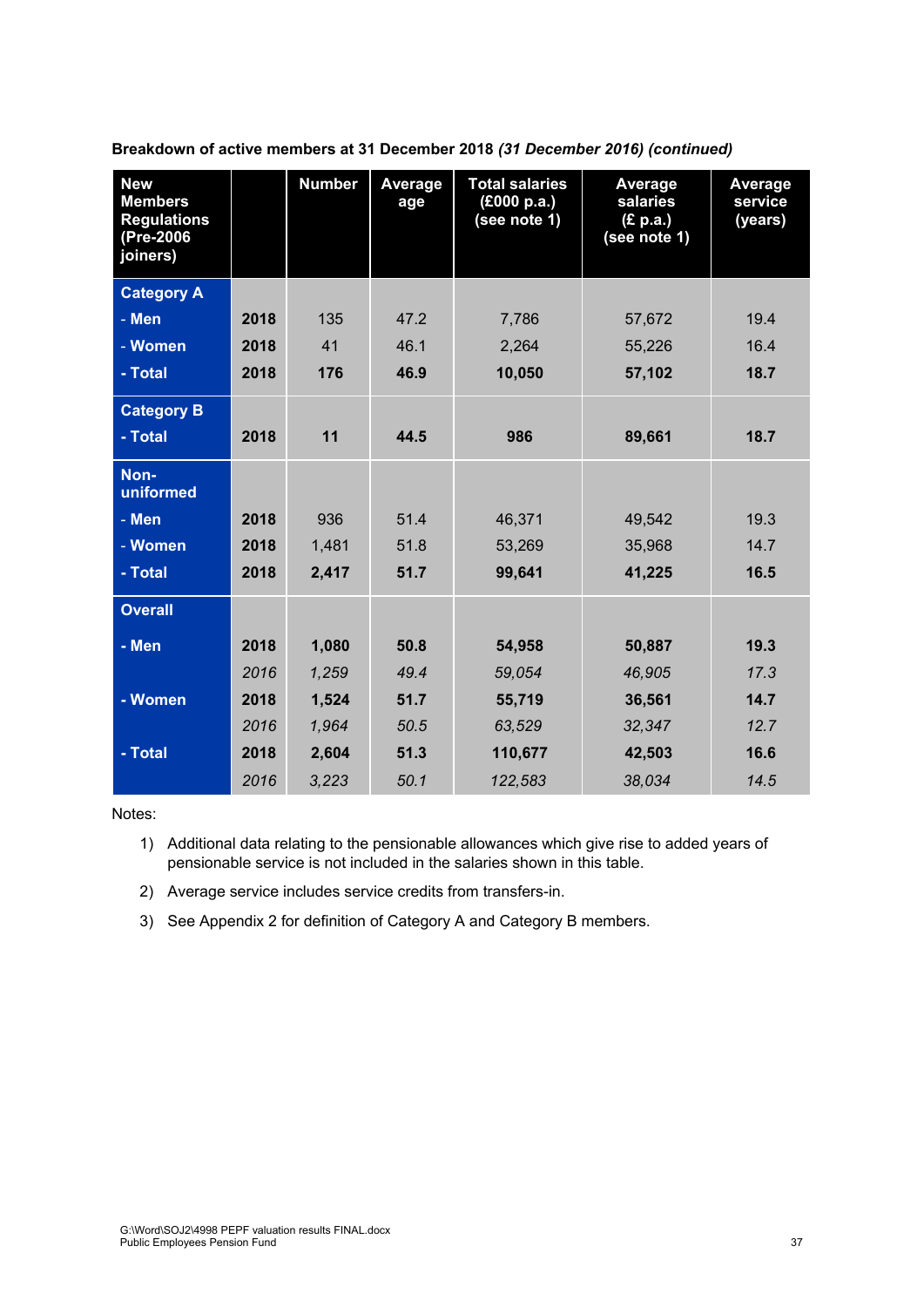| <b>New</b><br><b>Members</b><br><b>Regulations</b><br>(Post-2006<br>joiners) |      | <b>Number</b> | Average<br>age | <b>Total salaries</b><br>(£000 p.a.)<br>(see note 1) | Average<br>salaries<br>(E p.a.)<br>(see note 1) | Average<br>service<br>(years) |
|------------------------------------------------------------------------------|------|---------------|----------------|------------------------------------------------------|-------------------------------------------------|-------------------------------|
| <b>Category A</b>                                                            |      |               |                |                                                      |                                                 |                               |
| - Men                                                                        | 2018 | 120           | 38.8           | 6,237                                                | 51,977                                          | 9.0                           |
| - Women                                                                      | 2018 | 36            | 36.8           | 1,887                                                | 52,409                                          | 8.7                           |
| - Total                                                                      | 2018 | 156           | 38.4           | 8,124                                                | 52,077                                          | 8.9                           |
| <b>Category B</b>                                                            |      |               |                |                                                      |                                                 |                               |
| - Total                                                                      | 2018 | 11            | 39.8           | 897                                                  | 81,578                                          | 10.1                          |
| <b>Category C</b>                                                            |      |               |                |                                                      |                                                 |                               |
| - Total                                                                      | 2018 | 11            | 36.7           | 452                                                  | 41,050                                          | 5.0                           |
| Non-<br>uniformed                                                            |      |               |                |                                                      |                                                 |                               |
| - Men                                                                        | 2018 | 787           | 44.6           | 38,429                                               | 48,830                                          | 8.5                           |
| - Women                                                                      | 2018 | 1,276         | 44.2           | 46,285                                               | 36,273                                          | 7.3                           |
| - Total                                                                      | 2018 | 2,063         | 44.3           | 84,714                                               | 41,063                                          | 7.8                           |
| <b>Overall</b>                                                               |      |               |                |                                                      |                                                 |                               |
| - Men                                                                        | 2018 | 927           | 43.7           | 45,882                                               | 49,495                                          | 8.6                           |
|                                                                              | 2016 | 1,143         | 41.7           | 50,473                                               | 44,159                                          | 6.3                           |
| - Women                                                                      | 2018 | 1,314         | 44.0           | 48,305                                               | 36,762                                          | 7.3                           |
|                                                                              | 2016 | 1,743         | 42.0           | 55,936                                               | 32,092                                          | 5.2                           |
| - Total                                                                      | 2018 | 2,241         | 43.9           | 94,187                                               | 42,029                                          | 7.8                           |
|                                                                              | 2016 | 2,886         | 41.9           | 106,410                                              | 36,871                                          | 5.6                           |

**Breakdown of active members at 31 December 2018** *(31 December 2016) (continued)* 

- 1) Additional data relating to the pensionable allowances which give rise to added years of pensionable service in not included in the salaries shown in this table.
- 2) Average service includes service credits from transfers-in.
- 3) See Appendix 2 for definition of Category A, Category B and Category C members.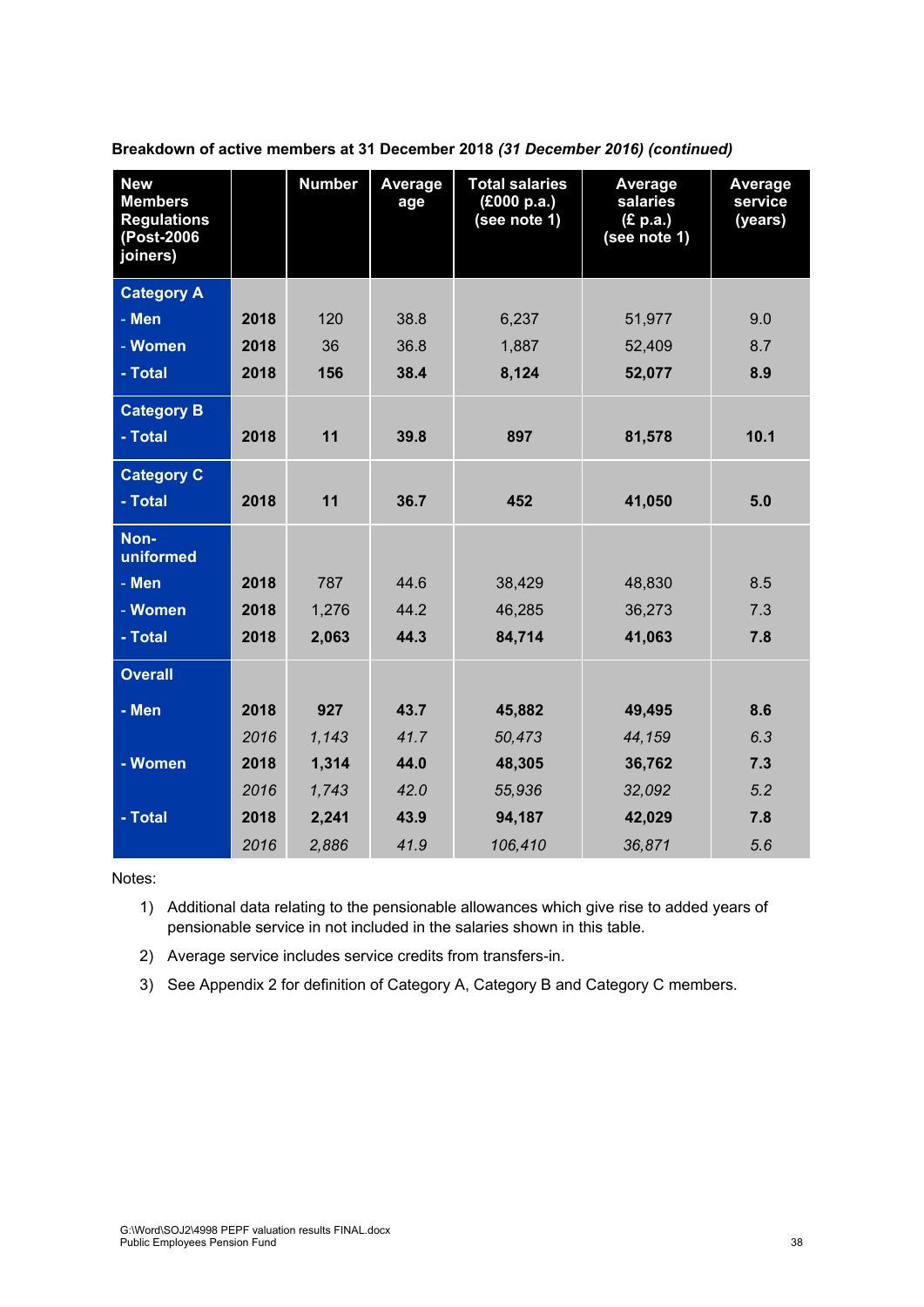# Membership data: Career Average Scheme

| <b>Active</b><br>members |      | <b>Number</b> | Average<br>age | <b>Total salaries</b><br>(£000 p.a.)<br>(see note 1) | Average<br>salaries<br>(E p.a.)<br>(see note 2 for<br>median) | Average<br>service<br>(years) |
|--------------------------|------|---------------|----------------|------------------------------------------------------|---------------------------------------------------------------|-------------------------------|
| <b>Men</b>               | 2018 | 2,531         | 44.9           | 119,989                                              | 47,408                                                        | 0.3                           |
|                          | 2016 | 207           | 38.0           | 6,850                                                | 33,091                                                        | 0.4                           |
| <b>Women</b>             | 2018 | 3,596         | 44.5           | 127,736                                              | 35,522                                                        | 0.4                           |
|                          | 2016 | 351           | 38.4           | 9.724                                                | 27,703                                                        | 0.5                           |
| <b>Total</b>             | 2018 | 6,127         | 44.6           | 247,725                                              | 40,432                                                        | 0.4                           |
|                          | 2016 | 558           | 38.2           | 16,574                                               | 29,702                                                        | 0.5                           |

#### **Active members at 1 January 2019**

- 1) Salary figures for the 2018 valuation include the 1 January 2019 increase but the 2016 salary figures exclude the 1 January 2017 increase.
- 2) Figures shown include actual salaries (not full-time equivalent salaries) for part-timers. Additional data relating to the pensionable allowances which give rise to added years of pensionable service is not included in the salaries shown in this table.
- 3) The average salaries shown in the summary above are mean salaries. The median salary for actives at 31 December 2018 is £36,125 p.a. (£40,951 p.a. for males and £32,087 p.a. for females).
- 4) Average service includes service credits from transfers-in (but excludes added years arising from additional voluntary contributions).
- 5) The "2018" figures in the above table include those active members who moved from the Final Salary Scheme to the Career Average Scheme with effect from 1 January 2019.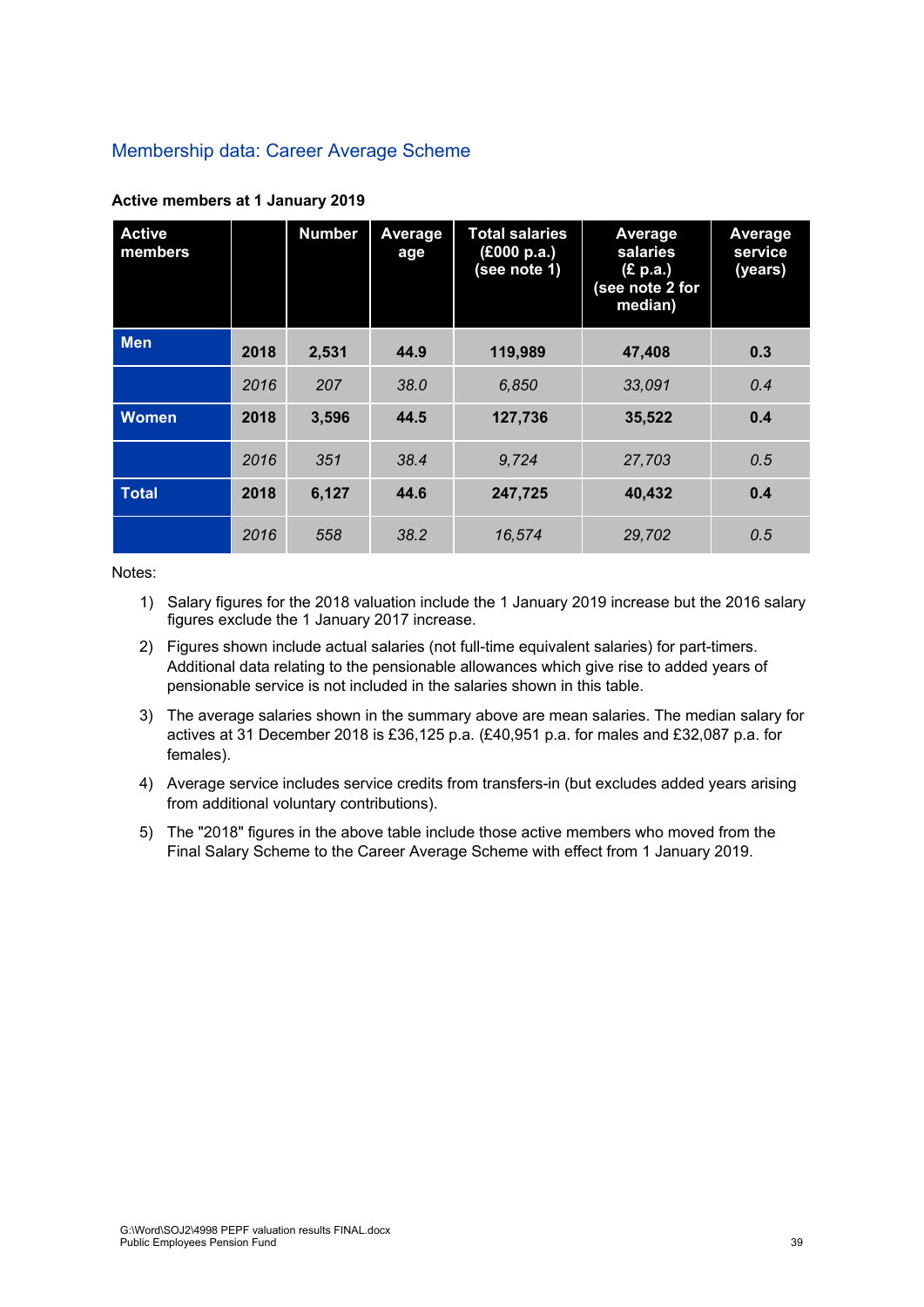#### **Deferred pensioners at 31 December 2018**

| <b>Deferred</b><br>pensioners |      | <b>Number</b> | Average<br>age | <b>Total pensions</b><br>(£ p.a.) | Average<br>pension<br>(E p.a.) |
|-------------------------------|------|---------------|----------------|-----------------------------------|--------------------------------|
| <b>Men</b>                    | 2018 | 53            | 41.3           | 27,029                            | 510                            |
|                               | 2016 | 5             | 55.6           | 1,371                             | 274                            |
| <b>Women</b>                  | 2018 | 109           | 41.0           | 49,979                            | 459                            |
|                               | 2016 | 15            | 42.1           | 3,154                             | 210                            |
| <b>Total</b>                  | 2018 | 162           | 41.1           | 77,008                            | 475                            |
|                               | 2016 | 20            | 45.5           | 4,525                             | 226                            |

Note: The pension amounts quoted include pension increases up to and including the following 1 January.

#### **Pensioners at 31 December 2018**

There was one dependant pensioner as at 31 December 2018.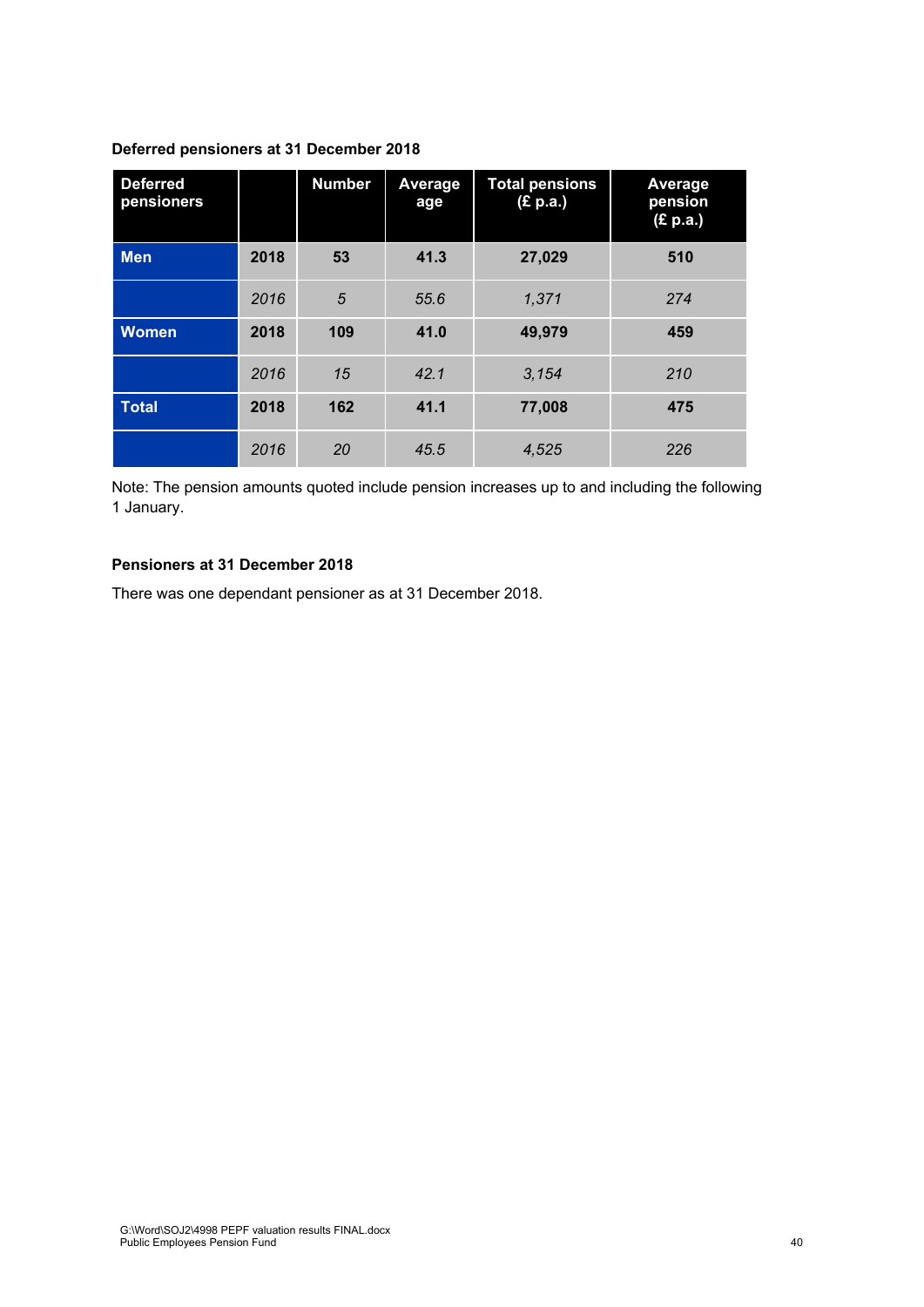# Appendix 4: Rationale for best-estimate assumptions for Final Salary Scheme

#### **Best-estimate assumptions for the Final Salary Scheme**

Following advice from ourselves, the Committee of Management has confirmed that the assumptions adopted to determine the **funding target** for the Final Salary Scheme should be best-estimate assumptions. The rationale for using best-estimate assumptions for the Final Salary Scheme is discussed below.

(Note: Best-estimate assumptions cannot be used to determine the **funding target** for the Career Average Scheme as the Fund Regulations provide that the assumptions used for the Career Average Scheme must be prudent, i.e. cautious.)

# **Range of assumptions**

The results of a valuation are sensitive to the assumptions made and therefore the choice of appropriate assumptions is important.

There is a wide range of assumptions that could be used ranging from optimistic, through best-estimate to cautious:

- **Under optimistic assumptions the future outcome is more likely to be worse than** assumed;
- Under cautious assumptions the future outcome is more likely to be better than assumed;
- Under best-estimate assumptions the future outcome is just as likely to be better or worse than assumed.

The Committee of Management has a duty to protect members' benefits. Therefore it would not be appropriate to use optimistic assumptions when determining the adequacy or otherwise of the contributions to support the benefits payable under the Scheme.

This leaves a choice of assumptions in the range from best-estimate to cautious. The more cautious the valuation assumptions, the greater the valuation liabilities will be and consequently the greater the possibility of members' benefits or future pension increases having to be cut back (or members' or employers' contributions having to be increased) if there is a deficiency.

# **Advantages of using best-estimate assumptions (and disadvantages of using more cautious assumptions)**

The advantage of using best-estimate assumptions is that it complies with the principle of only cutting back on the members' pensions where this appears genuinely necessary.

Using more cautious assumptions would lead to a larger deficiency, which may potentially trigger reductions to benefits or future pension increases (or increases to members' or employers' contributions). In the long term, given the extra returns targeted under the Scheme's investment strategy, there would be quite a high probability that experience would prove more favourable than assumed, leading to surpluses at later valuations. Therefore,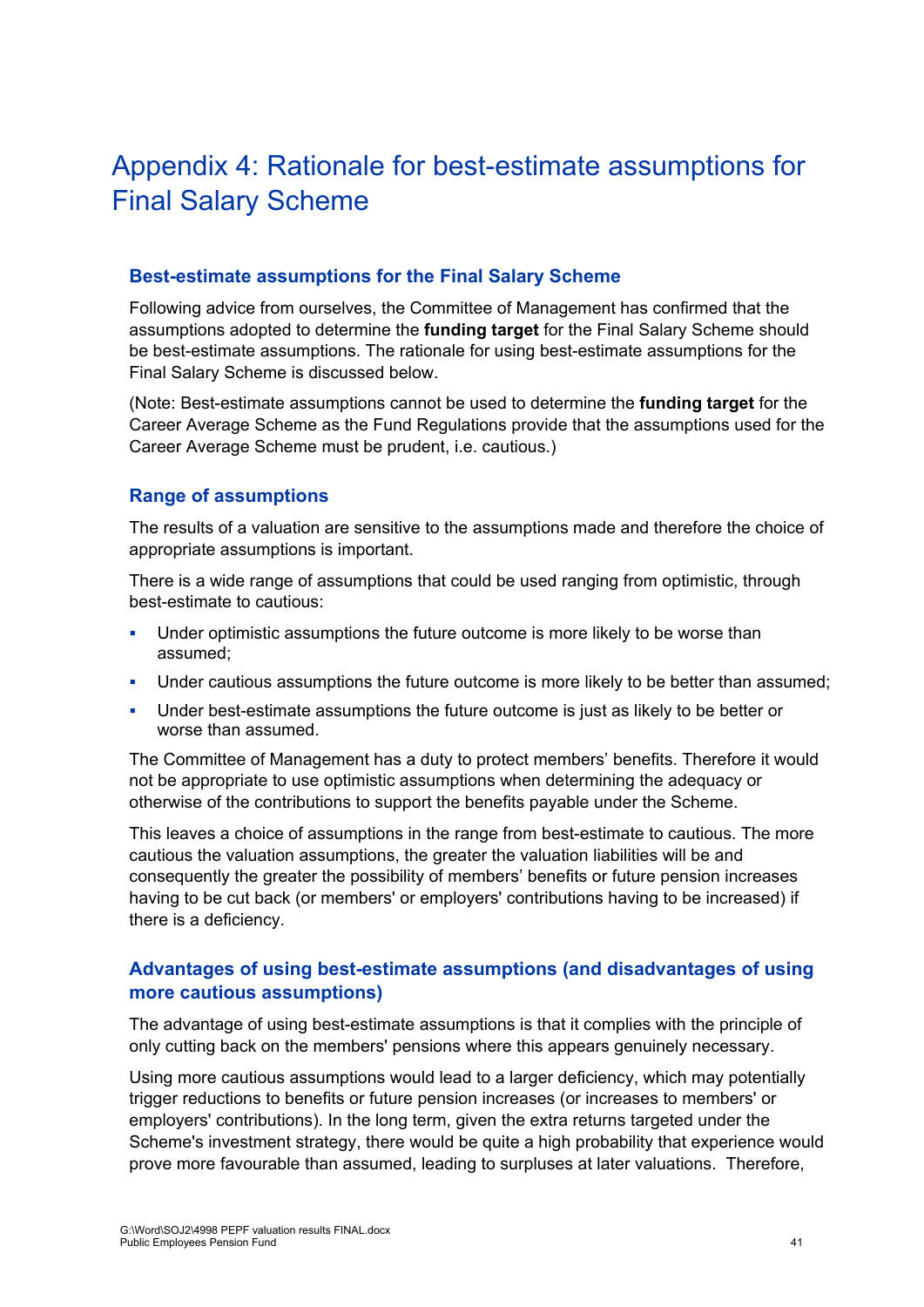using more cautious assumptions may result in cutting back benefits (or increasing contributions) in a way that with hindsight was unnecessary.

# **Disadvantages of using best-estimate assumptions (and advantages of using more cautious assumptions)**

The disadvantage of using best-estimate assumptions is that it leads to a larger chance of actual scheme experience being worse than assumed than if more cautious assumptions are used. This increases the likelihood of deficiencies arising at later valuations which have to be dealt with through future reductions in benefits, or by increasing members' or employers' contributions. If experience is adverse, the reductions in benefits (or increases in contribution) eventually required may need to be bigger at that time than if they had been made earlier (and therefore impacting disproportionately on a later "generation" of members). Although there is no provision in the Regulations for the Fund to be discontinued, this could be particularly problematic if the Fund were discontinued. It could be equally problematic if the financial strength of the Government of Jersey were to become poor. Significant benefit reductions may be required in such situations.

A further potential disadvantage of using best-estimate assumptions is that it involves anticipating a degree of outperformance from growth assets, which may limit the Committee of Management's scope to reduce the Scheme's investment allocation to growth assets in future.

# **Recommendation**

Following advice from ourselves, the Committee of Management has confirmed that the assumptions used to determine the **funding target** for the Final Salary Scheme should be best-estimate because:

- It complies with the principle of only cutting back on members' pensions where this appears genuinely necessary, and
- The Committee of Management does not currently consider the financial strength of the Government of Jersey to be poor.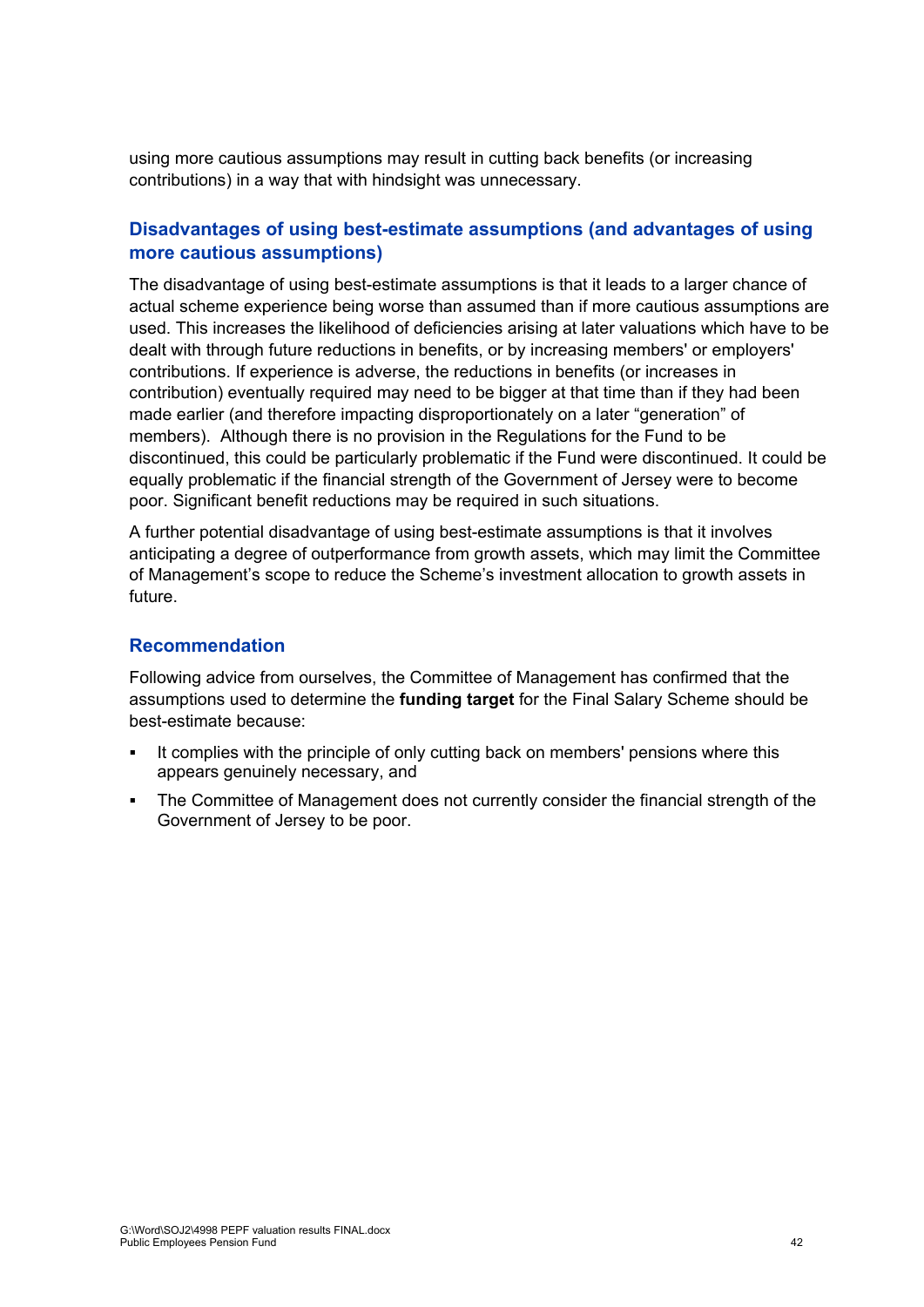# Appendix 5: Valuation method

# **Valuation method**

The valuation method for the valuation calculations is known as the "projected unit" method.

Under the projected unit method, the funding position in relation to service up to the valuation date is considered separately from the position relating to service after the valuation date. For both past and future service, allowance is made for projected future increases to pay through to retirement or date of leaving service. If there are no new members, the average age of the membership is expected to increase over time and the future service contribution rate under the projected unit method can be expected to rise.

For the Final Salary Scheme, the cost of future service benefits is assessed over a three year control period to take broad account of the expected ageing of the membership over the period to the next valuation. A one year control period is appropriate for the Career Average Scheme as it is not closed to new entrants.

For the Final Salary Scheme, the value of the Scheme's existing assets includes the value of the future pre-1987 debt repayments (assumed to be paid by the Government of Jersey over the period up to 29 September 2053 and by the applicable Admitted Body employers over the period specified in the Actuary's contribution certificate). This approach involves taking credit for the future pre-1987 debt repayments anticipated over the periods set out above.

# **Value of liabilities and future contributions**

To calculate "the value" of the benefits payable we use our assumptions to estimate the payments which will be made from the Fund throughout the future lifetimes of current members, pensioners, deferred pensioners and their dependants. We then calculate the amount of money which, if invested now, would be sufficient to make these payments in future, using our assumptions about investment returns. The same technique is adopted to value future contributions to the Fund.

# **Value of assets**

We have taken the assets into account at their market value.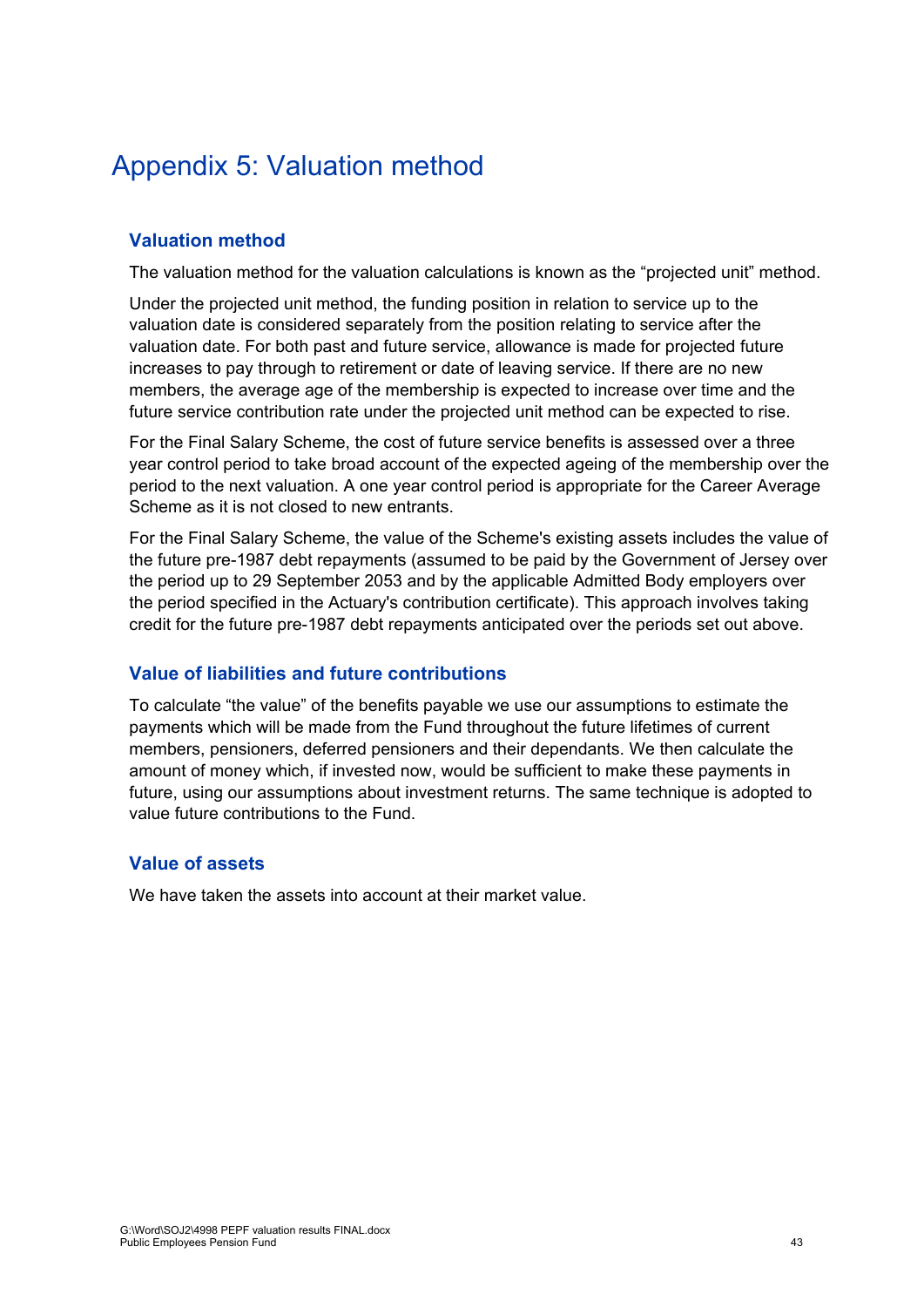# Appendix 6: Financial assumptions

# **Introduction**

In this appendix we describe the financial assumptions. The financial assumptions that have been chosen are consistent with the **funding target.** For the Final Salary Scheme, each assumption is intended to represent a reasonable best-estimate of the future. For the Career Average Scheme, all assumptions other than the discount rate are best-estimate assumptions.

When assessing a set of financial assumptions, greater importance should be attached to the relative differences between the assumptions, rather than to the individual assumptions in isolation. This is because the differences have a greater effect on the results of the valuation than the absolute values of each assumption.

#### **Discount rate (investment return)**

The most important individual assumption in terms of its impact on the overall valuation results is the choice of **discount rate**, i.e. assumed future investment returns. The discount rate is used to value payments due out of the Fund (benefit payments) and into the Fund (future contributions and pre-1987 debt repayment instalments).

For valuing the liabilities, an assumption which could be described as "low risk" would be to discount future benefit payments at the market yields available on index-linked gilts at the valuation date. This approach recognises that a good matching asset for the Fund's cash flows is obtained by investing in index-linked gilts of appropriate term.

It is common for UK occupational schemes to adopt a **funding target** which incorporates a higher discount rate than the returns available on gilts. The consequence of using a higher discount rate is that a lower **funding target** is adopted.

# **Final Salary Scheme**

The **funding target** adopted for the Final Salary Scheme requires that the assumptions chosen should be reasonable best-estimates. In principle, we need to set the discount rate at this valuation by considering the best-estimate returns available on the Fund's invested assets, over the period starting now and ending in the long-term future. The expected returns depend critically on what asset classes are assumed to be held.

The discount rate structure for the Final Salary Scheme is as follows:

- The initial discount rate is equal to the best-estimate investment return over 10 years from the valuation date based on the actual assets held at the valuation date.
- This discount rate applies until the date when the Final Salary Scheme is anticipated to start to reduce risk in the investment strategy (a period of 3 years has been assumed for this valuation), at which point it is assumed the discount rate will reduce gradually until the point in time at which the long-term investment strategy is reached (for this valuation, it has been assumed the long-term strategy will be reached 23 years after the valuation date).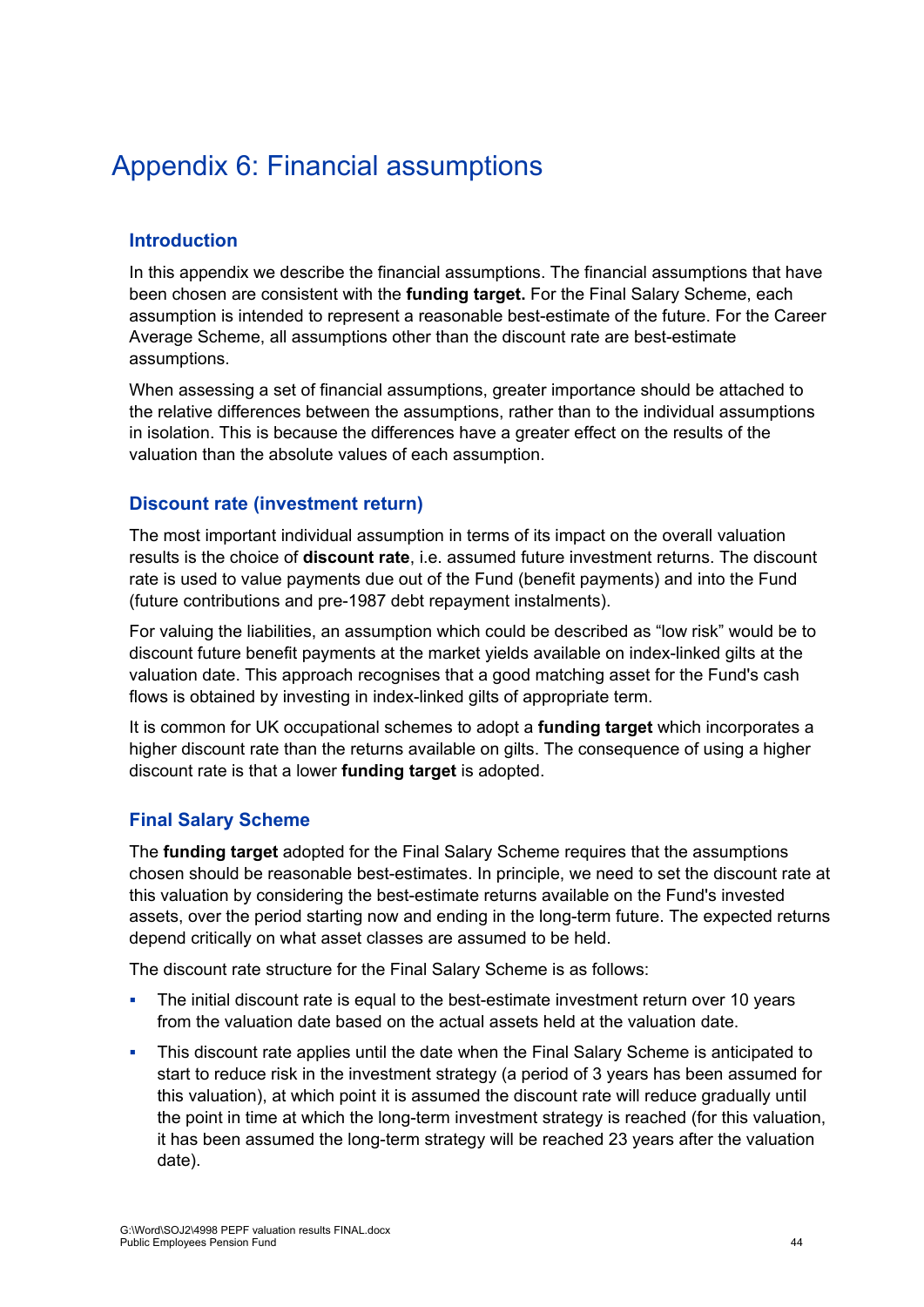• The long-term discount rate is based on the best-estimate return on the assumed longterm investment strategy.

This is consistent with the approach adopted for the previous valuation. Based on this, we have assumed a discount rate equal to 5.0% p.a. for the period to 31 December 2021, then gradually declining over the next 20 years to 4.1% p.a. for valuing the liabilities and contributions, including the pre-1987 debt repayments.

# **Career Average Scheme**

The Funding Strategy Statement states that the discount rate for the Career Average Scheme will be determined such that the probability of the actual investment return on the Career Average Scheme assets being higher than the discount rate over the 30 year period from the valuation date is at least 60%.

For this valuation it has been agreed that the discount rate should be set such that the probability of the actual investment return being higher than the discount rate is equal to 60%.

Based on our best-estimate (median) investment return over the 30 years from the valuation date and reflecting the Career Average Scheme strategic investment benchmark at the valuation date, we have assumed a discount rate of 5.2% p.a. for valuing the liabilities and contributions.

# **Increases to pensions in payment and deferred pensions**

The Fund currently provides for annual increases to pensions in payment and deferred pensions in line with increases in the Jersey RPI.

The Bank of England produces data, based on UK fixed and index-linked gilt markets, which can be used to calculate market-implied ("break-even") UK RPI inflation. At 31 December 2018, the single break-even UK RPI inflation assumption that would give approximately the same value of liabilities as using the full Aon UK RPI curve is 3.4% p.a..

Aon's view is that at the valuation date, break-even inflation over the duration of the liabilities overstates likely inflation over that period, due to supply/demand distortions in the gilt market. Our best-estimate is that actual inflation over the duration of the liabilities will be around 0.2% p.a. below break-even inflation (this difference is called an "inflation risk premium"). We have allowed for this in the valuation.

We have therefore assumed increases in UK RPI inflation will be 3.2% p.a..

In deciding on an appropriate assumption for Fund increases, it is necessary to take a view on the likely relationship between Jersey RPI inflation and UK RPI inflation.

Given that the two economies have a tied currency and the same interest rates, our view is that over the medium to long term, underlying Jersey inflation can be expected to be fairly close to UK inflation. However, due to the different current calculation methodologies for calculating RPI in Jersey and in the UK, assuming Jersey RPI is equal to UK RPI is consistent with assuming that underlying inflation in Jersey will be a little higher than in the UK.

Over the period since 1990 there have been periods where Jersey RPI inflation has been considerably higher than UK RPI inflation. However, the gap between UK and Jersey RPI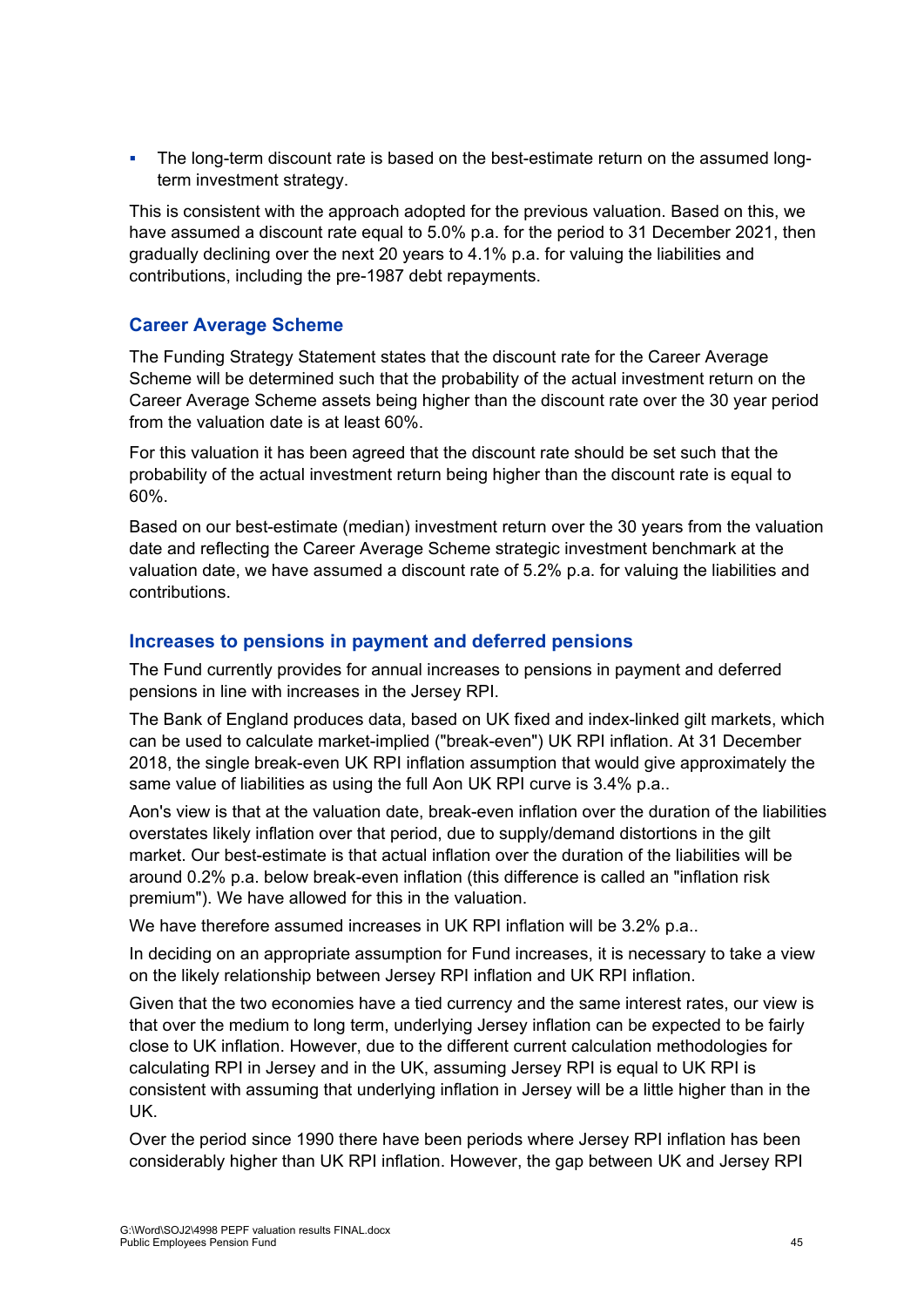has continued to fall and, since 2010, the 5 year average of Jersey RPI has been lower than the 5 year average of UK RPI.

Given that we would expect Jersey RPI to be lower than UK RPI due to the different current calculation methodologies for calculating RPI and consistent with actual experience since 2005, we have assumed that Jersey RPI will be on average equal to UK RPI less 0.25% p.a.. This is consistent with assuming that underlying inflation in Jersey will be marginally higher than in the UK.

The assumption for Jersey RPI is therefore 2.95% p.a..

#### **General salary increases**

In recent years, Government pay awards have generally been at or below Jersey RPI, reflecting a policy of pay restraint.

On the basis that recent experience may not be representative of the long-term future we have retained an allowance for general salary inflation of 1% p.a. above Jersey RPI, in line with the assumption adopted for the previous valuation.

# **Promotional salary increases**

In addition to the allowance for general salary increases, an explicit age-related promotional scale was adopted at the 2016 valuation (the same scale for males as for females).

Based on our analysis of the Final Salary Scheme experience over the period 2014-2018 we observed that promotional increases have been broadly in line with those assumed. We have therefore retained the current allowance for promotional salary increases for this valuation.

In the absence of any experience data for the Career Average Scheme, we have used the salary increase assumptions adopted for the Final Salary Scheme. The Career Average Scheme valuation results are not sensitive to the choice of salary increase assumptions.

The allowance included for promotional salary increases (in addition to general salary increases) at specimen ages is:

| Age | <b>Promotional salary increases</b> |
|-----|-------------------------------------|
| 20  | 5.0% p.a.                           |
| 30  | 3.0% p.a.                           |
| 40  | 1.5% p.a.                           |
| 50  | 1.0% p.a.                           |
| 60  | $0.3\%$ p.a.                        |
| 65  | $0.0\%$ p.a.                        |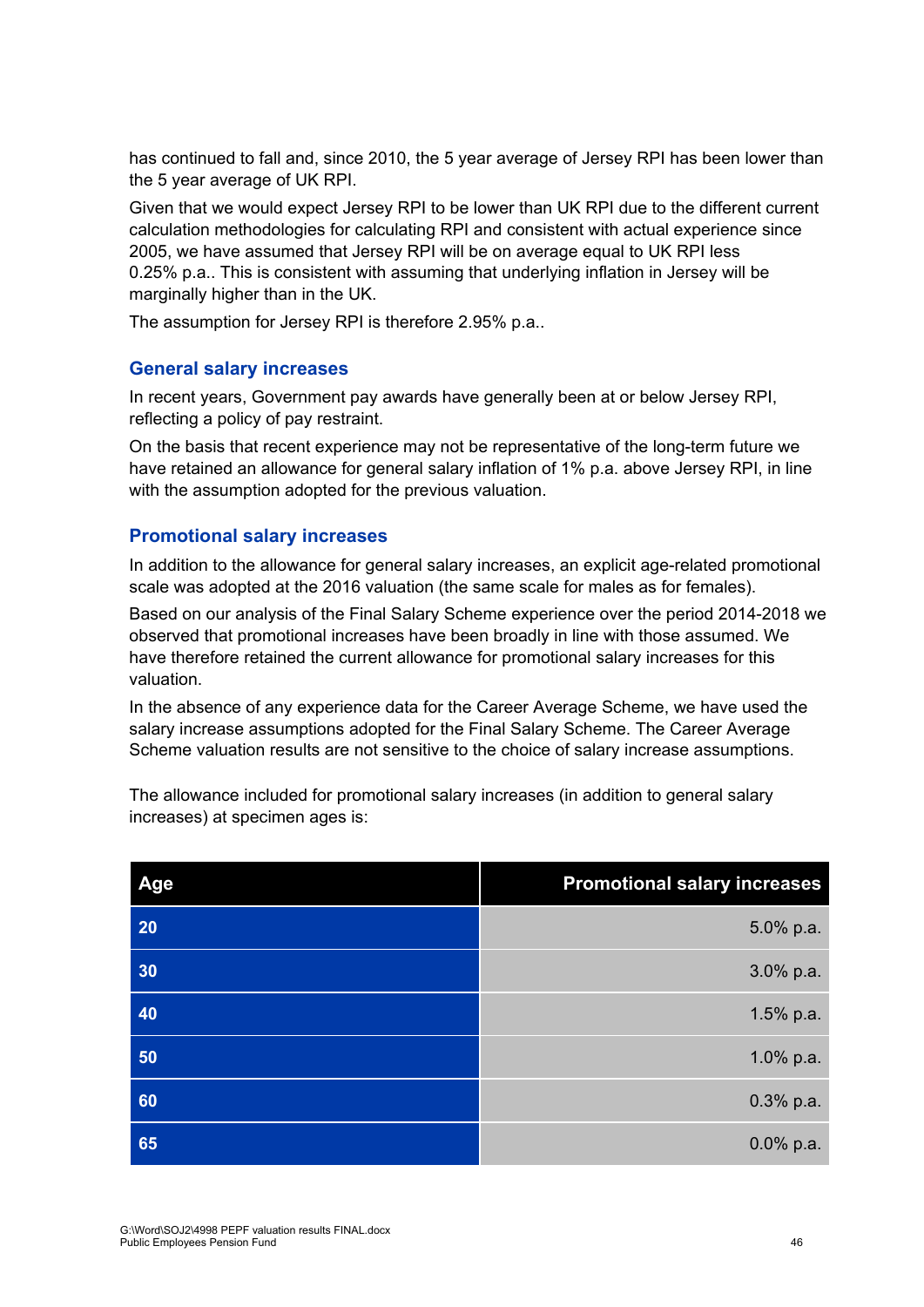# **Expenses**

Excluding investment-related expenses (which are taken into account in the net investment return assumption), we have analysed the expenses of administering the Fund during 2014- 2018 and compared this with the assumption of 0.6% of salaries adopted at the 2016 valuation.

Our analysis shows that actual expenses incurred over 2014-2018 (disregarding expenses relating to the implementation of the Career Average Scheme) have been slightly higher than assumed with the average actual expenses being around 0.7% of salaries over the 5 year period. In light of recent experience, we have increased the allowance for expenses to 0.7% of salaries.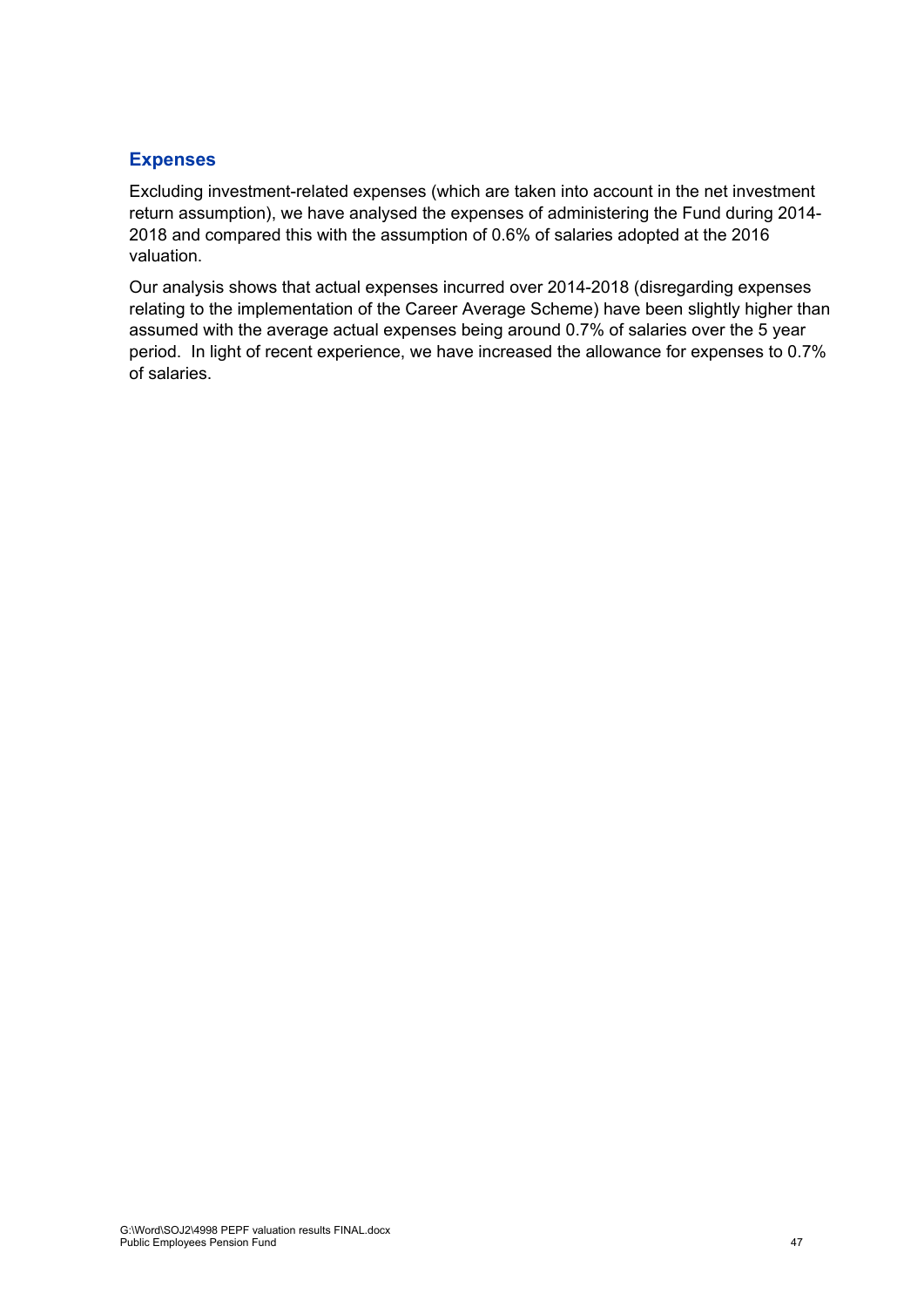# Appendix 7: Demographic assumptions

# **Introduction**

In this appendix, the demographic assumptions are described and we comment on how they compare with actual experience. The demographic assumptions that have been chosen are consistent with the **funding target** set out in the "Valuation approach" section of this report and each assumption is intended to represent a reasonable best-estimate of the future.

# **Mortality rates before retirement**

For mortality before retirement we have compared the mortality experience of the Final Salary Scheme over the period 2014-2018 against expected rates of mortality based on the tables used for the 2016 valuation, which were 70% of the standard tables AMC00 for males and AFC00 for females. The experience analysis suggested that the actual number of deaths over the five year period was slightly lower than assumed.

Given the amount of data over the period is relatively small and the current assumption is consistent with experience over the previous six years we have retained the current assumption.

In the absence of any experience data for the Career Average Scheme, we have used the assumptions adopted for the Final Salary Scheme.

# **Mortality rates after retirement – current mortality rates**

We have analysed the mortality experience of the Final Salary Scheme over the eleven-year period from 1 January 2008 to 31 December 2018. We have set out below the ratio of actual deaths to expected deaths over the period (weighted by pension amount), with expected deaths based on the SAPS S2 standard tables (used for the 2016 valuation) and the SAPS S3 tables (latest available). We also show an approximate 90% confidence interval—this provides an indication of the result's statistical credibility.

| <b>Mortality assumption</b> | <b>Males</b>     | <b>Females</b>   |
|-----------------------------|------------------|------------------|
| 100% of SAPS S2 "All lives" | $108\% \pm 10\%$ | $101\% \pm 10\%$ |
| 100% of SAPS S3 "All lives" | 110% ± 10%       | $108\% \pm 11\%$ |

The experience investigation over the eleven years to 31 December 2018 indicates that there have been slightly more male deaths (by pension amount) than suggested by the assumptions adopted at the previous valuation (105% of the S2 tables). The results are broadly consistent with the experience investigation for the 2016 valuation (109% ± 11% for males, and 104% ± 12% for females, of S2PxA) but we now have more confidence due to the larger volume of data.

Taking account of experience over the eleven years to 31 December 2018, we have assumed current mortality rates in line with the SAPS S3 "All lives" tables (S3PxA) with 105% scaling factor.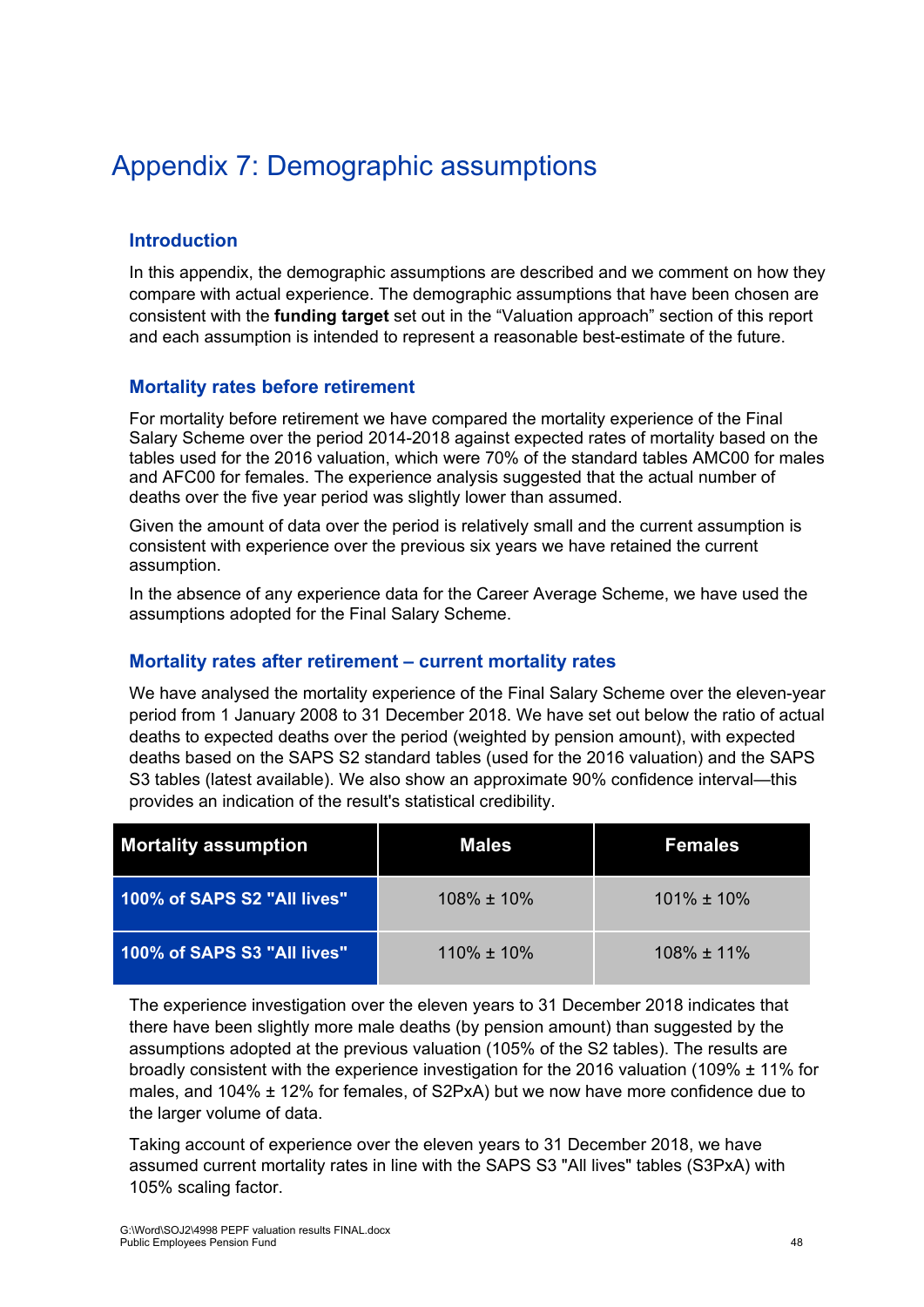In the absence of any experience data for the Career Average Scheme, we have used the assumptions adopted for the Final Salary Scheme.

# **Mortality rates after retirement – allowance for future improvements**

It is not straightforward to make an assumption about future rates of mortality improvement. In forming a best-estimate assumption, we believe it is appropriate to have regard to:

- Current trends;
- **Long-term trends:**
- Observed generational differences, which suggest faster improvements within certain generations of pensioner (known as the cohort effect); and
- The outlook for future medical advances.

However, the allowance made must inevitably be subjective.

In determining an allowance for future improvements in life expectancy, it makes sense to consider the near future and longer term separately:

- Recent improvements in life expectancy are likely to be the best guide for what will happen in the near future and so improvements in the near future are best modelled by continuing recent trends.
- The forces driving longer term improvements may be very different to those behind recent improvements. This means that the assumption for long-term improvements is more subjective and should take into account analysis of historic long-term rates of improvements (and what has caused them) as well as opinions on what might happen in the future.

In November 2009, the Continuous Mortality Investigation (CMI), a group set up by the UK Actuarial Profession, published its Mortality Projections Model. The model uses complex methods for taking recent rates of mortality improvements and blending these to the longterm rate of improvements. The latest annual update to the model was published in March 2019. Projections from the 2018 version of the CMI's model are known as the 'CMI\_2018' projections. Apart from the long-term rate of improvements, the CMI has provided default values for the model inputs such as the smoothing parameter  $(S<sub>k</sub>)$  and a new parameter for the initial addition to mortality (A), which are known as the 'Core Projections'.

The responsiveness of CMI\_2018 to new data can be controlled by changing the parameter Sκ. A higher value applies more smoothing of experience data, which means an increase in life expectancy, resulting in an increase in the actuarial value of liabilities. For CMI\_2018, the CMI suggest a core assumption of Sκ=7.0.

The new parameter ("A") allows for additional improvements to the historic initial rates and near future. The choice of this value directly affects the rates of historic improvements, with this addition tapering to zero over the next 10 years or so. A greater value of parameter "A" results in an increase in life expectancy, and hence an increase in the actuarial value of liabilities. The core value in CMI\_2018 is A=0%.

At Aon we have analysed the UK population by socio-economic group; this suggests that longevity improvements have varied across the socio-economic spectrum for some time. (Although that analysis does not cover Jersey, we have no reason to believe the trends in Jersey would be different.) In particular, we note that the average Defined Benefit pension scheme membership does not appear to have seen such a large fall in recent longevity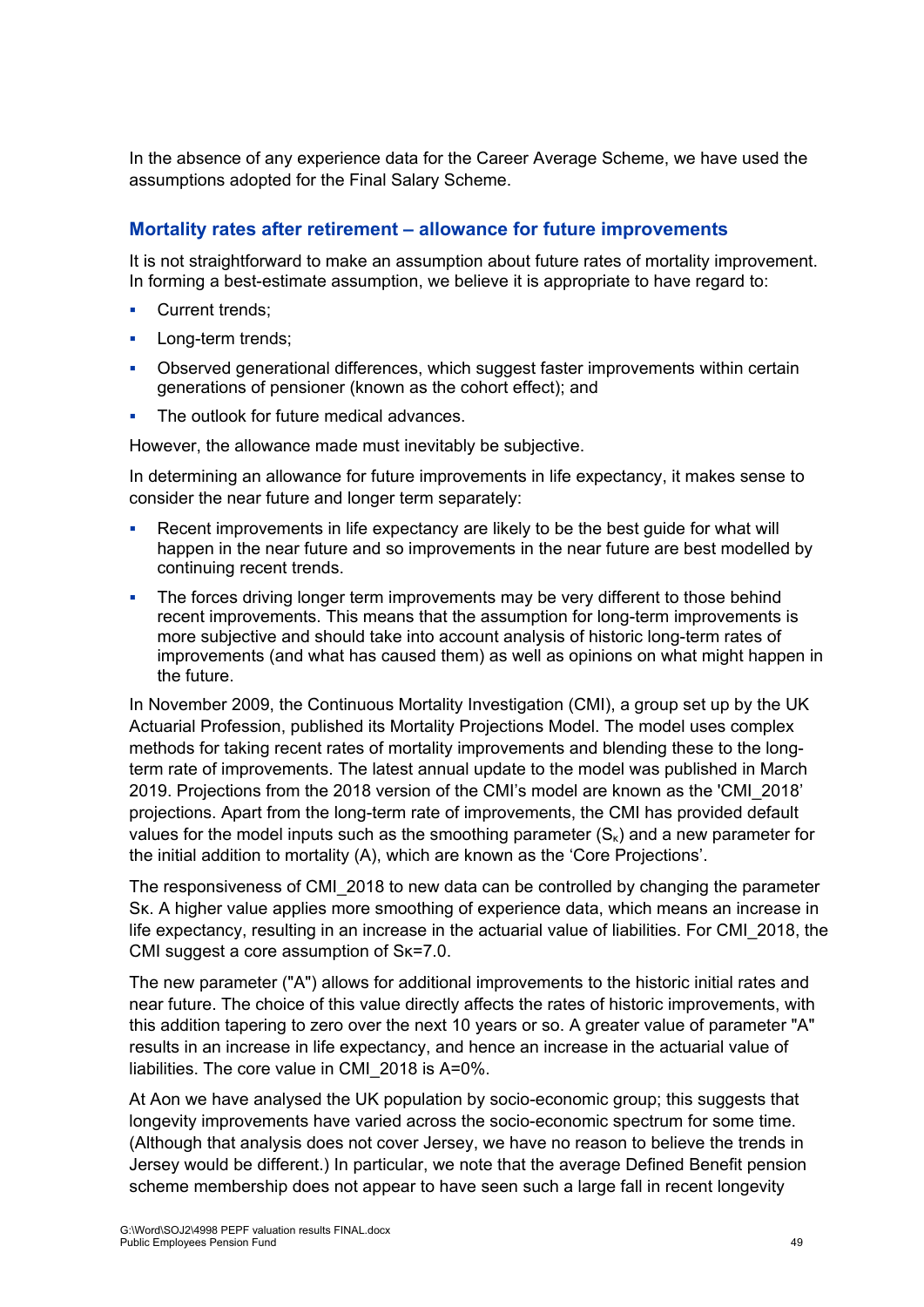improvements as the national population, to which the CMI model is calibrated. Our conclusion is that there is good reason to allow for higher longevity improvements expected to be experienced by Defined Benefit pension scheme members by increasing the new parameter "A" to 0.5%, with Sκ set to the core parameter of 7.0 (for the previous valuation, this feature was allowed for by increasing the core parameter Sκ). This results in higher assumed life expectancies at age 65 compared with the suggested core assumption.

Our analysis also suggests that future long-term improvements in mortality rates of between 1.0% p.a. and 2.0% p.a. for both men and women may be considered reasonable.

We have therefore assumed future improvements in mortality rates in line with the CMI\_2018 Core Projections model with Sκ=7.0, A=0.5% and a long-term rate of improvement of 1.5% p.a..

#### **Retirement in normal health**

#### Final Salary Scheme

We have assumed that active members will retire at the ages set out in the following table:

| <b>Membership category</b>                                                                                                                              | <b>Normal retiring age</b> | <b>Assumed age at</b><br>retirement |
|---------------------------------------------------------------------------------------------------------------------------------------------------------|----------------------------|-------------------------------------|
| <b>Category A members</b><br>(male & female)                                                                                                            | 55                         | $53*$                               |
| <b>Category B and C members</b><br>(male & female)                                                                                                      | 60                         | 58                                  |
| <b>Non-uniformed male members</b>                                                                                                                       | 65                         | 63                                  |
| <b>Non-uniformed female</b><br>members:<br><b>Existing and New Members</b><br><b>Regulations</b><br>1967 and Former Hospital<br>Ξ<br>Scheme regulations | 65<br>60                   | 63<br>59                            |

\* Except post 1 March 2009 entrants to category A status who are assumed to retire at age 55.

The analysis of the retirement experience over the period 2014-2018 for the uniformed membership categories shows the average retirement ages over the period 2014-2018 were slightly lower than expected. However, since there were only a relatively small number of cases, we have retained the current assumed average retirement ages for the 2018 valuation.

For non-uniformed members (excluding females who fall under the 1967 and Former Hospital Scheme Regulations) experience over the last three years shows the assumed retirement age of 63 (as adopted for the 2016 valuation) remains reasonable.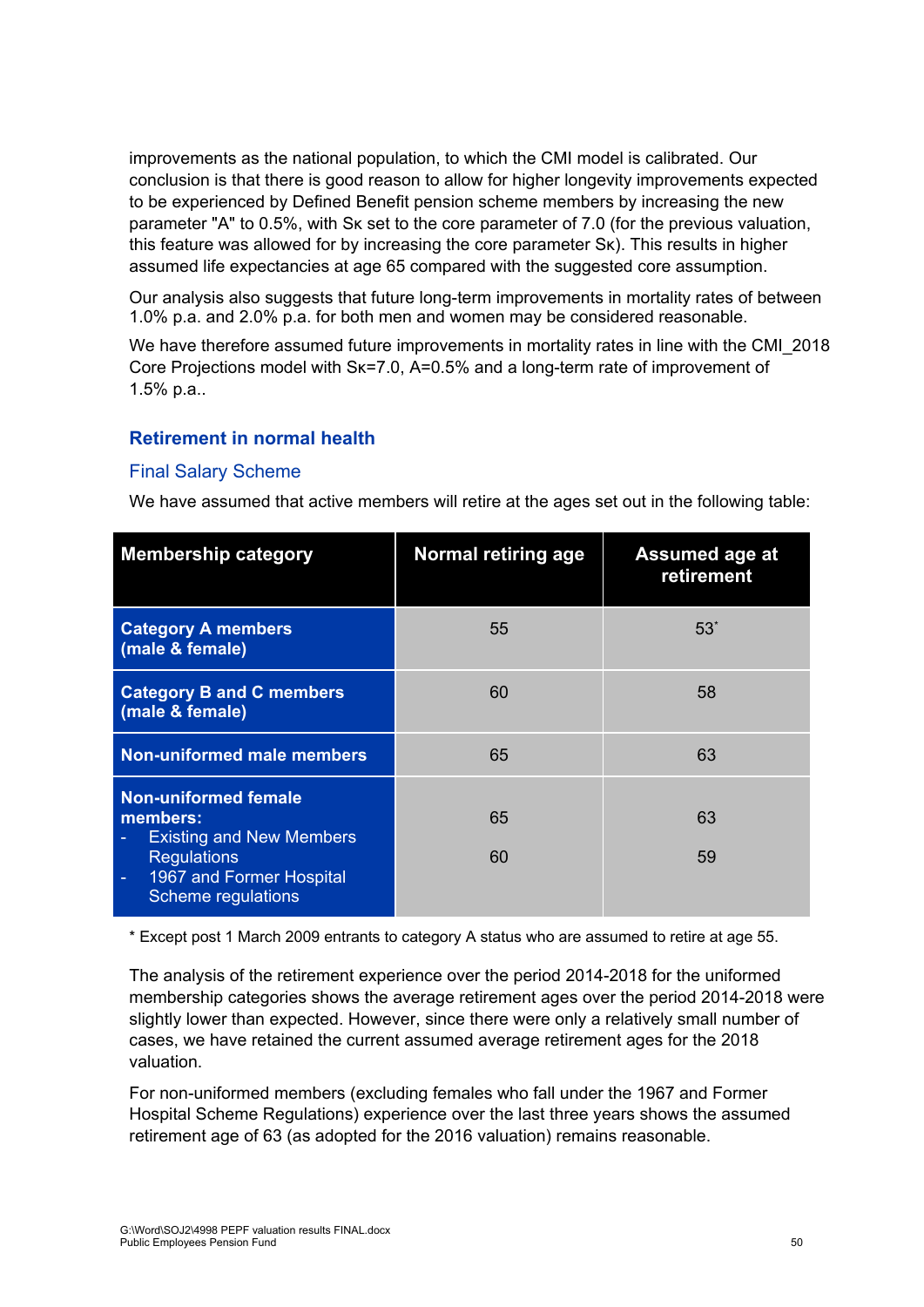There have been only 7 retirements of non-uniformed females who fall under the 1967 and Former Hospital Scheme Regulations but the average retirement age has been in line with the assumption used for the 2016 valuation.

#### Career Average Scheme

We have assumed that all the Career Average Scheme members retire at Normal Retirement Age.

There is not yet any experience to be able to comment on whether this assumption is a bestestimate assumption but the extent to which the Career Average Scheme members take their pension early or late will only have a minimal impact on the valuation results due to the cost-neutral adjustment that is applied in determining their pension.

# **Retirement in ill-health**

#### Final Salary Scheme

An explicit allowance has been made for retirements in ill-health.

Over the period 2014-2018, the overall levels of ill-health retirement across the nonuniformed membership have been higher than those implied by the assumptions adopted for the previous valuation. We have therefore increased the 2016 valuation assumption for nonuniformed members by 25% for this valuation.

The analysis for the uniformed membership categories suggests that the assumptions adopted for the 2016 valuation remain appropriate.

# Career Average Scheme

In the absence of any experience data for the Career Average Scheme, we have used the assumptions adopted for the Final Salary Scheme.

We have also assumed that 50% of ill-health retirements will be unable to work in any other capacity (and so will receive additional CARE pension deemed to accrue over the additional period defined in the Regulations).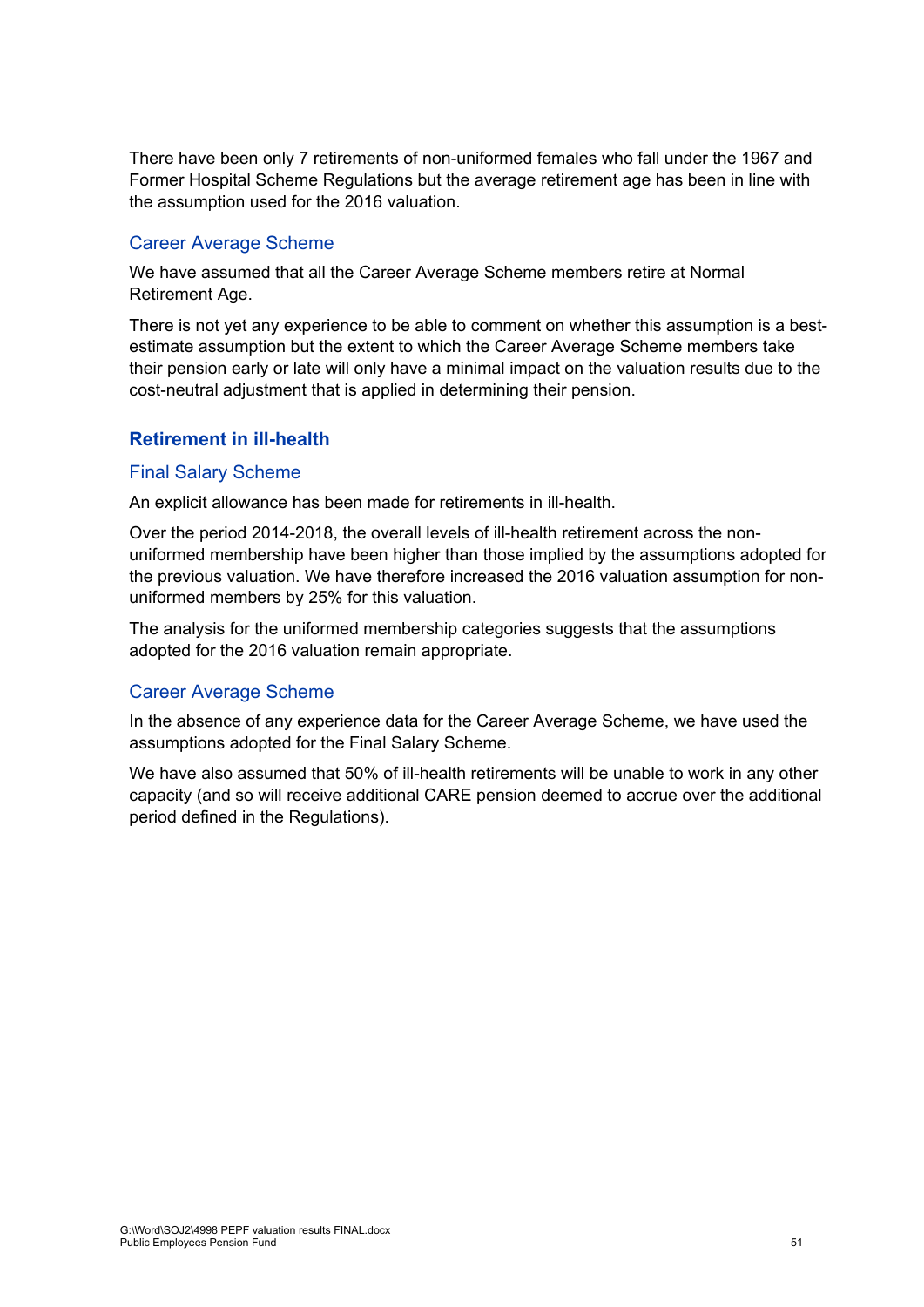Specimen rates of retirement due to ill-health assumed at this valuation are set out below:

| Age | Number leaving service each year per thousand<br>members at age last birthday as shown |                                 |
|-----|----------------------------------------------------------------------------------------|---------------------------------|
|     | <b>Uniformed members</b>                                                               | <b>Non-Uniformed</b><br>members |
| 30  | 2.60                                                                                   | 0.51                            |
| 35  | 2.96                                                                                   | 0.58                            |
| 40  | 4.60                                                                                   | 0.90                            |
| 45  | 8.28                                                                                   | 1.61                            |
| 50  | 15.12                                                                                  | 2.95                            |
| 55  | 27.00                                                                                  | 5.28                            |

# **Allowance for commutation**

# Final Salary Scheme

The maximum proportion of pension which can be commuted was increased from 25% to 30% with effect from 1 January 2016. Allowing for this increase, the 2016 valuation assumed that members commute 22% of pension on retirement. The average proportion of pension commuted since 1 January 2016 (when the maximum was increases) has been around 22%.

We have therefore retained the current assumption for the 2018 valuation so that members under the Existing Members Regulations and the New Members Regulations are assumed to commute 22% of their pension on retirement.

# Career Average Scheme

As the Career Average Scheme members may also commute up to 30% of their pension for a lump sum payment, and in the absence of any experience data for the Career Average Scheme, we have assumed that the Career Average Scheme members will commute 22% of their pension on retirement.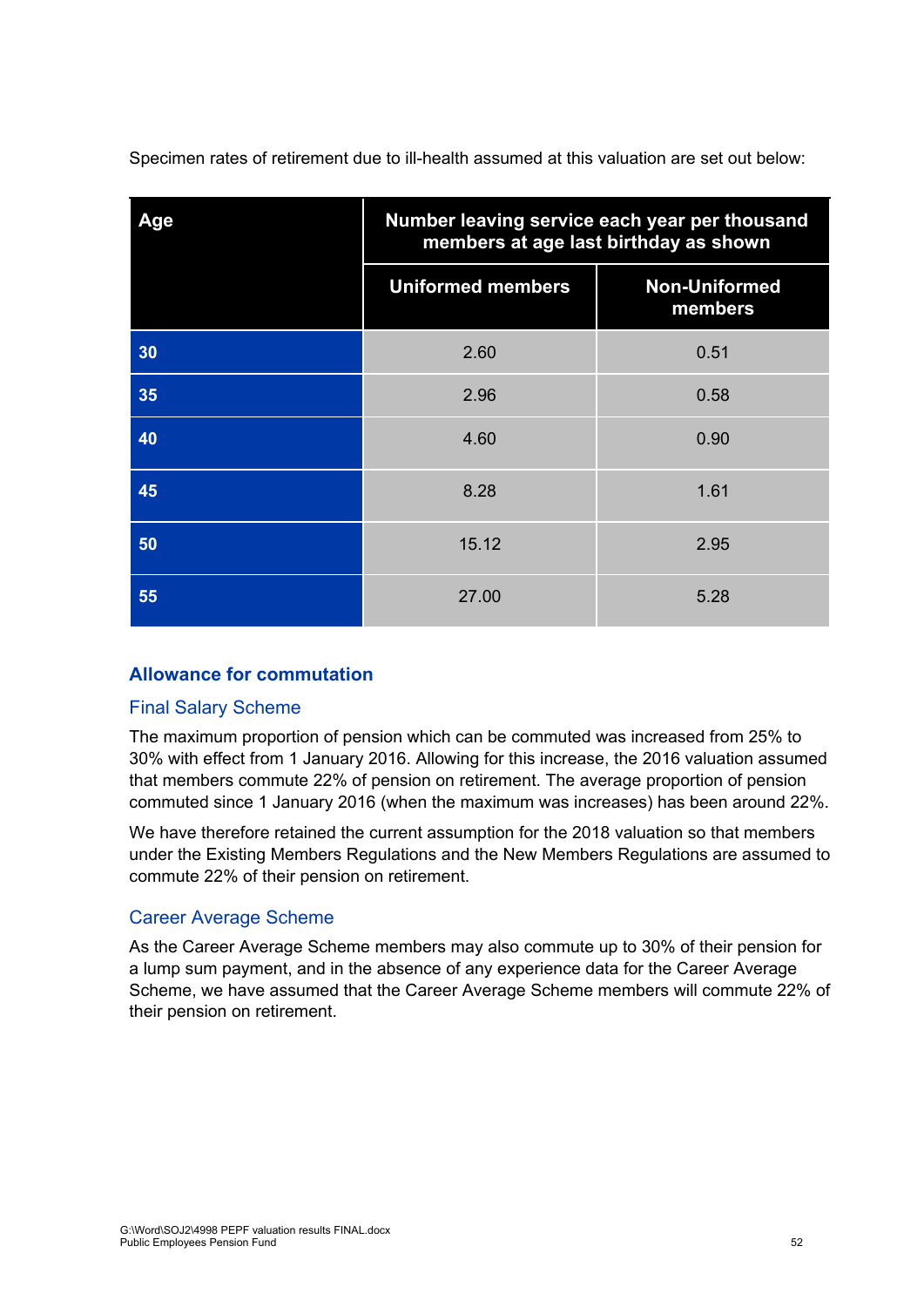#### **Withdrawal rates**

#### Final Salary Scheme

Over the period 2014-2018, the actual number of withdrawals of non-uniformed members was much higher than the expected numbers implied by the assumptions.

For both males and females, the increase in number of withdrawals is largely in relation to members over age 35. The assumed rates of withdrawal for non-uniformed members were set such that we expected withdrawal rates to be around 110% of those assumed. Setting the assumption at a slightly lower level than that likely to be experienced is intended to make implicit allowance for leavers that are subsequently re-admitted to the scheme and recredited with their original pensionable service.

In practice, withdrawal rates have been much higher than this. However we expect that this is due to the redundancy exercises that have been carried over this period and so we would not anticipate the higher rates of withdrawal to continue in the long-term.

We have therefore retained the current withdrawal assumptions for non-uniformed members.

We have also retained the 2016 valuation assumptions for uniformed members.

#### Career Average Scheme

In the absence of any experience data for the Career Average Scheme, we have used the assumptions adopted for the Final Salary Scheme.

| Age | <b>Uniformed members</b> |              | <b>Non-Uniformed members</b> |       |
|-----|--------------------------|--------------|------------------------------|-------|
|     | Men                      | <b>Women</b> | Men                          | Women |
| 30  | 3.29                     | 3.75         | 8.21                         | 11.25 |
| 35  | 2.13                     | 2.81         | 5.33                         | 8.44  |
| 40  | 1.23                     | 1.88         | 3.08                         | 5.63  |
| 45  | 0.52                     | 0.94         | 1.30                         | 2.81  |
| 50  | 0.00                     | 0.00         | 1.30                         | 2.81  |
| 55  | 0.00                     | 0.00         | 1.30                         | 2.81  |
| 59  | 0.00                     | 0.00         | 1.30                         | 2.81  |
| 60  | 0.00                     | 0.00         | 0.00                         | 0.00  |

Specimen rates of withdrawal assumed at this valuation are as follows: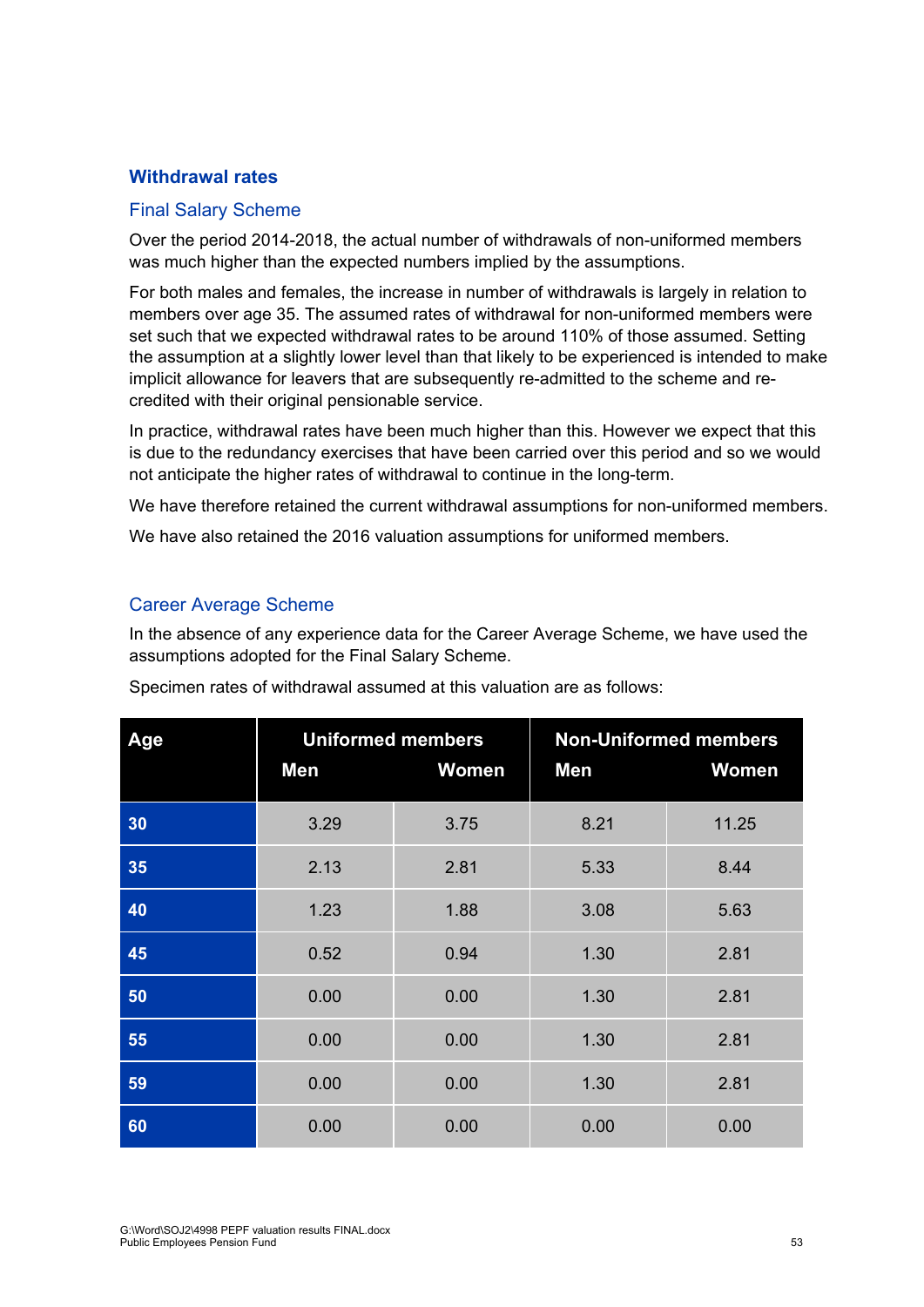# **Family assumptions**

#### Final Salary Scheme

Family assumptions cover:

- the proportions of deaths of members and pensioners which give rise to a spouse's, civil partners' or dependant's pension;
- the age difference between the member and spouse/dependant at date of death; and
- the allowance for children's pensions.

There is not sufficient data to carry out a detailed analysis by age of the proportion of cases which give rise to a spouse's/dependant's pension but we have reviewed the assumptions having regard to:

- Office for National Statistics data on expected proportions of people married (or having a dependant) in the UK population, both now and in the future;
- Other UK government data on the extent to which economically active individuals are more likely to be married;
- The definition of "dependant" in the Fund Regulations, which requires dependency on the member "for the provision of all or most of the ordinary necessities of life"; and
- The provisions in the Fund's Regulations that, in determining entitlement to a spouse's pension, marriages after the member's normal retirement age are disregarded.

The data available does not suggest the assumptions adopted for the 2016 valuation are unreasonable. We have therefore retained the assumption that 80% of male members and 70% of females under the New/Existing Members Regulations are married, or have a dependant at retirement or earlier death (widowers' and dependants' pensions are not provided under the 1967 and FHS Regulations). For current pensioners, the proportion is assumed to reduce in line with the mortality assumptions.

We have assumed that husbands are aged 3 years older than their wives on average. A 10% loading is applied to death before retirement liabilities in the Existing and New Members Regulations to cover children's pensions.

# Career Average Scheme

In the absence of any experience data for the Career Average Scheme, we have used the assumptions adopted for the Final Salary Scheme, with the exception of the proportion of members which give rise to a spouse's or dependant's pension. In the Career Average Scheme, the payment of a 'spouse' or 'dependant' pension has wider scope with nominated cohabiting partners recognised for benefits purposes. Benefits are also payable for marriages and relationships commencing after normal pension age. We have therefore assumed that 90% of male members and 80% of female members are assumed to have a qualifying spouse or dependant at retirement or earlier death (with the percentage reducing in line with mortality assumptions for current pensioners).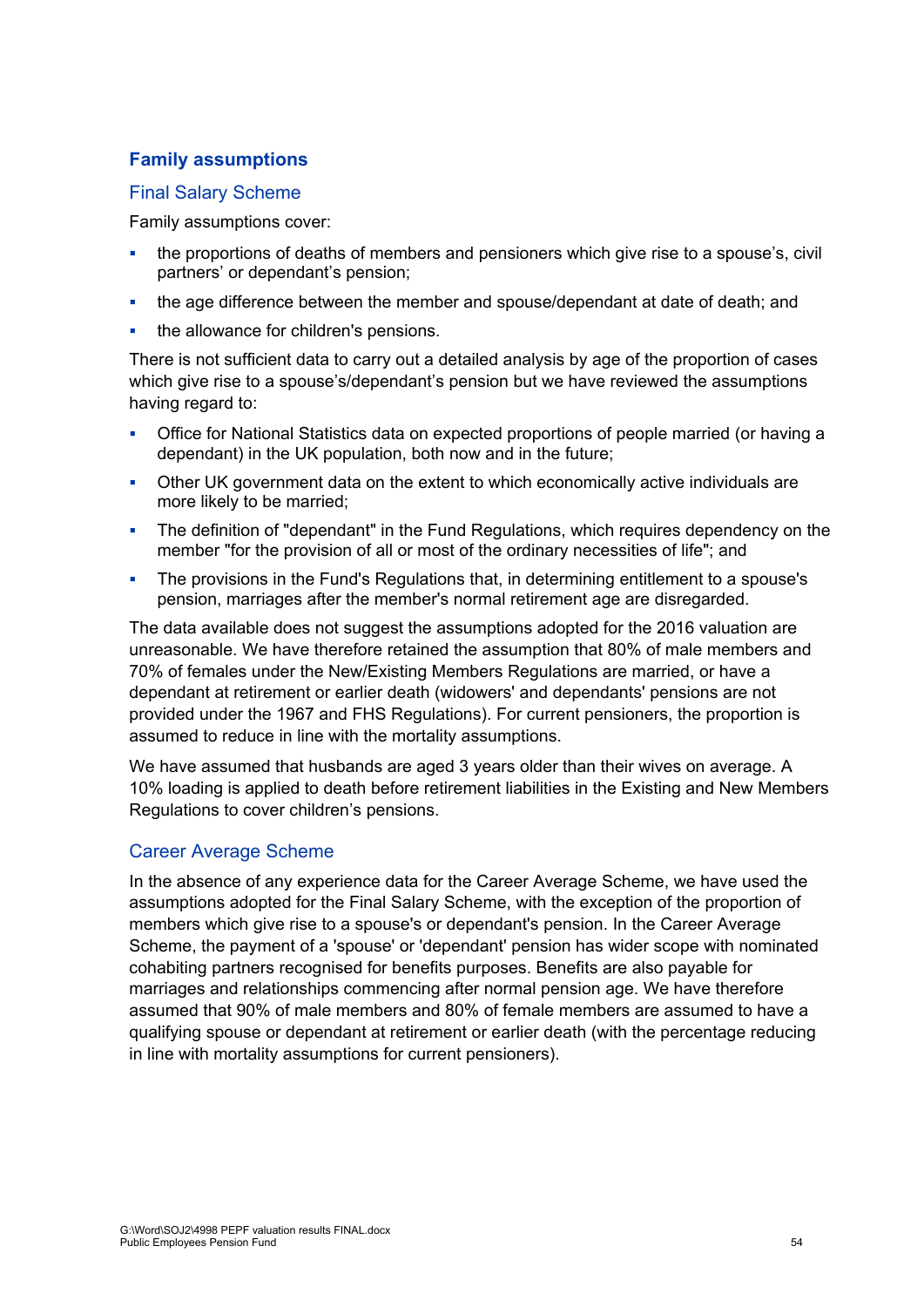# Appendix 8: Summary of assumptions

# Financial assumptions

| <b>Final Salary Scheme</b><br>discount rate                                  | For the period to 31 December 2021:<br>5.0% p.a. (i.e. Jersey RPI inflation plus 2.05% p.a.)<br>then gradually declining over the following 20 years to<br>4.1% p.a. (i.e. Jersey RPI inflation plus 1.15% p.a.) |
|------------------------------------------------------------------------------|------------------------------------------------------------------------------------------------------------------------------------------------------------------------------------------------------------------|
| <b>Career Average</b><br><b>Scheme discount</b><br>rate                      | 5.2% p.a. for the period prior to and after retirement<br>(i.e. Jersey RPI inflation plus 2.25% p.a.)                                                                                                            |
| <b>UK RPI inflation</b>                                                      | 3.2% p.a. (i.e. UK gilt market break-even inflation less 0.2% p.a.)                                                                                                                                              |
| <b>Jersey RPI inflation</b>                                                  | 2.95% p.a. (i.e. UK RPI inflation less 0.25% p.a.)                                                                                                                                                               |
| Rate of pension and<br>deferred pension<br><b>increases</b>                  | 2.95% p.a. (i.e. Jersey RPI inflation)                                                                                                                                                                           |
| <b>Rate of salary</b><br><b>increases</b>                                    | 3.95% p.a. (i.e. 1.0% p.a. above Jersey RPI inflation)<br>plus an allowance for promotional increases                                                                                                            |
| <b>Management</b><br>expenses (other<br>than investment<br>related expenses) | 0.7% of members' salaries                                                                                                                                                                                        |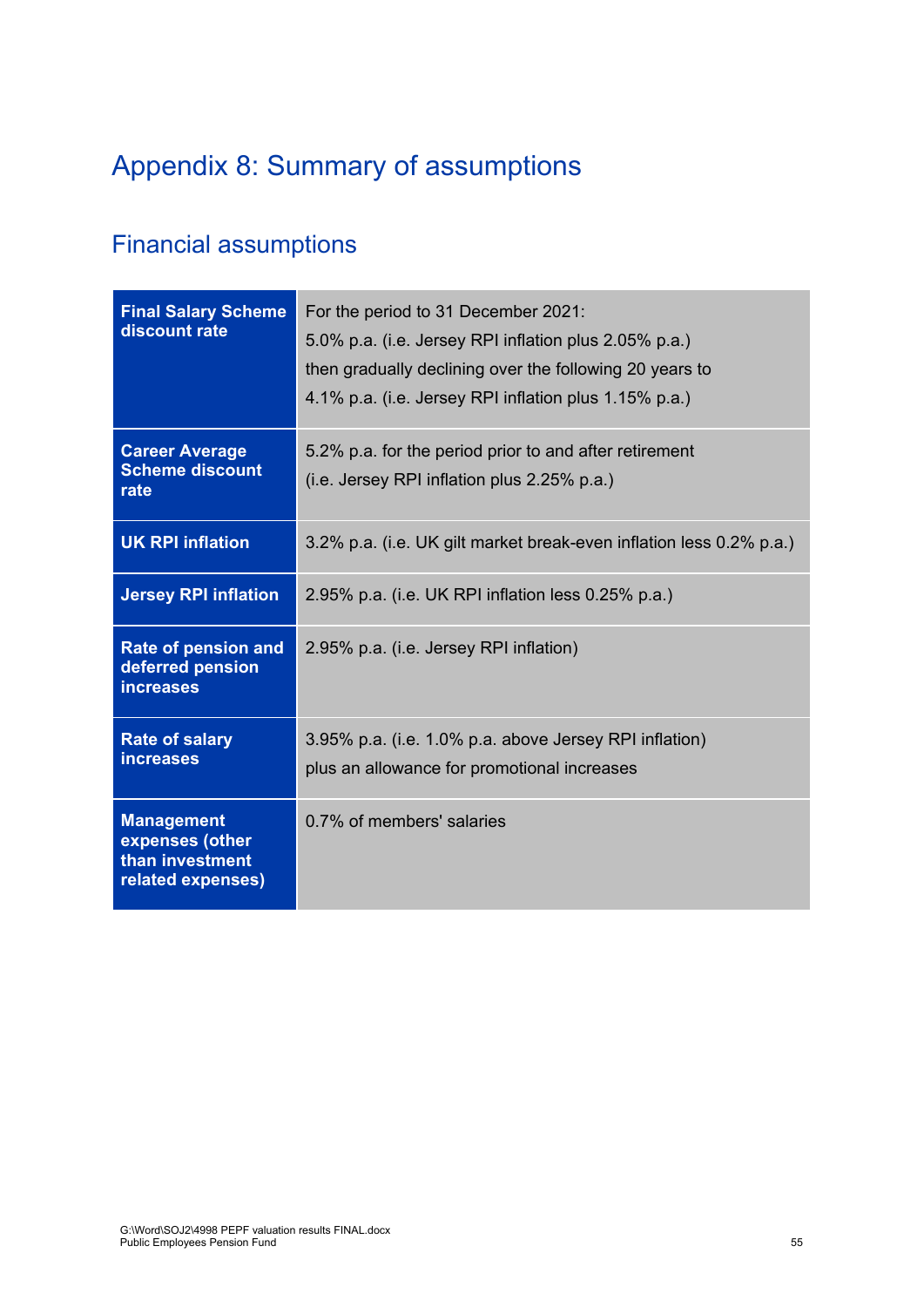# Demographic assumptions

| <b>Pre-retirement</b><br>mortality  | Males: 70% of standard table AMC00<br>Females: 70% of standard table AFC00                                                                                                                                                                                                                  |
|-------------------------------------|---------------------------------------------------------------------------------------------------------------------------------------------------------------------------------------------------------------------------------------------------------------------------------------------|
| <b>Post-retirement</b><br>mortality | SAPS S3 "All lives" tables (S3PMA for males and S3PFA for<br>females) with 105% scaling factor allowing for year of birth.<br>Improvements from 2013 in line with CMI_2018 Core Projections<br>with Sk=7.0, A=0.5% and a long-term rate of future improvements<br>in mortality of 1.5% p.a. |
| <b>Withdrawals</b>                  | Allowance is made for withdrawals from service<br>(see sample rates in Appendix 7)                                                                                                                                                                                                          |
| <b>Early retirements</b>            | Allowance has been made for Final Salary Scheme active<br>members to retire before Normal Retiring Age in normal health<br>and in ill-health (see tables in Appendix 7)                                                                                                                     |
|                                     | Deferred members are assumed to retire at the earliest age at<br>which they can retire with unreduced benefits                                                                                                                                                                              |
| <b>Commutation</b>                  | Final Salary Scheme members under the Existing Members and<br>New Members Regulations, and Career Average Scheme<br>members, are assumed to commute 22% of their pension on<br>retirement                                                                                                   |
| <b>Family details</b>               | <b>Final Salary Scheme</b>                                                                                                                                                                                                                                                                  |
|                                     | 80% of male members and 70% of female members married at<br>retirement or earlier death (or a dependant's pension is payable),<br>with percentage reducing in line with the mortality assumptions<br>for current pensioners                                                                 |
|                                     | Husbands are aged 3 years older than their spouse/dependant                                                                                                                                                                                                                                 |
|                                     | 10% loading applied to death before retirement liabilities in the<br>Existing and New Members regulations to cover children's<br>pensions                                                                                                                                                   |
|                                     | <b>Career Average Scheme</b>                                                                                                                                                                                                                                                                |
|                                     | As for the Final Salary Scheme except:                                                                                                                                                                                                                                                      |
|                                     | 90% of male members and 80% of female members married at<br>retirement or earlier death (or a dependant's pension is payable),<br>with percentage reducing in line with the mortality assumptions<br>for current pensioners                                                                 |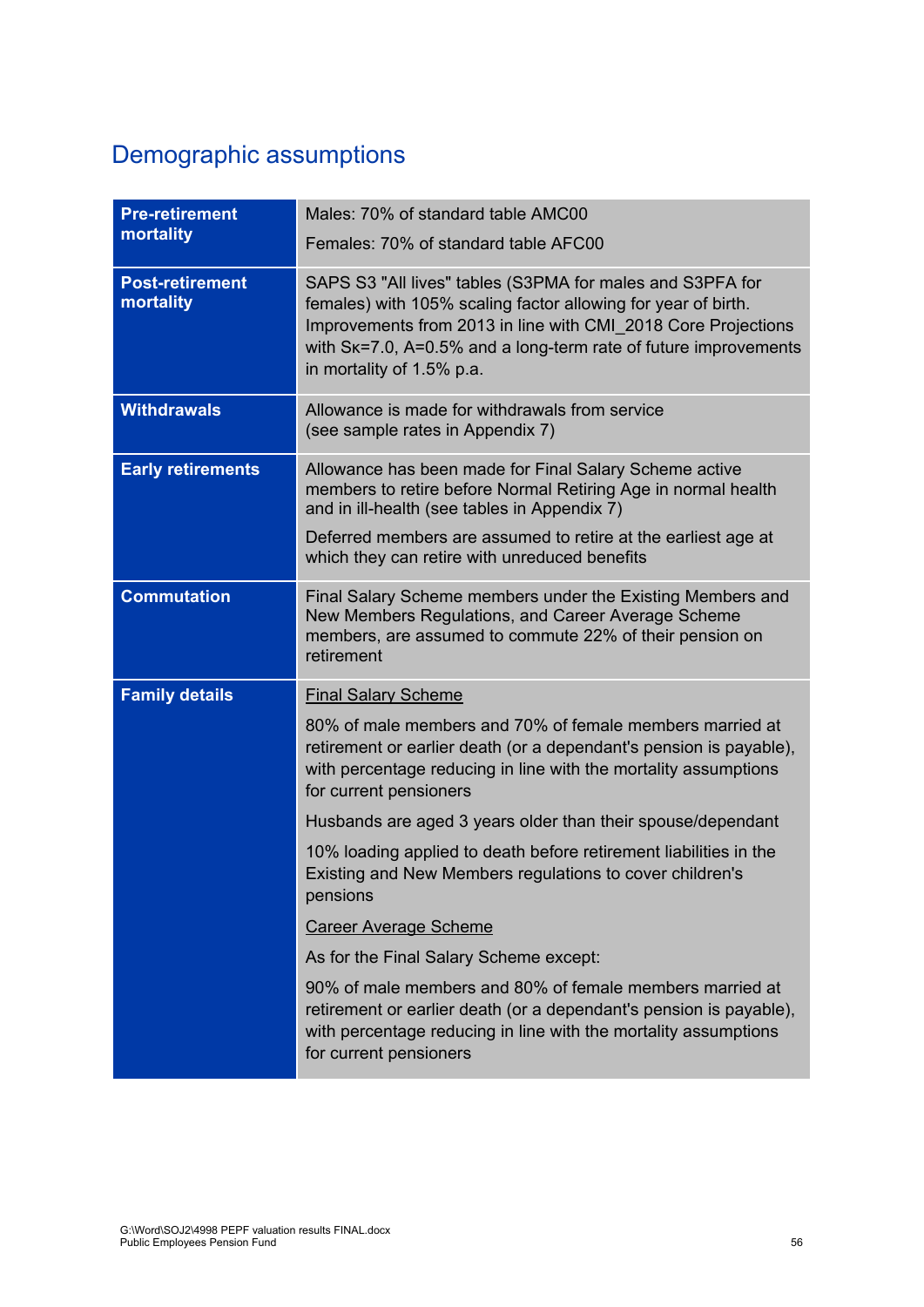# Appendix 9: Discontinuance test

# *The discontinuance funding ratio at 31 December 2018 for PEPF is 95%.*

Even though the Regulations governing the Fund do not envisage the Fund's discontinuance (i.e. the future accrual of benefits and payment of contributions into the Fund being discontinued), it is our practice at valuations also to review what the financial position of the Fund would have been had discontinuance occurred on the valuation date. This is done by comparing the value of the basic accrued benefits as at 31 December 2018 with the value of the Fund's existing assets at that date.

By basic accrued benefits we mean:

- a) benefits in respect of current pensioners and their spouses and dependants;
- b) retirement and death benefits in respect of former employees entitled to deferred pensions;
- c) accrued retirement and death benefits in respect of current members based on pensionable pay at 31 December 2018, no allowance being made for pay increases after that date.

We have taken the value of the basic accrued benefits on discontinuance at the valuation date as an estimate of the terms that might be offered by insurance companies for determining the cost of immediate and deferred annuities, plus a provision to cover expenses.

In practice, if the Fund were ever to be discontinued, it is possible that the Fund would continue as a closed fund.

# Derivation of assumptions

In setting the assumptions for the discontinuance test we have taken into account actual buy-out terms available in the market at the valuation date. However, we have not carried out a detailed analysis of the cost of risks that might apply specifically to the Fund and so our estimate is only a guide. Market changes to both interest rates, and demand and supply for this type of business, mean that no reliable estimate can be made, and that ultimately the actual true position can only be established by completing a buy-out.

We have set the **discount rate** for this estimate equal to Aon's Bulk Annuity Market Monitor curves for pensioners and future pensioners.

The allowance we have made for expenses is separate.

The Regulations governing the Fund provide for annual increases in line with the Jersey RPI at present, although lower increases may be paid where an actuarial review has disclosed that the financial condition of the Fund is no longer satisfactory. We have assumed that in a discontinuance situation the pension increases provided would be equal to the minimum increases specified in the Regulations i.e. nil increases for the Final Salary Scheme benefits and 50% of RPI for the Career Average Scheme benefits.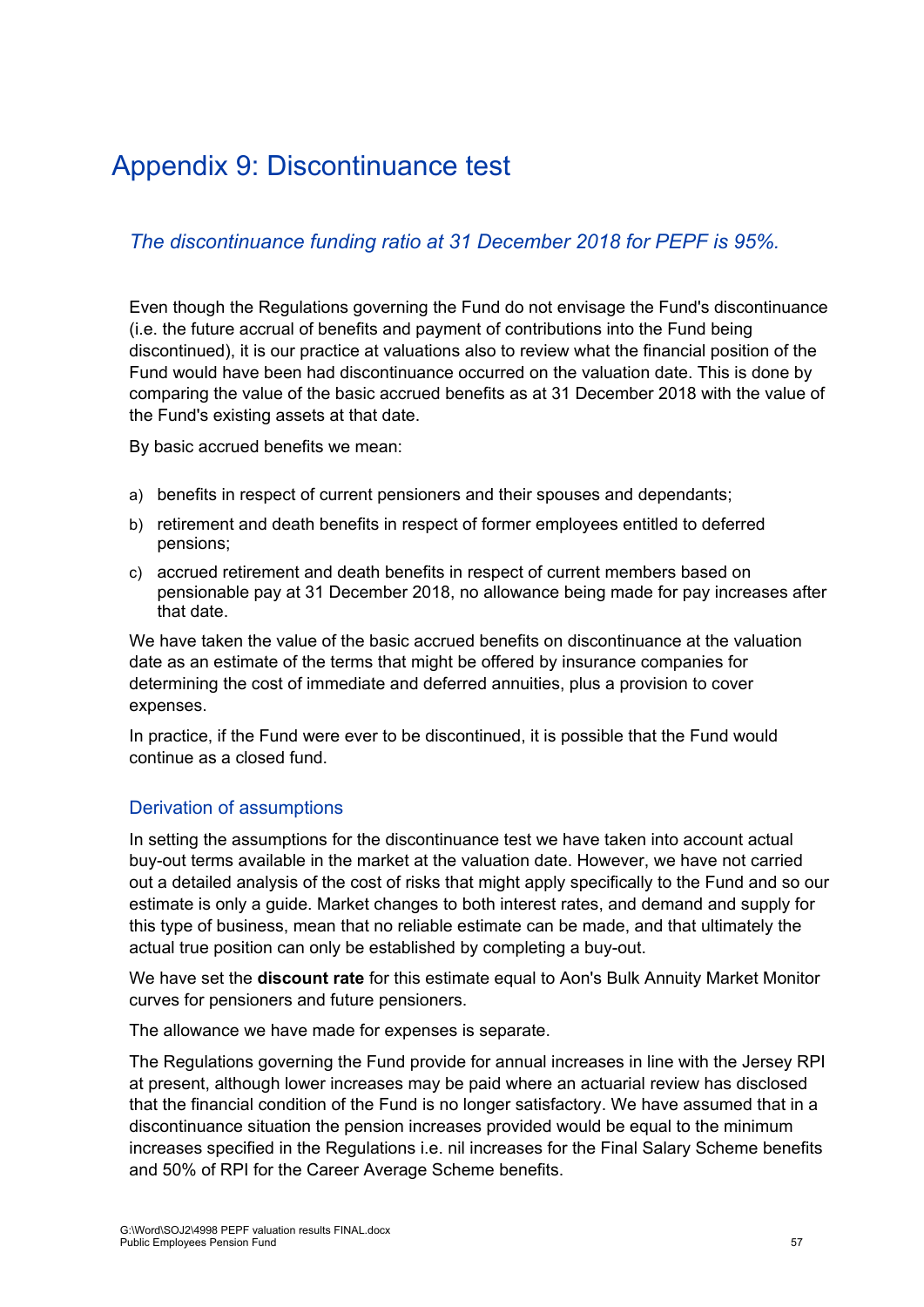For the Career Average Scheme benefits, we have assumed that increases based on 50% of the UK RPI would be provided. The reason we have not made allowance for increases in line with 50% of the Jersey RPI is that, based on the principles an insurer might use, these would be, at best, extremely expensive, and at worst, impossible to reserve for, as there are no available assets that we are aware of which match the increases in the Jersey RPI. Therefore, it is unlikely to be possible to purchase annuities based on such increases in the market.

# Expenses

The reserve for expenses allows for deductions to allow for the cost of forced sales of equity, bond and property holdings, an allowance for the management expenses associated with winding up the Fund, and an estimate of the per member charges expected to be levied by an insurance company on buy-out.

For the purposes of disclosure in the valuation, assets are taken at their audited market value. The above allowances for expenses are therefore all presented as additions to the liabilities.

#### Discontinuance test results

We have considered the discontinuance position on the assumption that in the event of the Fund's discontinuance the capitalised value of the outstanding pre-1987 debt contributions for the Final Salary Scheme would be assessed at the point of discontinuance and would be paid off in full by the Government of Jersey at that point or over a period of time. This is consistent with the agreed arrangements for dealing with the pre-1987 debt, as set out in Appendix 10.

The results of the hypothetical discontinuance valuation for PEPF is as follows:

|                                                                                      | £M      |
|--------------------------------------------------------------------------------------|---------|
| <b>Market value of assets</b>                                                        | 2,061.9 |
| Value of pre-1987 debt                                                               | 324.1   |
| <b>Total value of assets</b>                                                         | 2,386.0 |
| Cost of buying-out benefits (including expenses)                                     | 2,511.1 |
| <b>Discontinuance funding ratio</b><br>(value of assets / value of accrued benefits) | 95%     |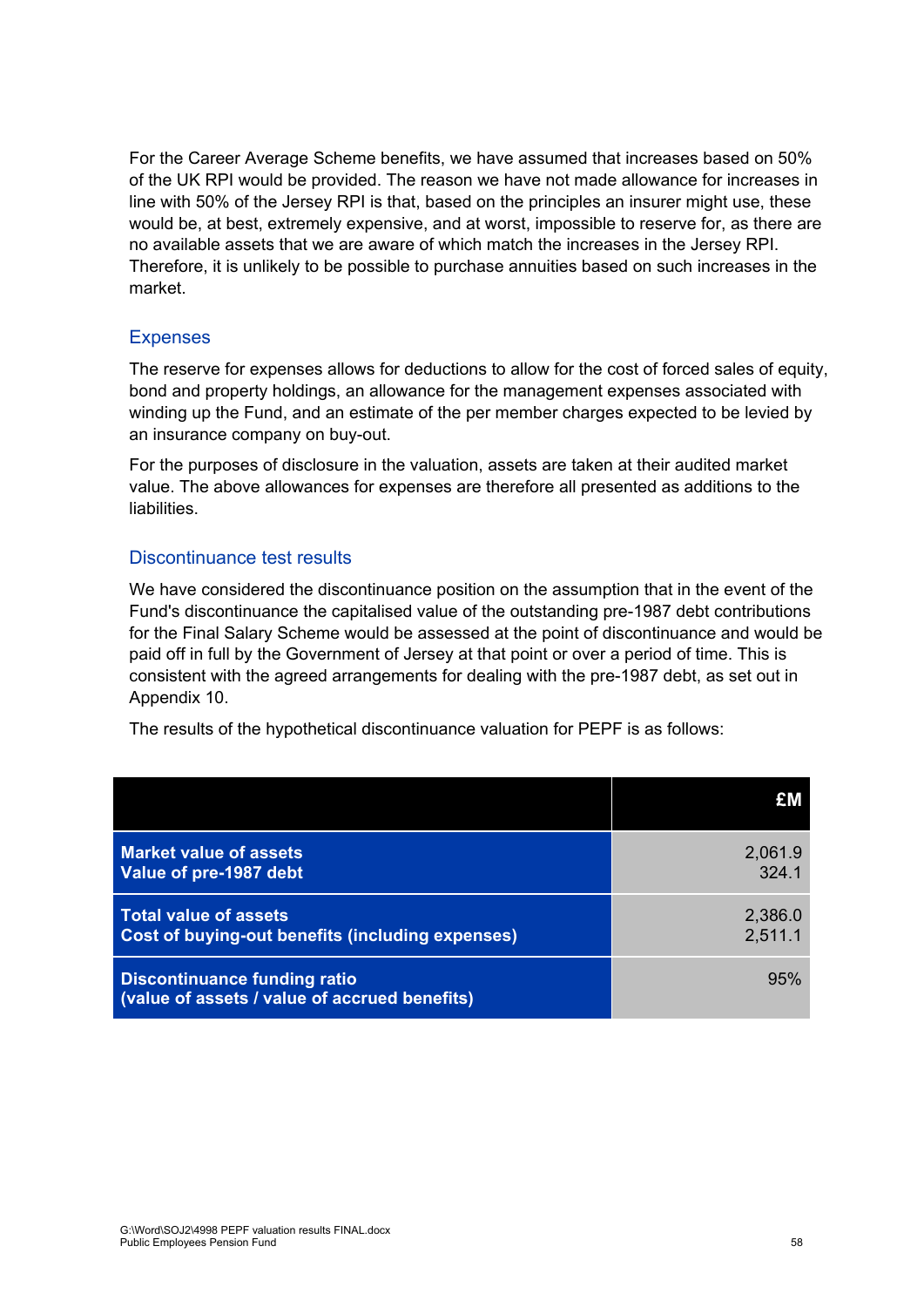# Summary of assumptions

The table below shows the main assumptions underlying the discontinuance test, where these are different from those used for the main valuation basis.

| <b>Pensioner discount</b><br>rate                                        | Aon's Bulk Annuity Market Monitor curves for pensioners                                                                                                                                                                                                                          |
|--------------------------------------------------------------------------|----------------------------------------------------------------------------------------------------------------------------------------------------------------------------------------------------------------------------------------------------------------------------------|
| <b>Non-pensioner</b><br>discount rate (before<br>and after retirement)   | Aon's Bulk Annuity Market Monitor curves for non-pensioners                                                                                                                                                                                                                      |
| <b>Increase in UK RPI</b>                                                | Term-dependent rates derived from the RPI swap markets                                                                                                                                                                                                                           |
| <b>Pension increases in</b><br>payment and deferred<br>pension increases | For the Final Salary Scheme: Nil<br>For the Career Average Scheme: 50% of pension increases<br>derived from the UK RPI assumption with allowance for a floor<br>of 0% and with the aim of approximately reflecting the cost of<br>hedging these increases using LPI-linked swaps |
| <b>Withdrawals</b>                                                       | All members assumed to immediately withdraw from service<br>with entitlement to deferred pension                                                                                                                                                                                 |
| <b>Commutation</b>                                                       | No allowance                                                                                                                                                                                                                                                                     |
| <b>Post-retirement</b><br>mortality                                      | As for the main valuation basis except the long-term rate of<br>future improvements in mortality is 1.75% p.a.                                                                                                                                                                   |

# Comparison with discontinuance funding ratio at previous valuation

The discontinuance funding ratio at the 2016 valuation was 94%.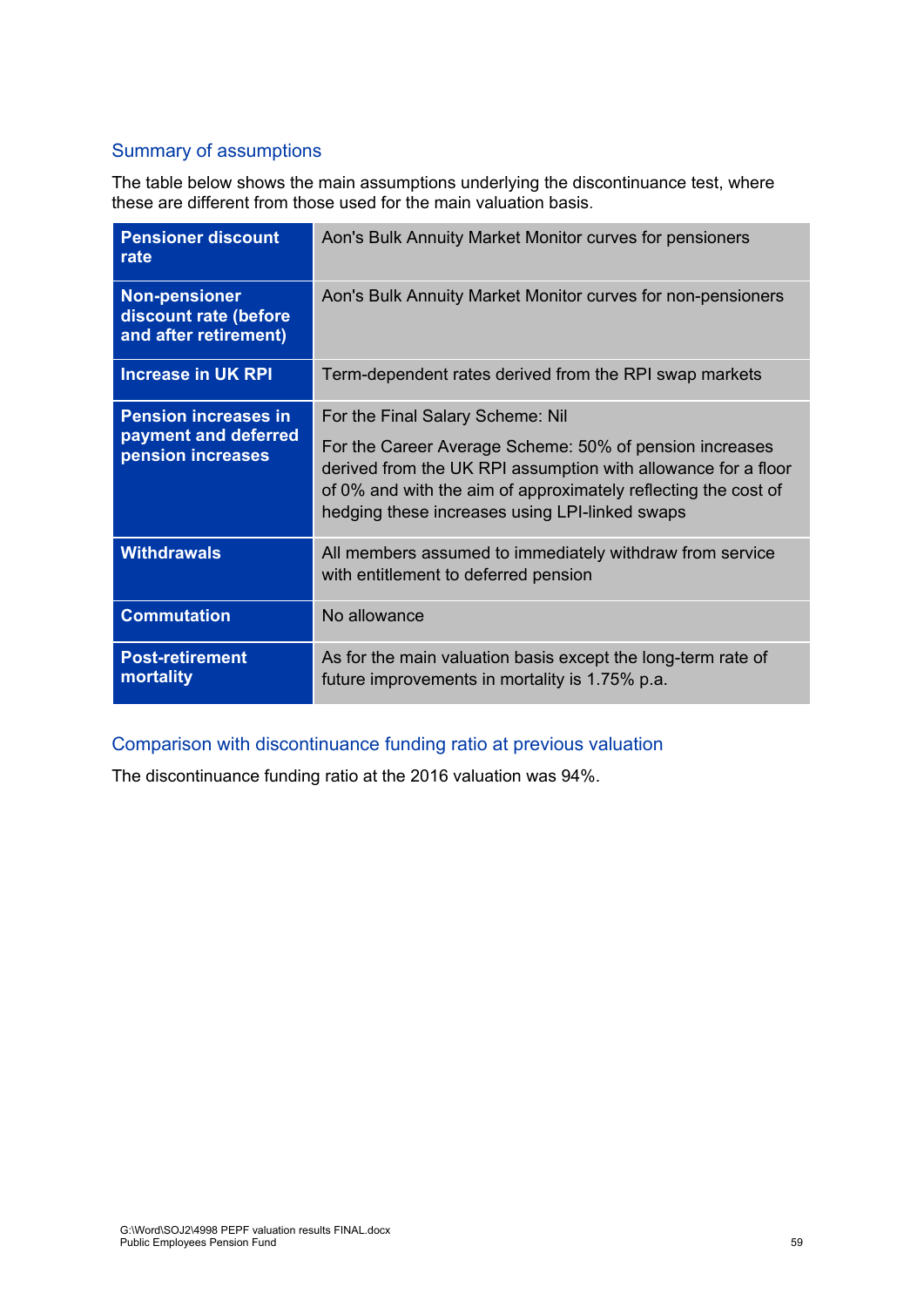# Appendix 10: Agreed arrangements for dealing with the pre-1987 debt

The framework agreed between the Policy and Resources Committee and the Committee of Management for dealing with the pre-1987 debt was documented in a ten-point agreement approved by Act of the Policy and Resources Committee dated 20 November 2003. The provisions of the agreement, which have subsequently been reflected in Regulations approved by the States of Jersey on 27 September 2005, enable us to treat the pre-1987 debt as an asset of the Final Salary Scheme (PECRS) for valuation purposes. The text of the agreement is reproduced below.

- *"1. The States confirms responsibility for the Pre-1987 Debt of £192.1 million as at 31 December 2001 and for its servicing and repayment with effect from that date on the basis that neither the existence of any part of the outstanding Debt nor the agreed method of servicing and repayment shall adversely affect the benefits or contribution rates of any person who has at any time become a member of the PECRS.*
- *2. At the start of the servicing and repayment period, calculated to be 82 years with effect from 1 January 2002, the Employers' Contribution rate will be increased by 0.44% to the equivalent of 15.6%. These contributions will be split into 2 parts, namely a contribution rate of 13.6% of annual pensionable salary and an annual debt repayment. The Employer's Contribution rate will revert to 15.16% after repayment in full of the Debt.*
- *3. During the repayment period the annual Debt repayment will comprise a sum initially equivalent to 2% of the Employers' total pensionable payroll, re-expressed as a cash amount and increasing each year in line with the average pay increase of PECRS members.*
- *4. A statement of the outstanding debt as certified by the Actuary to the PECRS is to be included each year as a note in the States Accounts.*
- *5. In the event of any proposed discontinuance of the PECRS, repayment and servicing of the outstanding Debt shall first be rescheduled by the parties on the advice of the Actuary to ensure that paragraph (1) above ("Point 1") continues to be fulfilled.*
- *6. For each valuation the States Auditor shall confirm the ability of the States to pay off the Debt outstanding at that date.*
- *7. If any decision or event causes the Actuary at the time of a valuation to be unable to continue acceptance of such servicing and repayment of the Debt as an asset of the PECRS, there shall be renegotiation in order to restore such acceptability.*
- *8. In the event of a surplus being revealed by an Actuarial Valuation, negotiations for its disposal shall include consideration of using the employers' share to reduce or pay off the Debt.*
- *9. As and when the financial position of the States improves there shall be consideration of accelerating or completing repayment of the Debt.*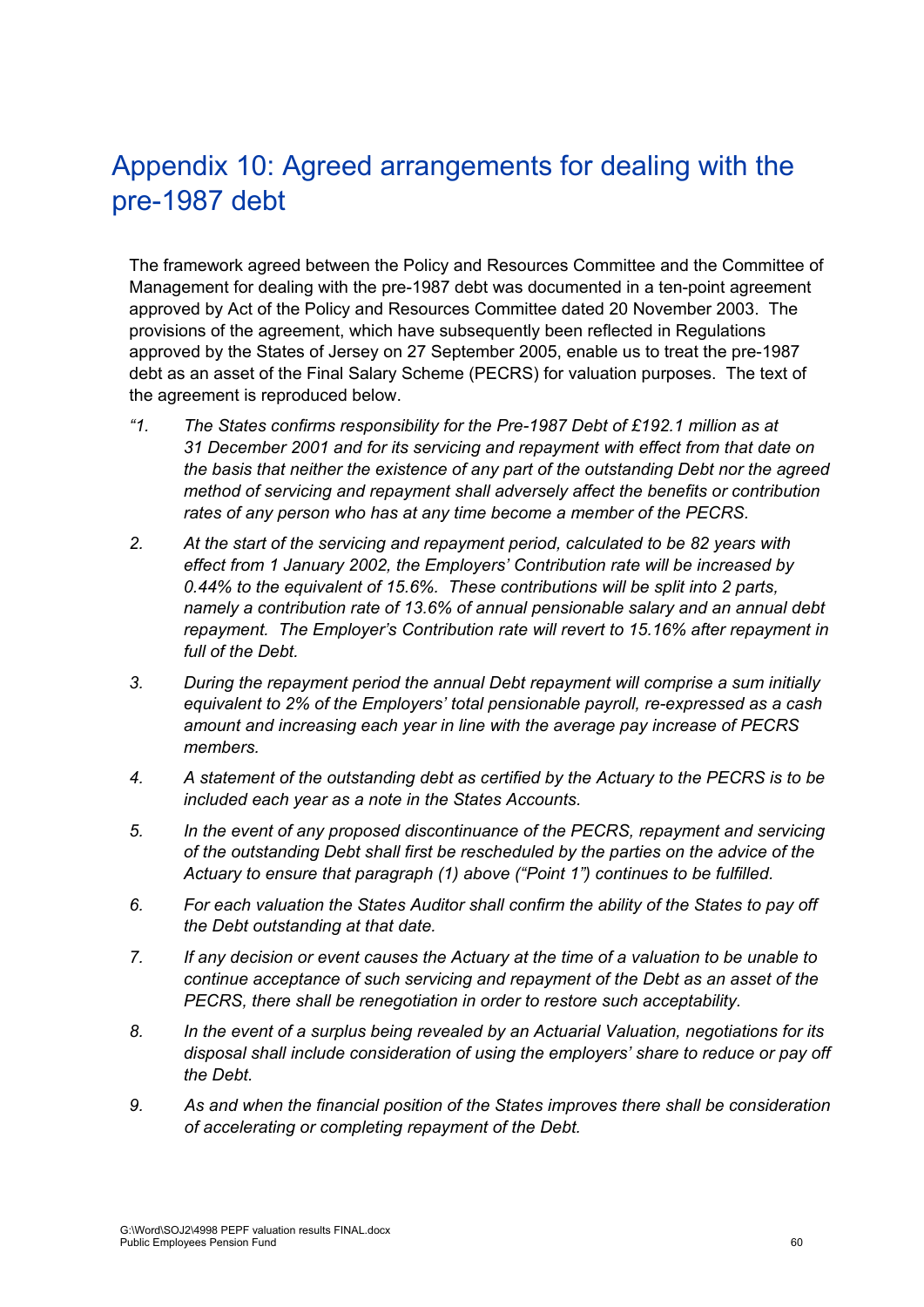*10. The recent capital payment by JTL of £14.3m (plus interest) reduced the £192.1m total referred to in (1) by £14.3m and if any other capital payments are similarly made by other Admitted Bodies these shall similarly be taken into account."*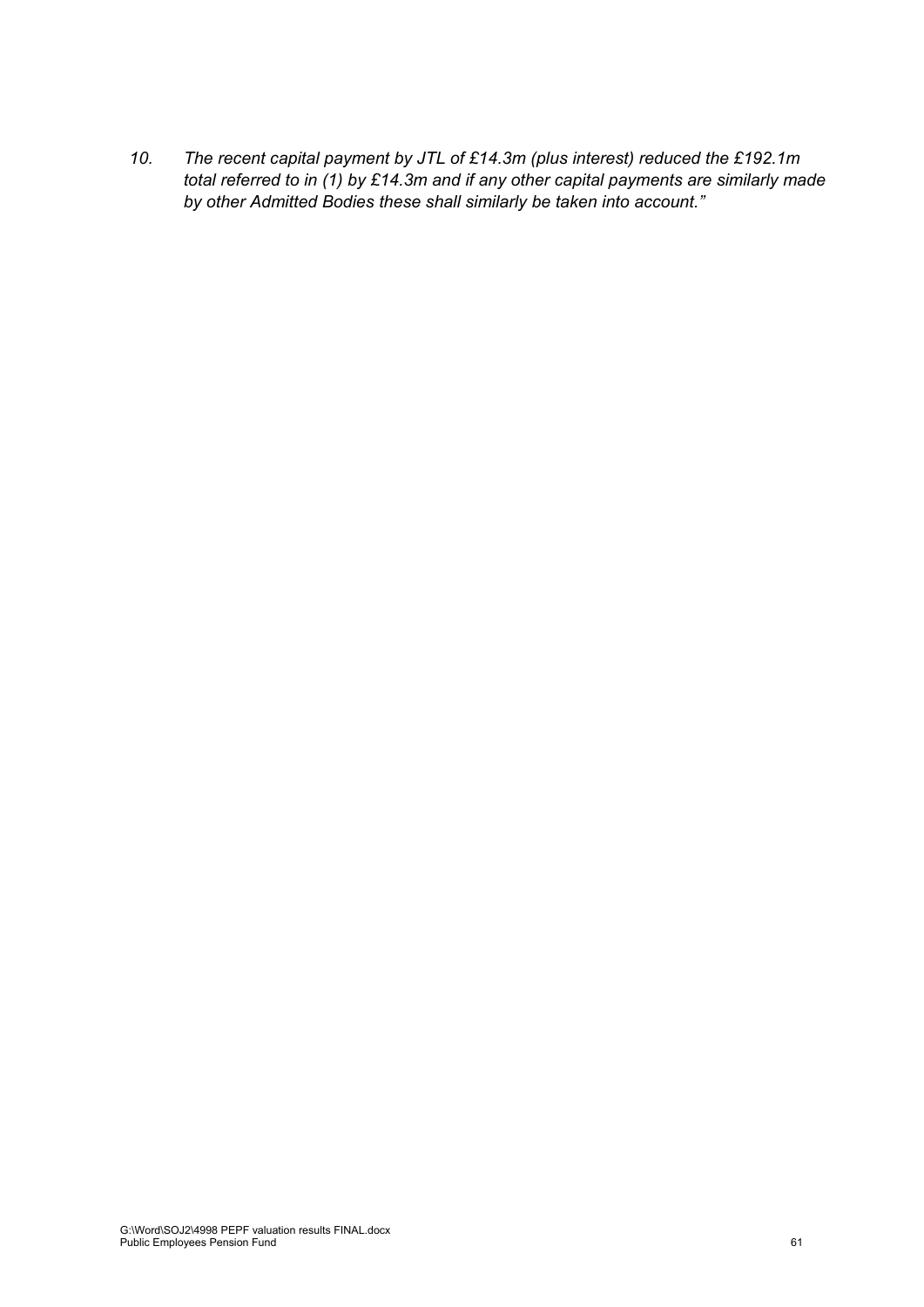# Appendix 11: Rates and adjustments certificate

In accordance with Regulation 3(1)(c) of the Funding and Valuation Regulations, this certificate specifies any adjustments required to benefits and contributions in the Public Employees Pension Scheme (the Career Average Scheme) and the Public Employees Contributory Retirement Scheme (the Final Salary Scheme) arising from the valuation as at 31 December 2016.

In determining whether any adjustments are required, we have used the method and assumptions detailed in our actuarial valuation report dated 17 December 2019 and the Funding Strategy Statement dated 29 August 2019.

#### **Employer and member contribution rates**

The employer and member contribution rates to be paid until completion of the next valuation are as specified in the Funding and Valuation Regulations.

- For the Career Average Scheme:
	- the rates payable in relation to active members (excluding transition members) until 31 December 2023 are specified in Paragraph 4 of Schedule 1;
	- the member contribution rates payable by transition members from 1 January 2019 until 31 December 2023 are specified in Schedule 2;
	- the employer contribution rates payable for transition members from 1 January 2019 until 31 December 2023 are specified in Schedule 4.
- For the Final Salary Scheme:
	- the member contribution rates payable by continuing members from 1 January 2019 until 31 December 2023 are specified in Schedule 3;
	- the employer contribution rates payable for continuing members from 1 January 2019 until 31 December 2023 are specified in Schedule 4.

Regulation 3(7) requires a "primary rate" and "secondary rate" of employer and member contributions to be specified in this certificate. Such rates below have been calculated in accordance with this Regulation and the Funding Strategy Statement, but do not affect the contributions that should actually be paid.

For the Career Average Scheme, the primary rate of employer and member contributions to fund the cost of future accrual of benefits for the active member of that scheme is 21.3% of pensionable earnings. No additional contributions are required to meet the costs referred to in Regulation 3(7)(b) so the secondary rate defined in the regulations is nil.

For the Final Salary Scheme, the primary rate of employer and member contributions to meet the cost of future accrual of benefits for the active members of that scheme is 31.6% of pensionable earnings. No additional contributions are required to meet the costs referred to in Regulation 3(7)(b) so the secondary rate defined in the regulations is nil.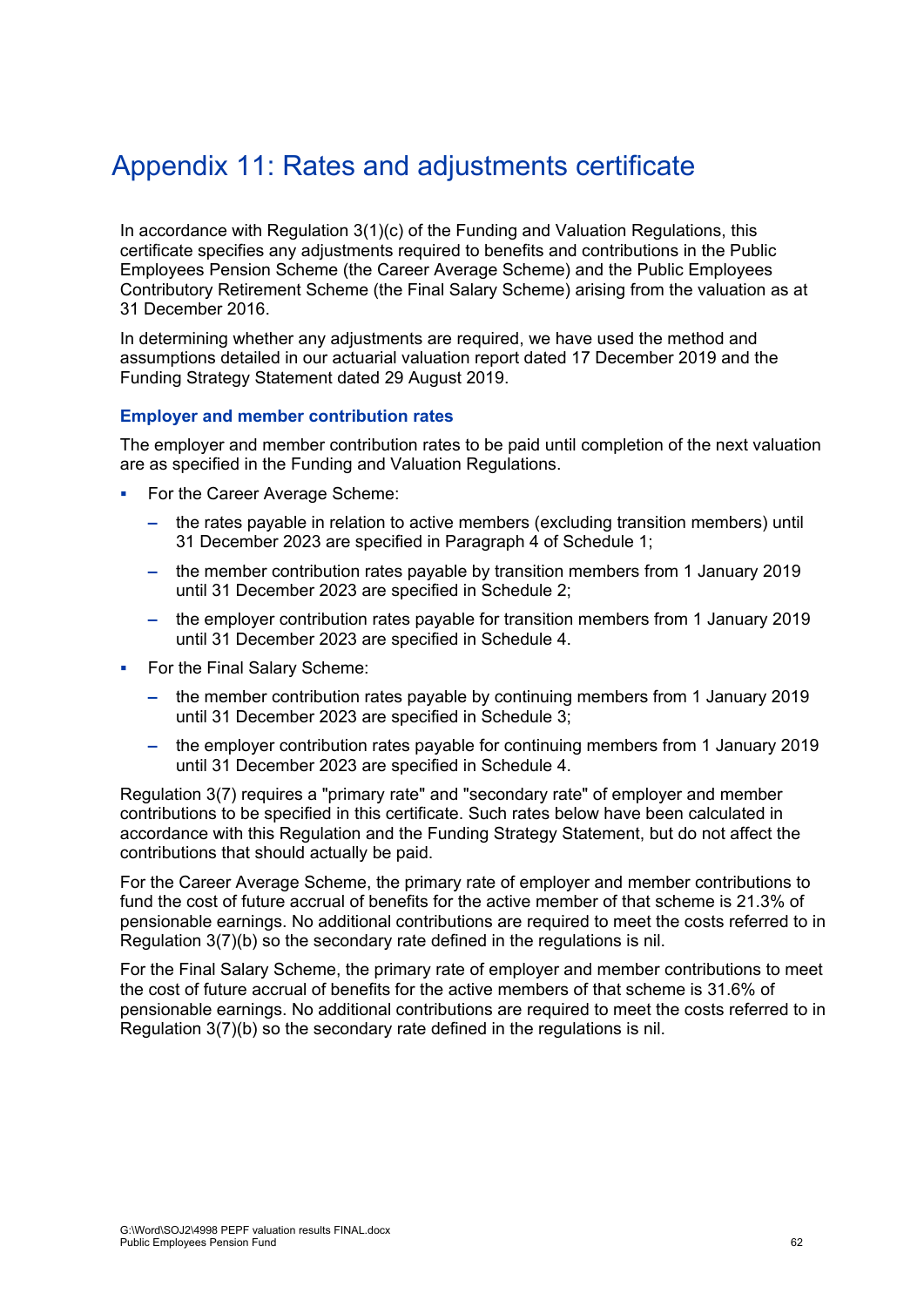#### **Rates of annual pension increase**

Both for Career Average Scheme and Final Salary Scheme members, the rates of annual pension increase to be applied on each 1 January until completion of the next valuation will be equal to 100% of the rate of increase (if any) in the All Items Retail Prices Index for Jersey as recorded over the year to September of the year preceding the date of increase.

Proportionate increases will be applied where applicable, in accordance with the relevant regulations.

#### **Accrual rate under the Career Average Scheme**

The accrual rate in the Career Average Scheme until completion of the next valuation will be equal to 1/66th.

#### **Revaluation rate under the Career Average Scheme**

The revaluation rate in the Career Average Scheme until completion of the next valuation will be equal to 100% of (Jersey RPI plus 1%) where Jersey RPI is the rate of increase (if any) in the All Items Retail Prices Index for Jersey as recorded over the year to the September of the year preceding the date of increase.

For Aon Hewitt Limited

Jonathan Teasdale FIA 17 December 2019